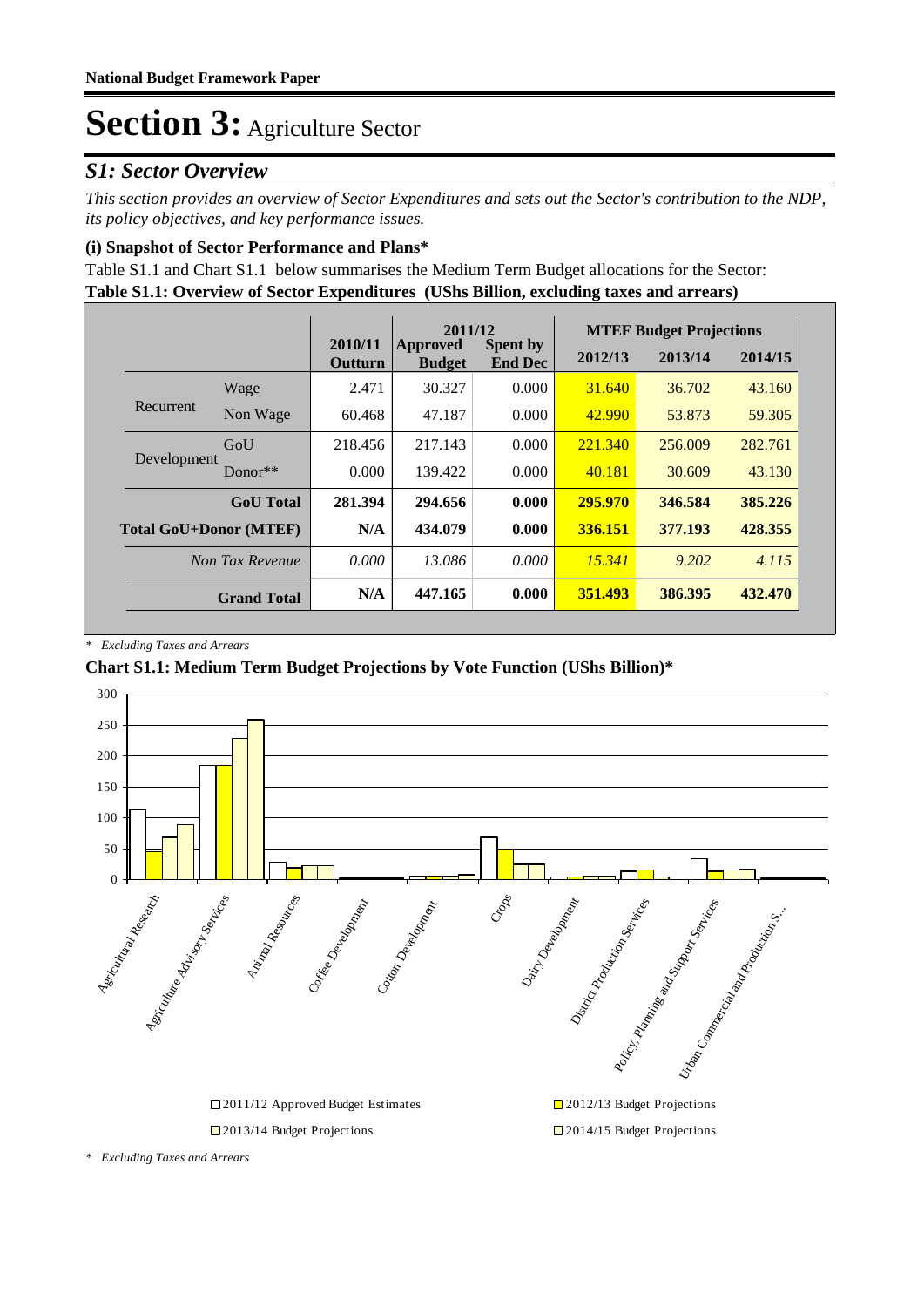#### **(ii) Sector Contributions to the National Development Plan**

This Budget Framework Paper intends to address the current concerns of food security, household incomes, value addition and exports growth. The Sector intends to address these challenges through a commodity based approach within the contexts of the agriculture chapter of the National Development Plan (the Agriculture Sector Development Strategy and Investment Plan) and the agricultural Zoning Strategy of 2004.

In FY 2012/13, MAAIF intends to give special attention to the following:

(i)increasing production and productivity of seven food security commodities (maize, beans, rice, bananas, cassava, beef cattle, dairy cattle and fish);

(ii) Increasing production and productivity of seven export-oriented commodities (maize, beans, cassava, rice, coffee, tea and fish).

iii. Increase its efforts in the provision of water for irrigation, for livestock and for aquaculture partnering with the private sector and directly digging dams and valley tanks for potential farmers/farmers which will be in form of grants.

iv. Increasing farm power through provision of incentives to the private sector engaged in the supply and maintaining of farm machinery and equipment; and directly proving equipment in form of grants to those serious farmers engaged in the production and of the above commodities.

Improving Production and productivity

Maize:

MAAIF will focus on production and multiplication of quality seed, enhancing the capacity of farmers to ensure soil fertility and provision of value addition facilities. With these interventions, our target is to increase production from 2.3 million tons in 2010 to 2.33 million metric tons in 2012, an increase of 2.9 percent.

### Beans:

Emphasis will be on seed multiplication and distribution, pest and disease control and enhancing soil fertility management. With these interventions, the target is to increase beans production to 982,000MT in 2012/13.

### Bananas:

Emphasis will be put on multiplication and distribution of quality planting materials, disease control, value addition , export promotion and enhancing soil fertility. With these interventions, banana production is expected to increase to 10.7 million tons in 201/13.

#### Cassava:

Multiplication and distribution of quality planting materials, surveillance and control of cassava pests and diseases, enhancing soil fertility and management of post harvest losses through processing and better storage.

### Dairy Cattle:

Increase availability of pasture in dry seasons, increase availability of high yielding dairy breeds, enhance the quality of milk and dairy products, reduce post harvest losses and to train farmers in modern husbandry practices.

### Beef cattle:

Increase availability of improved breeds of beef cattle, provide water for livestock production, and control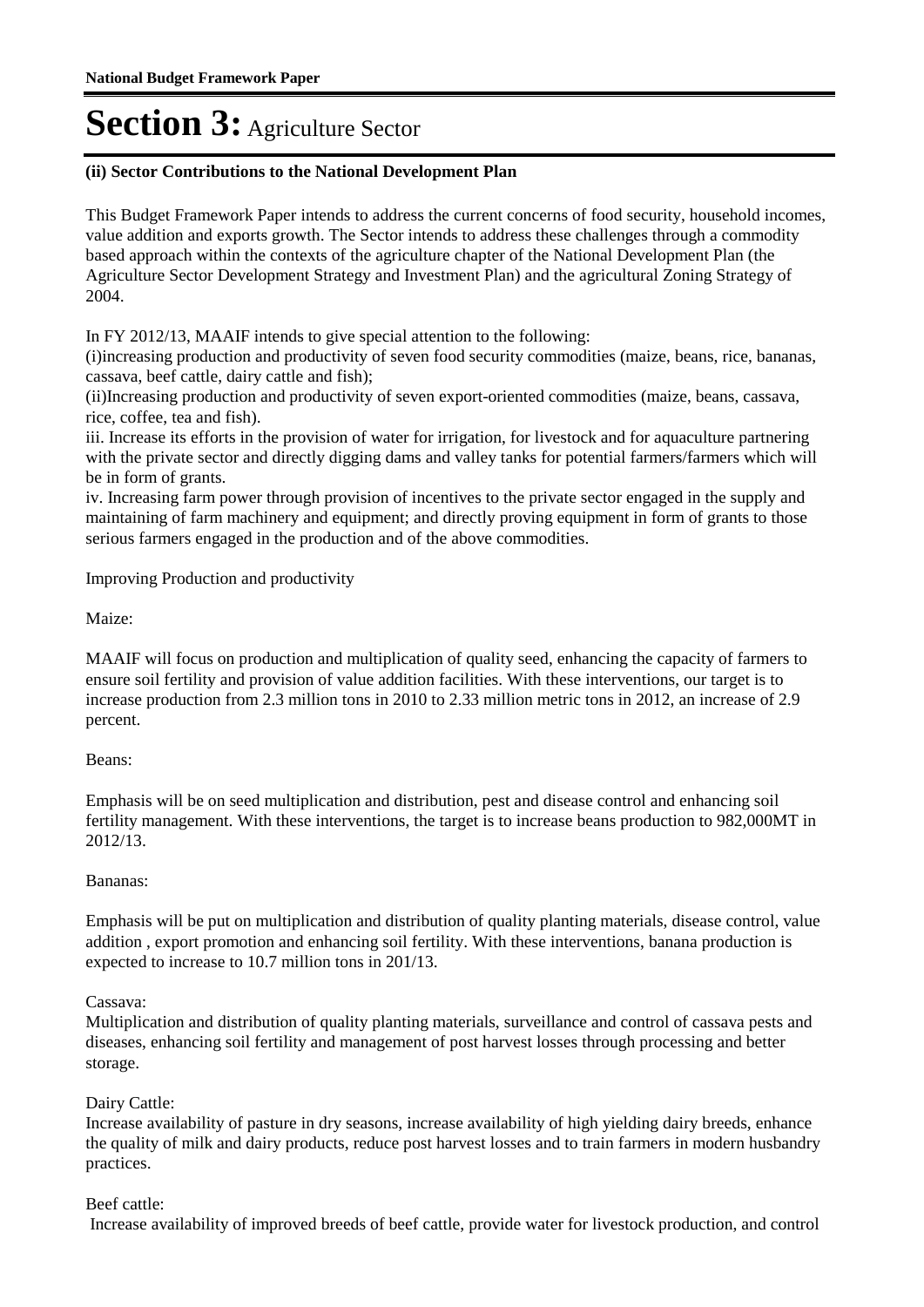pests, vectors and diseases, and train farmers in modern husbandry practices. Fish:

 MAAIF intends to reverse the declining trend catches by improving surveillance capacity on lakes; and by promoting fish farming (aquaculture) to supplement production from natural water bodies. MAAIF's target is to increase fish production from 381,900MT in 2010 to 530,000MT by 2013.

### Coffee:

Multiplication and distribution of coffee wilt resistant varieties that have been released by NARO, control of Coffee Leaf Rust and Coffee Wilt Disease, and, enhancing famer capacity to maintain soil fertility.

Tea:

Multiplication and distribution to farmers of high yielding tea clones; and quality assurance and inspection to ensure that farmer receive quality tea planting materials. With regard to value addition, a tea processing factories will be established in Buhweju and Kabale.

Improved markets and value addition

30,000 metric tons of cocoa beans for export will be inspected for quality and a total of 1,600,000 Tea plantlets will be procured and distributed to farmers in the new Tea growing districts of Kabale, Kisoro and Zombo.

MAAIF intends to increase fish production from 500,000MT to 620,000MT from both captures and culture fisheries.

Facilitate increased participation of the private sector in value addition activities by investing in PPPs of agribusiness entities; especially in the fruit, beef, diary rice, and oil palm commodities.

Strengthen a pest and disease surveillance, forecasting, monitoring and diagnostic system for timely and effective

Train staff and farmers in the control of pests and diseases so as to reduce pre- and post harvest losses.

Lobby and advocate to ensure that the approved structure of the Production and Marketing Departments in Local Governments and the MAAIF reviewed functions and macro structure at the Headquarters are approved by Cabinet and implemented.

Outcome 3: Environment and Institutional development

Plant and Seeds Act of 2006 will reviewed to allow more public involvement in seed production.

Amendments on the Food and Nutrition Bill submitted to OPM.

Formation of an Agriculture Sector M&E Technical Working Group.

Re-defining and enforcing the monitoring role of the Agriculture Sector Working Group.

Adequate facilitation of the M&E Unit in the MAAIF with financial and personnel resources.

Establishment of a National Agricultural Statistics Technical and Coordination Committee.

control.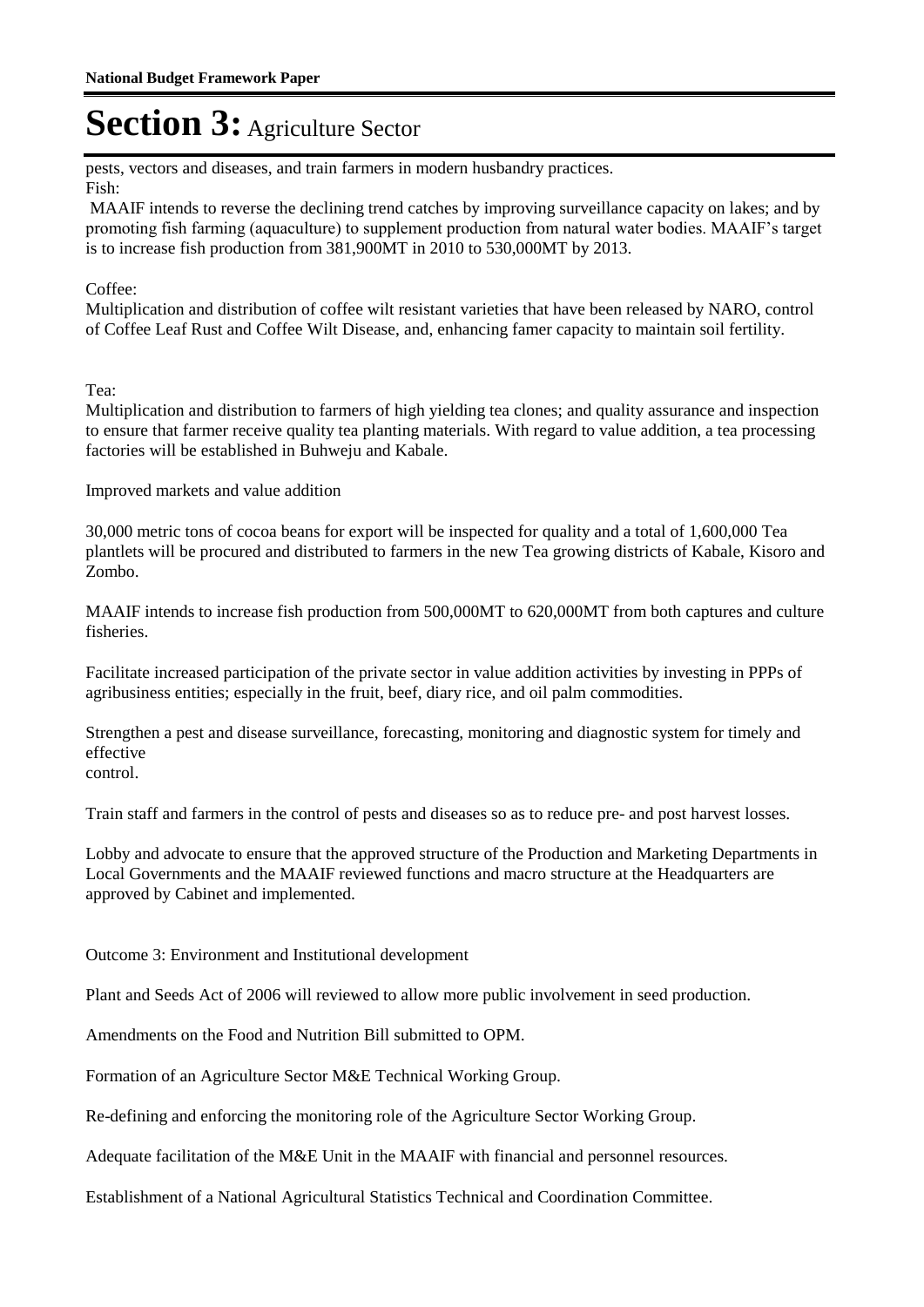Advocate and lobby for the approval of the proposed Statistics Unit staff structure at both the centre and in local

governments.

### **(iii) Medium Term Sector Policy Objectives**

The sector objectives which guide medium term outputs and resource allocations are:

- *(i) Increase incomes of farming households;*
- *(ii) Ensure household food and nutrition security;*
- *(iii) Create on-farm and off-farm employment opportunities;*
- *(iv) Promote value-addition to agricultural products;*
- *(v) Promote domestic and external trade in agricultural products.*

### **(iv) Summary of Sector Performance**

The status of the sector in terms of its three priority sector outcomes is set out below:

#### **Outcome 1: Agricultural Production and Productivity**

The outcome on Agricultural production and productivity has been limited by the prevailing subsistance agricultural practices and heavy reliance on nature for rains.

The ATAAS project, to improve the generation and strengthen the linkage between agricultural research and extension services at all levels was approved by Parliament and guidelines finalized. The ATAAS project is intended to address the gap that existed until now between the agriculture technologies generated (intended to enhance productivity) and adoption of these technologies by farmers.

The sector has put in place deliberate measures to ensure agriculture productivity is not affected by the seasonality factor by pursuing irrigation as a key investment.

#### Outcome 2: Improved markets and increase in value addition

Despite the potential for value added products, the proportion of Uganda's agricultural commodities is not more than 5%. This is due to poor links between the different stakeholders, low capacity of farmers to paricipate in value chains, inadequate market information and limited availability/access to production/productivity enhancing inputs.

The other prevailing constraint under this outcome was inadequate market infrastructure like feeder roads, communication facilities, energy, cold and dry storage facilities and the markets themselves.

The Sector has put in place different interventions as highlighted in the DSIP and the NDP to address the above and pave way for development of value chains among farmers, an effort that will esure improved prices for agricultural commodities. The existance of market structures and information charing will equip the farmers to participate in agribusiness development.

### Outcome 3: Improvement in the enabling environment & Institutional strengthening

Under improvement in the enabling environment and institutional development, the Sector has harmonized national policies / strategies with regional / international requirements with respect to quality assurance, regulation and food and safety standards for outputs and products across crops, fisheries and livestock subsectors. These have paved way for participation by the private sector and investment within the sector e.g. investment in milk processing, meat packing, seed inspection and certification.

### *S2: Sector Performance and Plans to Improve Sector Outcomes*

*This section describes past performance and plans to improve sector outcomes. For each outcome it sets out outcome indicators, key sector outputs and actions to improve sector performance. It then sets out analysis of the efficiency of sector allocations and major capital investments.*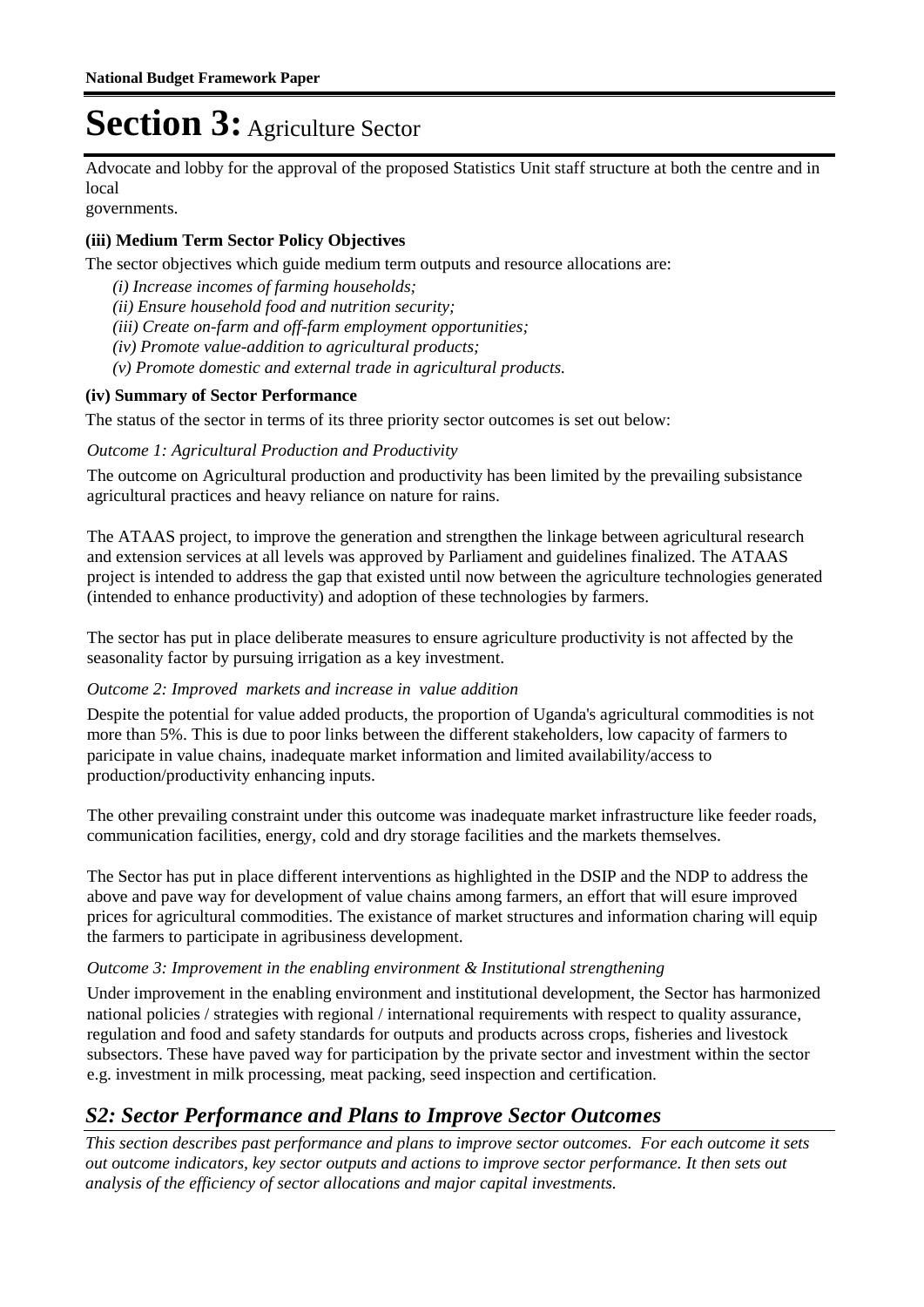### **(i) Outcome 1: Agricultural Production and Productivity**

#### *Status of Sector Outcomes*

The table below sets out the status of sector outcomes in terms of key sector outcome indicators.

#### **Table S2.1: Sector Outcome Indicators** *Outcome 1: Agricultural Production and Productivity*

| Ошсоте 1, Агнсинита 1 годисноп апа 1 годиснулу                  |                                  |                |                                              |  |  |  |  |
|-----------------------------------------------------------------|----------------------------------|----------------|----------------------------------------------|--|--|--|--|
| <b>Outcome and Outcome Indicator</b>                            | <b>Baseline</b>                  | 2012/13 Target | <b>Medium Term Forecast</b>                  |  |  |  |  |
| Procurement of export commodities (tons) Tea                    | 45000 (2009)                     | 47250          | 58500 (2015)                                 |  |  |  |  |
| Livestock (number of Cattle)                                    | 11400000 (2009)                  | 12540000       | 14820000 (2013)                              |  |  |  |  |
| Livestock (number of chicken)                                   | 37400000 (2009)                  | 39060000       | 48360000 (2015)                              |  |  |  |  |
| Livestock (number of Goats)                                     | 12500000 (2008)                  | 13125000       | 16250000 (2013)                              |  |  |  |  |
| Livestock (number of pigs)                                      | 3400000 (2009)                   | 3570000        | 4420000 (2015)                               |  |  |  |  |
| Livestock (number of Sheep)                                     | 3400000 (2008)                   | 3570000        | 4420000 (2015)                               |  |  |  |  |
| Average Per capita Farmer Incomes Nationwide<br>(Ushs thousand) | 400,000 Ush Per Capita<br>(2005) | 400000         | 440,000 Ush Per Capita<br>$(10\%) (2012/13)$ |  |  |  |  |
| Procurement of export commodities (tons) Robusta<br>Coffee      | 153822 (2009)                    | 161513.1       | 199968.6 (2015)                              |  |  |  |  |
| Production of staple crops (tons) Rice                          | 181 (2009)                       | 190.05         | 235.3(2015)                                  |  |  |  |  |
| Procurement of export commodities (tons) Tobacco                | 0(0)                             | 0              | 0(0)                                         |  |  |  |  |
| Production of Fisheries (tons)                                  | 366600 (2009)                    | 384930         | 476580 (2015)                                |  |  |  |  |
| Production of staple crops (tons) Bannana                       | 9512 (2009)                      | 9987.6         | 12365.6(2015)                                |  |  |  |  |
| Production of staple crops (tons) Cassava                       | 5179 (2009)                      | 5437.95        | 6732.7(2015)                                 |  |  |  |  |
| Production of staple crops (tons) Maize                         | 1272 (2009)                      | 1335.6         | 1653.6(2015)                                 |  |  |  |  |
| Production of staple crops (tons) Millet                        | 841 (2009)                       | 883.05         | 1093.3(2015)                                 |  |  |  |  |
| Procurement of export commodities (tons) Aribica<br>Coffee      | 42050 (2009)                     | 44152.5        | 54665 (2015)                                 |  |  |  |  |

### *Performance for the first half of the 2011/12 financial year*

45000 tons of tea were exported, 9 technology promoted and supported through partner demonstration at national level, 2 strategic enterprises supported at national level through PPP.

16 Mt of cotton seed dressing chemical Bronopol, 2,800 bales of seed packaging bags, 480 litres of dressing chemical Cruiser and spare parts for dressing stations procured, 581 MT of Quantity cotton planting seeds procured, treated and distributed to farmers, 44,000 Bales of lint produced.

100.5 million coffee seedlings produced, Coffee worth \$ 154.7 million inspected and approved for export.

#### **Table S2.2: Key 2012/13 Outputs Contributing to the Sector Outcome\***

| Outcome 1: Agricultural Production and Productivity |                                                       |                                                                      |                                                                 |  |  |  |
|-----------------------------------------------------|-------------------------------------------------------|----------------------------------------------------------------------|-----------------------------------------------------------------|--|--|--|
| <i>Vote, Vote Function</i><br><b>Key Output</b>     | <b>Approved Budget and</b><br><b>Planned outputs</b>  | 2011/12<br><b>Spending and Outputs</b><br><b>Achieved by End Dec</b> | 2012/13<br><b>Proposed Budget and</b><br><b>Planned Outputs</b> |  |  |  |
|                                                     | Vote: 010 Ministry of Agriculture, Animal & Fisheries |                                                                      |                                                                 |  |  |  |
| Vote Function:0101 Crops                            |                                                       |                                                                      |                                                                 |  |  |  |
| Output: 010104                                      | Crop pest and disease control measures                |                                                                      |                                                                 |  |  |  |
|                                                     |                                                       |                                                                      |                                                                 |  |  |  |
|                                                     |                                                       |                                                                      |                                                                 |  |  |  |
|                                                     |                                                       |                                                                      |                                                                 |  |  |  |
|                                                     |                                                       |                                                                      |                                                                 |  |  |  |
|                                                     |                                                       |                                                                      |                                                                 |  |  |  |
|                                                     |                                                       |                                                                      |                                                                 |  |  |  |
|                                                     |                                                       |                                                                      |                                                                 |  |  |  |
|                                                     |                                                       |                                                                      |                                                                 |  |  |  |
|                                                     |                                                       |                                                                      |                                                                 |  |  |  |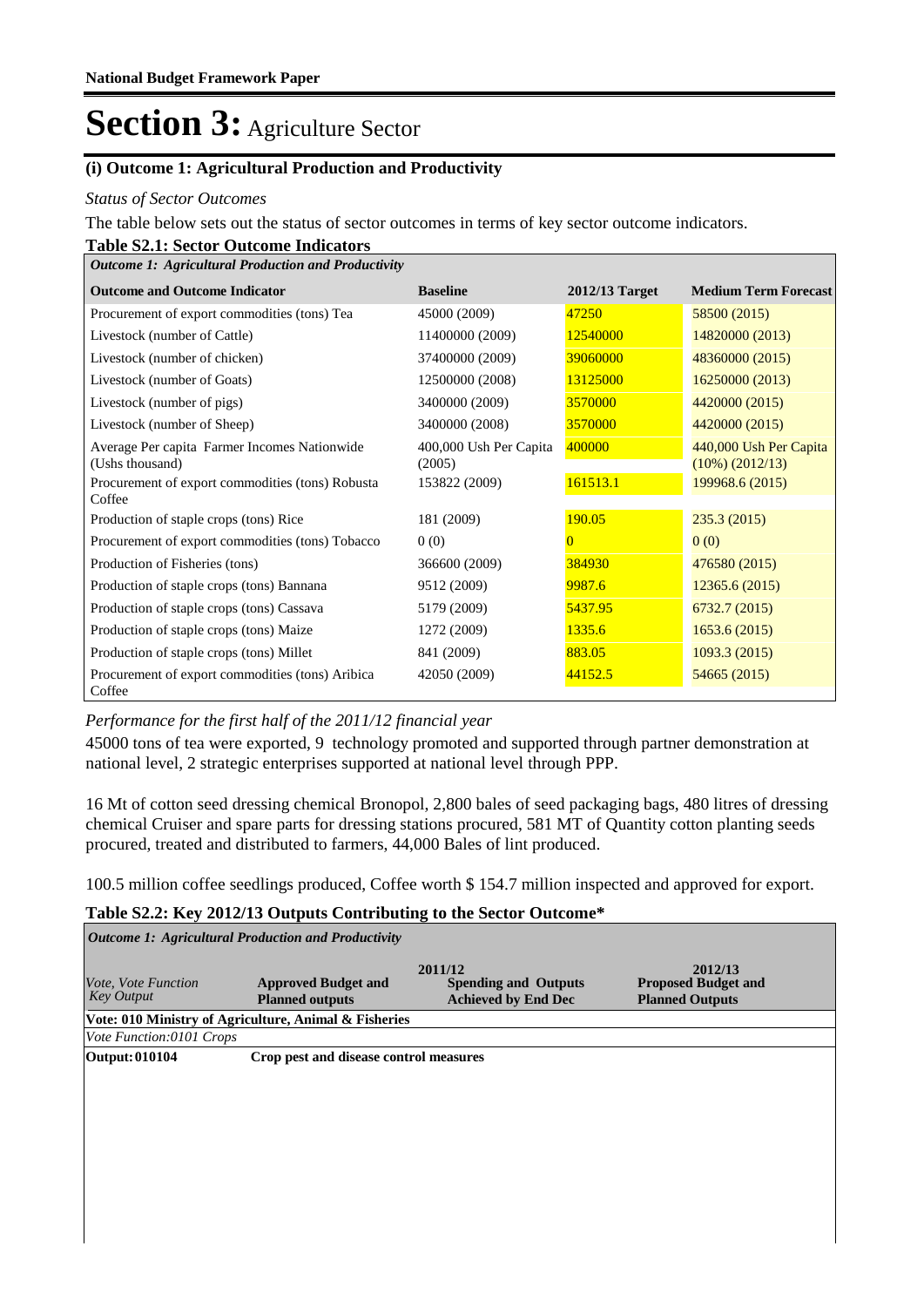| <b>Outcome 1: Agricultural Production and Productivity</b>                                         |                                                                                                                                                                                                                                                                                      |                                                                                                                                                                                                                                                              |                                                                                                                                                                                                                                        |
|----------------------------------------------------------------------------------------------------|--------------------------------------------------------------------------------------------------------------------------------------------------------------------------------------------------------------------------------------------------------------------------------------|--------------------------------------------------------------------------------------------------------------------------------------------------------------------------------------------------------------------------------------------------------------|----------------------------------------------------------------------------------------------------------------------------------------------------------------------------------------------------------------------------------------|
| Vote, Vote Function<br><b>Key Output</b>                                                           | 2011/12<br><b>Approved Budget and</b><br><b>Planned outputs</b>                                                                                                                                                                                                                      | <b>Spending and Outputs</b><br><b>Achieved by End Dec</b>                                                                                                                                                                                                    | 2012/13<br><b>Proposed Budget and</b><br><b>Planned Outputs</b>                                                                                                                                                                        |
| Description of Outputs:                                                                            | Technical back up to at least 80<br>districts to control 10 crop<br>epidemic pests and diseases<br>implemented, Staff trained in<br>the control of epidemic pests<br>and diseases like BBW, CBSD,<br>Napier Grass Stunt Disease,<br>variegated hoppers, Army<br>worms, Hornworm, Pin | Conducted 2nd Rains Crop<br>Inspections for Seed<br>Certification in Wakiso, Kabale,<br>Hoima, Masindi, Lira, Gulu,<br>Amuru, Kibaale, Kiboga,<br>Kabarole, Kasese, Iganga,<br>Kamuli, Masaka, Rakai,<br>Lyantonde, for the 23<br>registered Seed Companies. | <b>Surveillance and Control of 11</b><br>Pests and diseases at least in 60<br><b>Districts (including Coffee Leaf</b><br><b>Rust, Banana Bacterial Wilt</b><br>Cassava Brown Streak Disease<br>(CBSD)Coffee Stem Borer,<br>Variegated. |
| Performance Indicators:                                                                            |                                                                                                                                                                                                                                                                                      |                                                                                                                                                                                                                                                              |                                                                                                                                                                                                                                        |
| Number of chemical dealers<br>and premises registered                                              | 50                                                                                                                                                                                                                                                                                   | 12                                                                                                                                                                                                                                                           | 70                                                                                                                                                                                                                                     |
| Number of agro chemicals<br>registered                                                             | 100                                                                                                                                                                                                                                                                                  | 27                                                                                                                                                                                                                                                           | 120                                                                                                                                                                                                                                    |
| No. of surveillance,<br>monitoring and forecasting<br>of pests and disease<br>outbreaks undertaken | 20                                                                                                                                                                                                                                                                                   | 12                                                                                                                                                                                                                                                           | 30                                                                                                                                                                                                                                     |
| No. of staff trained in pest<br>surveillance, diagnostics and<br>control                           | 50                                                                                                                                                                                                                                                                                   | 60                                                                                                                                                                                                                                                           | 100                                                                                                                                                                                                                                    |
| No of mobile plant clinics<br>and diagnostic centres<br>operational                                | 20                                                                                                                                                                                                                                                                                   | 18                                                                                                                                                                                                                                                           | 40                                                                                                                                                                                                                                     |
| No of crop and pest disease<br>control interventions<br>undertaken                                 | 60                                                                                                                                                                                                                                                                                   | 32                                                                                                                                                                                                                                                           | 60                                                                                                                                                                                                                                     |
| Output Cost (UShs bn):                                                                             | 5.470                                                                                                                                                                                                                                                                                | 0.000                                                                                                                                                                                                                                                        | 2.700                                                                                                                                                                                                                                  |
| <b>Output: 010182</b>                                                                              | <b>Construction of irrigation schemes</b>                                                                                                                                                                                                                                            |                                                                                                                                                                                                                                                              |                                                                                                                                                                                                                                        |
| Description of Outputs:                                                                            | Rehabilitation of the 6 Irrigation Civil works for the<br>schemes                                                                                                                                                                                                                    | rehabilitation of Doho irrigation<br>scheme (10% complete) and<br>Mubuku Irrigation Schemes<br>(15% complete), Handed over<br>the site at Agoro to the<br>contractors to rehabilitate Agoro<br>Irrigation scheme.                                            | Rehabilitate 4 Government<br>irrigation schemes.                                                                                                                                                                                       |
| Performance Indicators:                                                                            |                                                                                                                                                                                                                                                                                      |                                                                                                                                                                                                                                                              |                                                                                                                                                                                                                                        |
| No. of crop based irrigation<br>schemes constructed                                                | 10                                                                                                                                                                                                                                                                                   | 3                                                                                                                                                                                                                                                            |                                                                                                                                                                                                                                        |
| Acreage under irrigation as a 6<br>% of agricultural land with<br>irrigation potential             |                                                                                                                                                                                                                                                                                      | $\boldsymbol{0}$                                                                                                                                                                                                                                             | $\bf{0}$                                                                                                                                                                                                                               |
| Output Cost (UShs bn):                                                                             | 25.250                                                                                                                                                                                                                                                                               | 0.000                                                                                                                                                                                                                                                        | 0.250                                                                                                                                                                                                                                  |
| Vote Function:0102 Animal Resources                                                                |                                                                                                                                                                                                                                                                                      |                                                                                                                                                                                                                                                              |                                                                                                                                                                                                                                        |

*Outcome 1: Agricultural Production and Productivity*

**Output: 010252 Animal breeding and genetic development (NAGRIC)**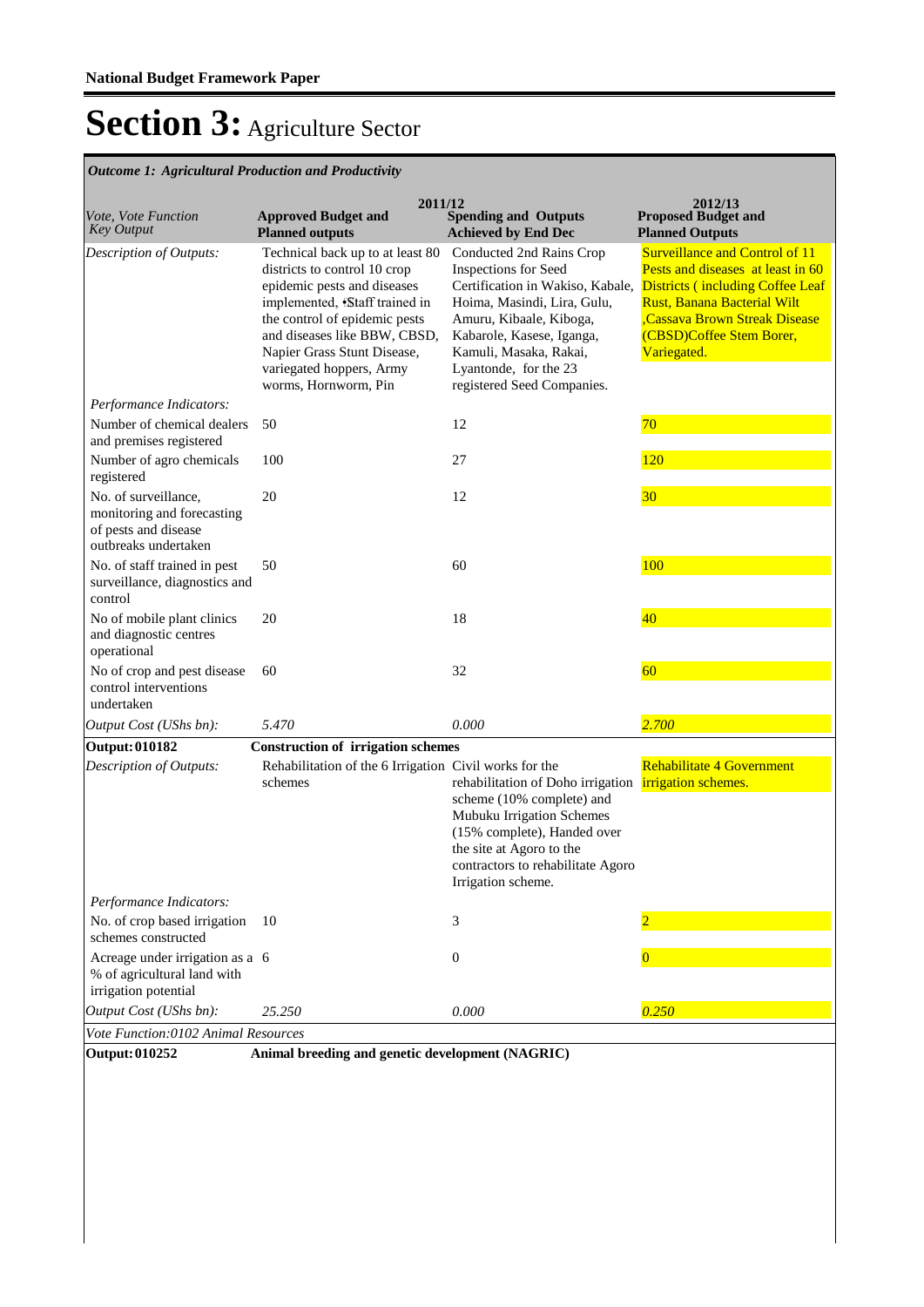| 2011/12<br>2012/13                                                                                       |                                                                                                                                                                                                                                                     |                                                                                                                                                                                                                                                                                    |                                                                                                                                                                                                                                                           |  |  |
|----------------------------------------------------------------------------------------------------------|-----------------------------------------------------------------------------------------------------------------------------------------------------------------------------------------------------------------------------------------------------|------------------------------------------------------------------------------------------------------------------------------------------------------------------------------------------------------------------------------------------------------------------------------------|-----------------------------------------------------------------------------------------------------------------------------------------------------------------------------------------------------------------------------------------------------------|--|--|
| Vote, Vote Function<br>Key Output                                                                        | <b>Approved Budget and</b><br><b>Planned outputs</b>                                                                                                                                                                                                | <b>Spending and Outputs</b><br><b>Achieved by End Dec</b>                                                                                                                                                                                                                          | <b>Proposed Budget and</b><br><b>Planned Outputs</b>                                                                                                                                                                                                      |  |  |
| Description of Outputs:                                                                                  | 200 competent staff retained<br>55, 000 litres of Liquid nitrogen<br>produced and distributed 3<br>Liquid nitrogen pressurised<br>cylinders, 200packets of sheath,<br>5,000 gloves purchased, 30,000<br>doses of semen produced and<br>distributed. | 15,789 litres of Liquid<br>Nitrogen produced; 12,555<br>doses of semen produced; 560<br>calves produced 952 cows<br>inseminated with dairy semen;<br>606 kids produced; 95 piglets<br>produced; 16 AI Technicians<br>Trained; 3 Kilometers of road<br>graded in Nshaara.           | 83,000 litres of liquid nitrogen<br>produced.72,000 doses of cattle<br>semen produced.5000<br>commercial parent stock<br>imported.100 Artificial<br><b>Inseminators trained. NAGRC</b><br><b>&amp;DB</b> Training centre<br>renovated.1826 Kids produced. |  |  |
| Performance Indicators:<br>No. of breeding cattle                                                        | 25,000                                                                                                                                                                                                                                              | 560                                                                                                                                                                                                                                                                                | 15000                                                                                                                                                                                                                                                     |  |  |
| produced and sold                                                                                        |                                                                                                                                                                                                                                                     |                                                                                                                                                                                                                                                                                    |                                                                                                                                                                                                                                                           |  |  |
| Output Cost (UShs bn):                                                                                   | 2.405                                                                                                                                                                                                                                               | 0.000                                                                                                                                                                                                                                                                              | 2.500                                                                                                                                                                                                                                                     |  |  |
| <b>Vote: 121 Dairy Development Authority</b>                                                             |                                                                                                                                                                                                                                                     |                                                                                                                                                                                                                                                                                    |                                                                                                                                                                                                                                                           |  |  |
| Vote Function:0155 Dairy Development                                                                     |                                                                                                                                                                                                                                                     |                                                                                                                                                                                                                                                                                    |                                                                                                                                                                                                                                                           |  |  |
| Output: 015502                                                                                           | Promotion of dairy production and marketing                                                                                                                                                                                                         |                                                                                                                                                                                                                                                                                    |                                                                                                                                                                                                                                                           |  |  |
| Description of Outputs:                                                                                  | National annual milk<br>production increased.<br>Milk Marketing Enhanced                                                                                                                                                                            | 361 farmers trained in animal<br>feeding and feeding<br>technologies 01 Draft Feeds<br>manual developed, 30,000<br>fliers with DDA logo were<br>printed and distributed, 109<br>Dairy farmers trained in<br>hygienic milk handling and<br>production, 01 Chaff Cutter<br>procured. | The plan is to train 1500 in<br>basic dairy husbandry practices,<br>procure and distribute 07 chuff<br>cutters and procure 700 milk<br>handling equipments for<br>distribution to selected farmers<br>groups with in the six milk<br>sheds.               |  |  |
| Performance Indicators:                                                                                  |                                                                                                                                                                                                                                                     |                                                                                                                                                                                                                                                                                    |                                                                                                                                                                                                                                                           |  |  |
| No. of Milk Handling<br>Equipment procured and<br>distributed                                            | 510                                                                                                                                                                                                                                                 | $\boldsymbol{0}$                                                                                                                                                                                                                                                                   | 700                                                                                                                                                                                                                                                       |  |  |
| No. of Labour Saving<br>technologies procured and<br>distributed                                         | 12                                                                                                                                                                                                                                                  | 1                                                                                                                                                                                                                                                                                  | 7                                                                                                                                                                                                                                                         |  |  |
| No. of farmers trained                                                                                   | 1200                                                                                                                                                                                                                                                | 470                                                                                                                                                                                                                                                                                | 1500                                                                                                                                                                                                                                                      |  |  |
| Output Cost (UShs bn):                                                                                   | 0.903                                                                                                                                                                                                                                               | 0.000                                                                                                                                                                                                                                                                              | 0.858                                                                                                                                                                                                                                                     |  |  |
| <b>Vote: 142 National Agricultural Research Organisation</b><br>Vote Function:0151 Agricultural Research |                                                                                                                                                                                                                                                     |                                                                                                                                                                                                                                                                                    |                                                                                                                                                                                                                                                           |  |  |
| <b>Output: 015101</b>                                                                                    | <b>Generation of agricultural technologies</b>                                                                                                                                                                                                      |                                                                                                                                                                                                                                                                                    |                                                                                                                                                                                                                                                           |  |  |
| <b>Description of Outputs:</b>                                                                           | enhance productivity and<br>authorisation of Crops (15<br>new), Livestock (4 new and 3<br>intermediate), Fisheries (5<br>aquaculture, 7 capture fish)<br>Forestry (6 intermediate)<br>.Several cross cutting outputs.                               | Crops (60 new, 15 intermediate,<br>20 final), Livestock (7 new and<br>10 intermediate), Fisheries (4<br>new aquaculture, 4 new capture<br>fish, 7 final) Forestry (6<br>intermediate) .Several cross<br>cutting outputs.                                                           | enhance productivity of Crops<br>(17 new), Livestock (7 new and<br>9 intermediate), Fisheries (4<br>aquaculture, 6 capture fish)<br>Forestry (5 intermediate) .151<br>cross cutting outputs.                                                              |  |  |
| Performance Indicators:                                                                                  |                                                                                                                                                                                                                                                     |                                                                                                                                                                                                                                                                                    |                                                                                                                                                                                                                                                           |  |  |
| No. of research studies under 72<br>competitive grants scheme                                            |                                                                                                                                                                                                                                                     | $\mathbf{0}$                                                                                                                                                                                                                                                                       | 60                                                                                                                                                                                                                                                        |  |  |
| No. of production<br>technologies generated                                                              | 80                                                                                                                                                                                                                                                  | 39                                                                                                                                                                                                                                                                                 | 80                                                                                                                                                                                                                                                        |  |  |
| Output Cost (UShs bn):                                                                                   | 23.039                                                                                                                                                                                                                                              | 0.000                                                                                                                                                                                                                                                                              | 5.036                                                                                                                                                                                                                                                     |  |  |
| <b>Output: 015102</b>                                                                                    | Research extension interface promoted and strengthened                                                                                                                                                                                              |                                                                                                                                                                                                                                                                                    |                                                                                                                                                                                                                                                           |  |  |

*Outcome 1: Agricultural Production and Productivity*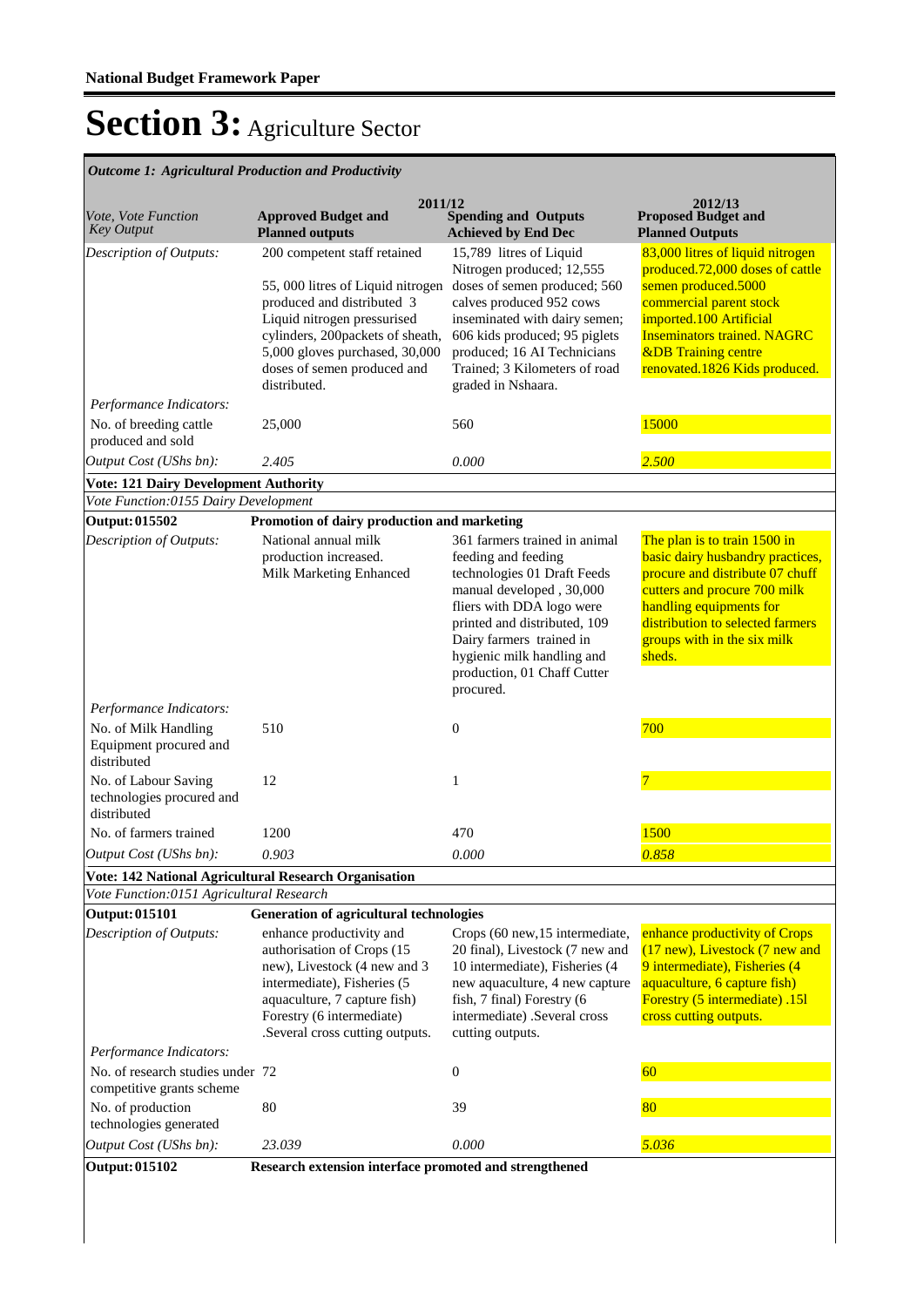| <b>Outcome 1: Agricultural Production and Productivity</b>                                               |                                                                                                                                                                                                                             |                                                                                                                                                                                                                                                                                   |                                                                                                                                                                                             |  |  |
|----------------------------------------------------------------------------------------------------------|-----------------------------------------------------------------------------------------------------------------------------------------------------------------------------------------------------------------------------|-----------------------------------------------------------------------------------------------------------------------------------------------------------------------------------------------------------------------------------------------------------------------------------|---------------------------------------------------------------------------------------------------------------------------------------------------------------------------------------------|--|--|
| Vote, Vote Function<br><b>Key Output</b>                                                                 | 2011/12<br><b>Approved Budget and</b><br><b>Planned outputs</b>                                                                                                                                                             | <b>Spending and Outputs</b><br><b>Achieved by End Dec</b>                                                                                                                                                                                                                         | 2012/13<br><b>Proposed Budget and</b><br><b>Planned Outputs</b>                                                                                                                             |  |  |
| Description of Outputs:                                                                                  | Dissemination materials<br>developed, foundation seed;<br>breeder seed3 scientific & 3<br>news articles 7 Radio talk<br>shows; videos in local<br>languages, disease control<br>manual for (ToT); on-farm trials reported.  | -Eight varieties (5-Beans, 1-<br>maize, 2 Bananas) have been<br>submitted to the variety Release<br>Committee which seats in the<br>forth quarter. 5 National<br>Performance Trials have been                                                                                     |                                                                                                                                                                                             |  |  |
| Performance Indicators:                                                                                  |                                                                                                                                                                                                                             |                                                                                                                                                                                                                                                                                   |                                                                                                                                                                                             |  |  |
| No. of new varieties/<br>prototypes released                                                             | 23                                                                                                                                                                                                                          | $\boldsymbol{0}$                                                                                                                                                                                                                                                                  | 33                                                                                                                                                                                          |  |  |
| Output Cost (UShs bn):                                                                                   | 16.485                                                                                                                                                                                                                      | 0.000                                                                                                                                                                                                                                                                             | 1.752                                                                                                                                                                                       |  |  |
| <b>Vote: 152 NAADS Secretariat</b>                                                                       |                                                                                                                                                                                                                             |                                                                                                                                                                                                                                                                                   |                                                                                                                                                                                             |  |  |
| Vote Function:0154 Agriculture Advisory Services                                                         |                                                                                                                                                                                                                             |                                                                                                                                                                                                                                                                                   |                                                                                                                                                                                             |  |  |
| Output: 015402                                                                                           | Technology promotion and farmer access to information                                                                                                                                                                       |                                                                                                                                                                                                                                                                                   |                                                                                                                                                                                             |  |  |
| Description of Outputs:                                                                                  | Capacity of farmers & Farmer<br>Groups will be enhanced;<br>farmer access to technologies<br>and information will be<br>improved. Capacity of 2,748<br>farmer advisors & 1,374<br><b>Subcounty Coordinators</b><br>enhanced | Dissemination of Weekly<br>farming tips, Delivery of<br>technologies; (300,000<br>pineapple suckers, 913 females<br>and 46 male Boer goats,<br>Cassava cutting, Solar Water<br>pump, Tea plantlets, Tractor<br>hire services; Fertilizers; 100<br>Cambrac Piglets. Tea plantlets, | Capacity development of farmer<br>advisors; Production of<br>technical manuals, quality<br>assurance; market oriented<br>advisory services; support food<br>security and export commodities |  |  |
| Performance Indicators:                                                                                  |                                                                                                                                                                                                                             |                                                                                                                                                                                                                                                                                   |                                                                                                                                                                                             |  |  |
| No. of Technology<br>demostrations promoted and<br>supported at national level                           | 17                                                                                                                                                                                                                          | 12                                                                                                                                                                                                                                                                                | 19                                                                                                                                                                                          |  |  |
| No. of strategic enterprises<br>supported at national level                                              | 11                                                                                                                                                                                                                          | 6                                                                                                                                                                                                                                                                                 | 13                                                                                                                                                                                          |  |  |
| Output Cost (UShs bn):                                                                                   | 11.532                                                                                                                                                                                                                      | 0.000                                                                                                                                                                                                                                                                             | 7.268                                                                                                                                                                                       |  |  |
| Vote: 155 Uganda Cotton Development Organisation                                                         |                                                                                                                                                                                                                             |                                                                                                                                                                                                                                                                                   |                                                                                                                                                                                             |  |  |
| Vote Function:0152 Cotton Development                                                                    |                                                                                                                                                                                                                             |                                                                                                                                                                                                                                                                                   |                                                                                                                                                                                             |  |  |
| <b>Output: 015201</b>                                                                                    | Provision of cotton planting seeds                                                                                                                                                                                          |                                                                                                                                                                                                                                                                                   |                                                                                                                                                                                             |  |  |
| Description of Outputs:<br>Performance Indicators:                                                       | -Procure 4,500 Mt of fuzzy seed 6,410 Mt of fuzzy seed<br>-Process fuzzy seed it to yield<br>about 3,700 Mt of delinted and<br>graded seed                                                                                  | procured and 4,455 Mt of<br>delinted and graded seed<br>produced.                                                                                                                                                                                                                 | - Procure 5,000 Mt of fuzzy seed<br>- Process fuzzy seed to produce<br>about 4,000 Mt of delinted and<br>graded seed for distribution to<br>farmers                                         |  |  |
| Quantity of cotton planting<br>seeds procured, treated and<br>distributed to farmers<br>(Metric Tonnes). | 4500                                                                                                                                                                                                                        | 6410                                                                                                                                                                                                                                                                              | 5000                                                                                                                                                                                        |  |  |
| Output Cost (UShs bn):                                                                                   | 3.445                                                                                                                                                                                                                       | 0.000                                                                                                                                                                                                                                                                             | 0.804                                                                                                                                                                                       |  |  |
| Output: 015202                                                                                           | <b>Seed multiplication</b>                                                                                                                                                                                                  |                                                                                                                                                                                                                                                                                   |                                                                                                                                                                                             |  |  |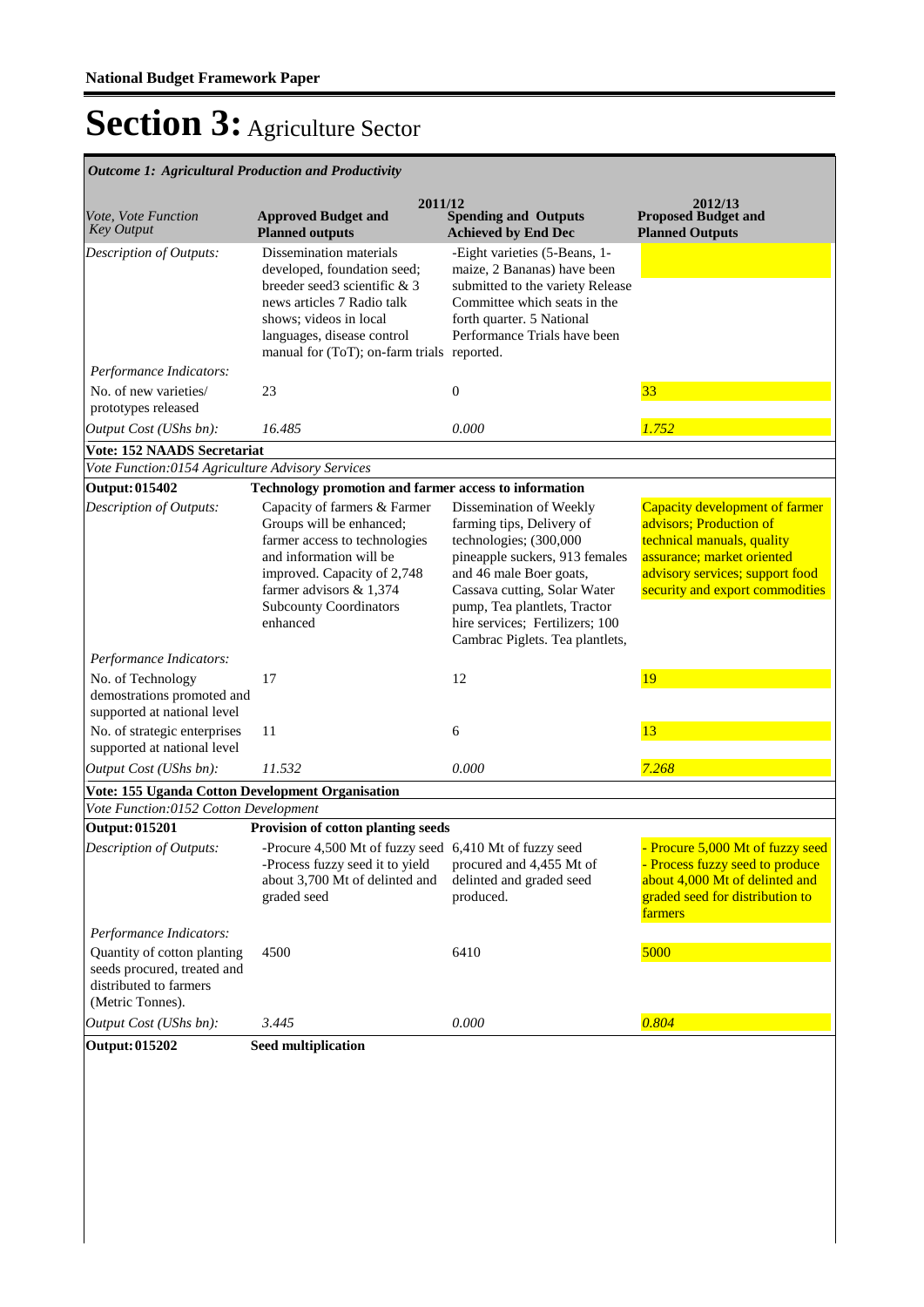| <b>Outcome 1: Agricultural Production and Productivity</b> |                                                                                                                            |                                                                                                                                                                                                                |                                                                                                                                                                |
|------------------------------------------------------------|----------------------------------------------------------------------------------------------------------------------------|----------------------------------------------------------------------------------------------------------------------------------------------------------------------------------------------------------------|----------------------------------------------------------------------------------------------------------------------------------------------------------------|
| Vote, Vote Function<br><b>Key Output</b>                   | 2011/12<br><b>Approved Budget and</b><br><b>Planned outputs</b>                                                            | <b>Spending and Outputs</b><br><b>Achieved by End Dec</b>                                                                                                                                                      | 2012/13<br><b>Proposed Budget and</b><br><b>Planned Outputs</b>                                                                                                |
| Description of Outputs:                                    | -Establish about 12,000 acres of A total of about 15,300 acres<br>seed crops<br>-Produce 3600 Mt of certified<br>seed.     | were planted under seed<br>multiplication in Gogonyo,<br>Kasilo, Amolator, Buliisa and<br>Rubirizi.                                                                                                            | - Establish about 15,000 acres<br>under seed multiplication<br>- Produce about 4,800 Mt of<br>certified seed.                                                  |
| Performance Indicators:                                    |                                                                                                                            |                                                                                                                                                                                                                |                                                                                                                                                                |
| Quanttiy of Seed produced<br>(Metric Tonnes)               | 3600                                                                                                                       | $\boldsymbol{0}$                                                                                                                                                                                               | 4800                                                                                                                                                           |
| No. of acres planted                                       | 12000                                                                                                                      | 15300                                                                                                                                                                                                          | 15,000                                                                                                                                                         |
| Quality (Germination Rate)<br>of seed produced             | 90%                                                                                                                        | $\mathbf{0}$                                                                                                                                                                                                   | 90%                                                                                                                                                            |
| Output Cost (UShs bn):                                     | 0.400                                                                                                                      | 0.000                                                                                                                                                                                                          | 0.600                                                                                                                                                          |
| Output: 015203                                             | Farmer mobilisation and sensitisation for increasing cotton production and quality                                         |                                                                                                                                                                                                                |                                                                                                                                                                |
| <b>Description of Outputs:</b>                             | -Establish about 300,000 acres<br>of cotton<br>-Produce 250,000 bales of lint.<br>-Establish 2,500 demonstration<br>plots. | About 370,000 acres planted to<br>cotton and 2,899 demos<br>established. 62,300 bales had<br>been purchased by ginners by<br>end of Q2.                                                                        | - Mobilise establishment about<br>300,000 acres of cotton<br>- Produce 250,000 bales of lint.<br>- Establish 3,000 demonstration<br>plots for training farmers |
| Performance Indicators:                                    |                                                                                                                            |                                                                                                                                                                                                                |                                                                                                                                                                |
| No. Demonstration plots for<br>farmer training established | 2500                                                                                                                       | 2899                                                                                                                                                                                                           | 3000                                                                                                                                                           |
| No. Bales of lint produced                                 | 250000                                                                                                                     | 62300                                                                                                                                                                                                          | 250000                                                                                                                                                         |
| Quality (%. Of Bales in Top<br>3 Grades) of lint produced  | 85%                                                                                                                        | 66                                                                                                                                                                                                             | 85%                                                                                                                                                            |
| Output Cost (UShs bn):                                     | 1.150                                                                                                                      | 0.000                                                                                                                                                                                                          | 1.650                                                                                                                                                          |
| <b>Output: 015204</b>                                      | <b>Cotton targeted extension services</b>                                                                                  |                                                                                                                                                                                                                |                                                                                                                                                                |
| Description of Outputs:                                    | - Recruit 120 FEWs.<br>- Procure 42 motorcycles                                                                            | 292 Field staff recruited and 47<br>motorcycles procured.                                                                                                                                                      | Organise and coordinate<br>recruitment of 300 Field<br><b>Extension Workers (FEWs)</b>                                                                         |
| Performance Indicators:                                    |                                                                                                                            |                                                                                                                                                                                                                |                                                                                                                                                                |
| No. Extension workers<br>recruited                         | 120                                                                                                                        | 292                                                                                                                                                                                                            | 300                                                                                                                                                            |
| Output Cost (UShs bn):                                     | 1.090                                                                                                                      | 0.000                                                                                                                                                                                                          | 1.008                                                                                                                                                          |
| <b>Output: 015206</b>                                      | <b>Mechnisation of land opening</b>                                                                                        |                                                                                                                                                                                                                |                                                                                                                                                                |
| Description of Outputs:                                    | Procure 1,000 ox-ploughs.                                                                                                  | 30 ox-ploughs were procured<br>and distributed to farmers,<br>about 10,500 acres ploughed for<br>cotton and 9,300 acres ploughed<br>for other crops. Supported<br>tractor ploughing of 580 acres<br>in Kasese. | Procure and distribute 1,000 ox-<br>ploughs to cotton farmers                                                                                                  |
| Performance Indicators:                                    |                                                                                                                            |                                                                                                                                                                                                                |                                                                                                                                                                |
| No. of oxen and ploughs<br>procured and distributed        | 1,000                                                                                                                      | 30                                                                                                                                                                                                             | 1,000                                                                                                                                                          |
| Output Cost (UShs bn):                                     | 0.350                                                                                                                      | 0.000                                                                                                                                                                                                          | 0.600                                                                                                                                                          |
| Vote: 160 Uganda Coffee Development Authority              |                                                                                                                            |                                                                                                                                                                                                                |                                                                                                                                                                |
| Vote Function:0153 Coffee Development                      |                                                                                                                            |                                                                                                                                                                                                                |                                                                                                                                                                |
| <b>Output: 015301</b>                                      | <b>Production, Research &amp; Coordination</b>                                                                             |                                                                                                                                                                                                                |                                                                                                                                                                |
|                                                            |                                                                                                                            |                                                                                                                                                                                                                |                                                                                                                                                                |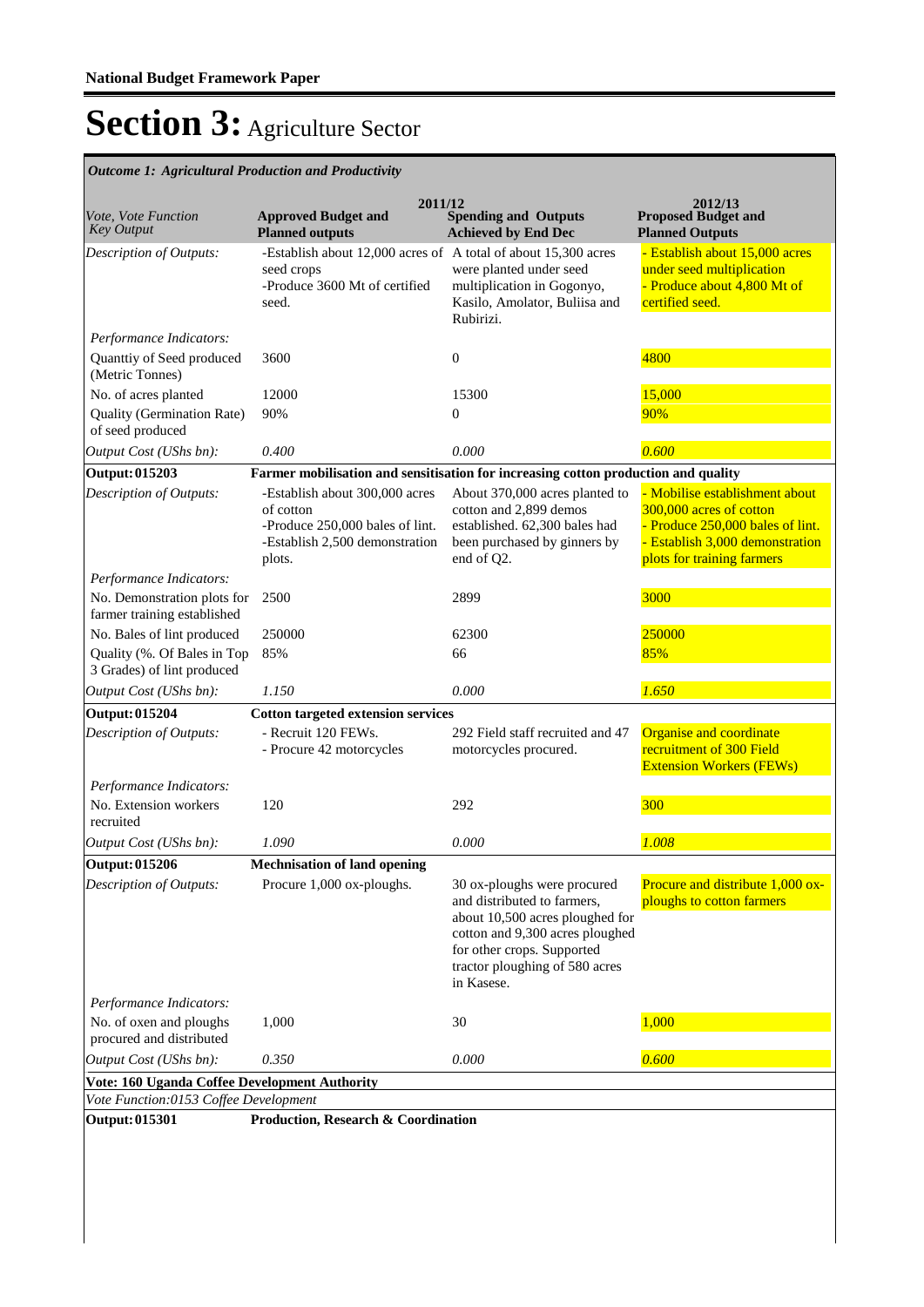#### *Outcome 1: Agricultural Production and Productivity*

| Vote, Vote Function<br><b>Key Output</b>                                                  | 2011/12<br><b>Approved Budget and</b><br><b>Planned outputs</b>                                                                                                                                                                                                              | <b>Spending and Outputs</b><br><b>Achieved by End Dec</b>                                                                                                                                                                                                                            | 2012/13<br><b>Proposed Budget and</b><br><b>Planned Outputs</b>                                                                                                                                                                                              |
|-------------------------------------------------------------------------------------------|------------------------------------------------------------------------------------------------------------------------------------------------------------------------------------------------------------------------------------------------------------------------------|--------------------------------------------------------------------------------------------------------------------------------------------------------------------------------------------------------------------------------------------------------------------------------------|--------------------------------------------------------------------------------------------------------------------------------------------------------------------------------------------------------------------------------------------------------------|
| Description of Outputs:                                                                   | 15 million coffee seedlings of<br>Robusta, 8 million of Arabica<br>and 12million seedlings of<br>shade tree to be raised under the<br><b>Community Based Nurseries</b><br>(CBNs). 9 million seedlings to<br>be raised by the private sector<br>through the guidance of UCDA. | 5.03 M Robsta seedlings raised;<br>2.064 M Arabic Seedlings<br>raised: 1.45 M tree shade<br>seedlings raised;- 6.579 M<br>seedlings planted; 27 mother<br>gardens supported; 8 private<br>clonal nurseries established; 54<br>Farmer advisory services<br>rendered                   | 14 million coffee seedlings of<br>Robusta, 16 million of Arabica<br>and 6 million seedlings of shade<br>tree to be raised under the<br><b>Community Based Nurseries</b><br>(CBNs). 2 million CWD-R<br>raised through tissue culture by<br>the private sector |
| Performance Indicators:                                                                   |                                                                                                                                                                                                                                                                              |                                                                                                                                                                                                                                                                                      |                                                                                                                                                                                                                                                              |
| No of Coffee Seedlings<br>Produced (millions)                                             | 23                                                                                                                                                                                                                                                                           | 7.094                                                                                                                                                                                                                                                                                | 36                                                                                                                                                                                                                                                           |
| Output Cost (UShs bn):                                                                    | 3.987                                                                                                                                                                                                                                                                        | 0.000                                                                                                                                                                                                                                                                                | 3.099                                                                                                                                                                                                                                                        |
| Output: 015302                                                                            | <b>Quality Assurance</b>                                                                                                                                                                                                                                                     |                                                                                                                                                                                                                                                                                      |                                                                                                                                                                                                                                                              |
| Description of Outputs:                                                                   | 2.58 million 60-kg bags of<br>coffee valued at US\$ 309.6<br>million to be inspected and<br>approved for export during the<br>coffee year of 2011/12.40<br>coffee exporters, 260 primary<br>processing factories.                                                            | 1.1,708,739 60kilo bags of<br>coffee valued at US\$ 250<br>million inspected, approved and<br>exported<br>2. 28 Exporters, 52 primary<br>processors, 5 Roasters<br>registered.<br>3.40 stores registered<br>4. 131 FAQ samples analyzed.<br>5.18 R& Q Training 6.25 fresh<br>barista | 3.2 million 60-kg bags of coffee<br>valued at US\$ 461 million to be<br>inspected and approved for<br>export during the coffee year of<br>2012/13.40 coffee exporters,<br>260 primary processing<br>factories.                                               |
| Performance Indicators:                                                                   |                                                                                                                                                                                                                                                                              |                                                                                                                                                                                                                                                                                      |                                                                                                                                                                                                                                                              |
| No. technical extension<br>services provided (Coffee<br>Exporters, Primary<br>Processors) | 300                                                                                                                                                                                                                                                                          | 50                                                                                                                                                                                                                                                                                   | 300                                                                                                                                                                                                                                                          |
| No. technical extension<br>services provided (Coffee<br>Exporters)                        | 35                                                                                                                                                                                                                                                                           | 32                                                                                                                                                                                                                                                                                   | 35                                                                                                                                                                                                                                                           |
| No. coffee quality control<br>Officers trained                                            | 100                                                                                                                                                                                                                                                                          | 46                                                                                                                                                                                                                                                                                   | 120                                                                                                                                                                                                                                                          |
| No of coffee bags certified<br>for export (millions)                                      | 2.58                                                                                                                                                                                                                                                                         | 1.709                                                                                                                                                                                                                                                                                | 3.2                                                                                                                                                                                                                                                          |
| Output Cost (UShs bn):                                                                    | 0.895                                                                                                                                                                                                                                                                        | 0.000                                                                                                                                                                                                                                                                                | 1.030                                                                                                                                                                                                                                                        |

*\* Excludes taxes and arrears*

### *2012/13 Planned Outputs*

Technical back up to at least 80 districts to control 10 crop epidemic pests and diseases, Staff trained in the control of epidemic pests and diseases like BBW, CBSD, Napier Grass Stunt Disease, variegated hoppers, Army worms, Hornworm & Pin, Generate 80 production technologies, 11 technologies promoted and supported through partner demonstration at national level, Procure, treat and distribute 4,500 MT of cotton seed to farmers, Inspect 3.2 million 60-kg bags of coffee valued at US\$ 326 million and approve for export

#### *Medium Term Plans*

Scale up implementation of Water for Agricultural Production policies and strategies as outlined in the DSIP, Capacity of Local Governments to effectively manage pest and disease control will also be strengthened through the ongoing restructuring exercise.

The sector intends to increase supply of water for irrigation through the rehabilitation of the 5 gov't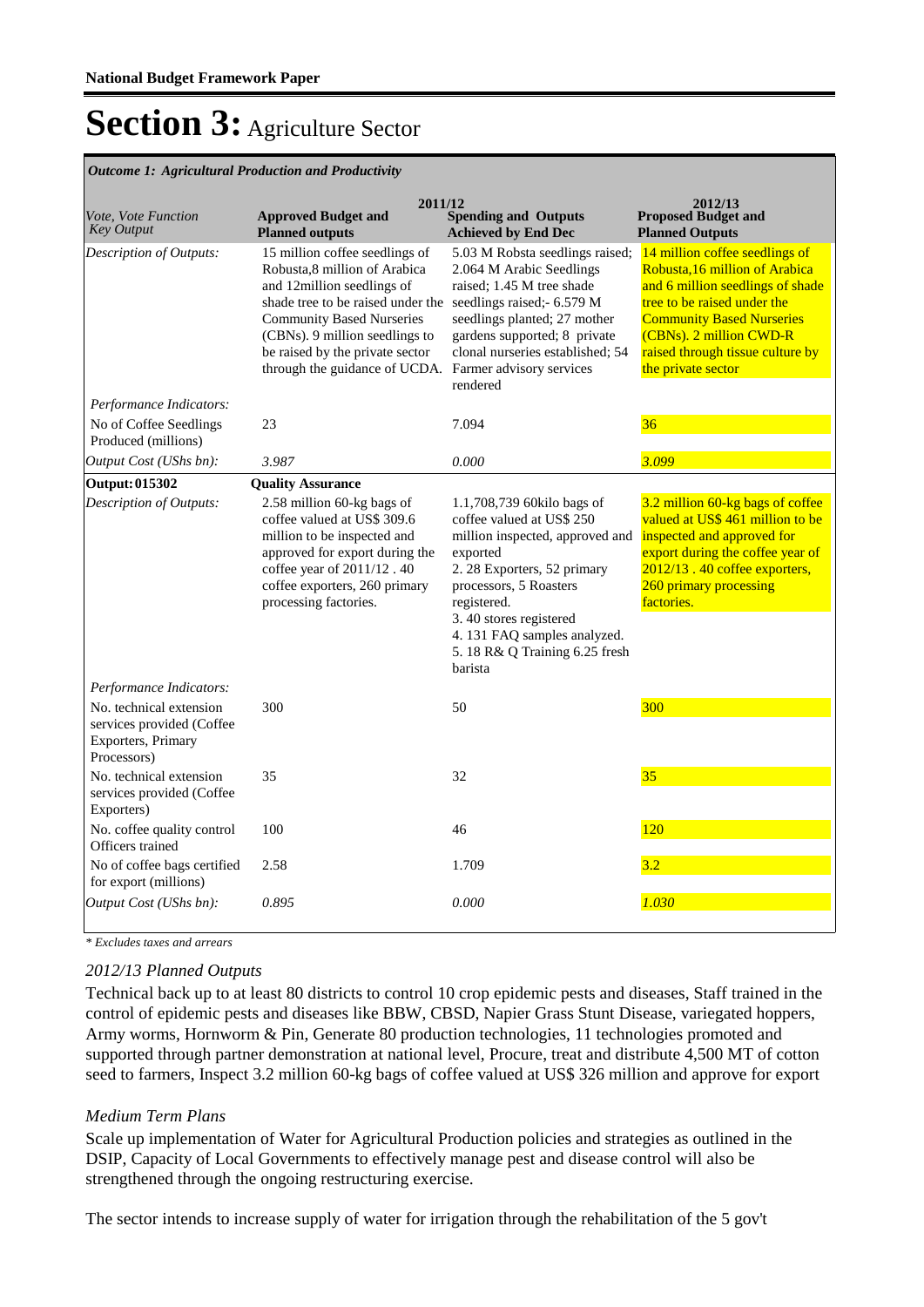irrigation schemes which will act as regional demonstration / training centres for small and medium scale irrigation technologies. Small scale irrigation technologies and rainwater harvesting and management demonstrations will also be established at district level in drought striken regions of Uganda.

A strategy for decentralisation of planning and implementation of activities to promote water for livestock will be finalised and disseminated to stakeholders throughout the country. Efforts to support increase in acreage of small scale aquaculture from 5,000ha to 9,0000ha and large scale acquaculture from 5,300ha to 5,800ha by the end of 2011/12 will be undertaken through introduction and support to aquaculture parks.

*Actions to Improve Outcome Performance*

To realize the sector vision and objectives, factor productivity (land, labour, and capital) will have to be raised substantially. Eight sub-programmes will be pursued through development of investment proposals with the following objectives :

(i) Improved agricultural research and technology development ;

(ii) Advisory services and better delivery of improved technology;

(iii) Improved disease, pest and vector control;

(iv) Enhanced productivity of land through sustainable management of soil and water resources;

(v) Increased use of water for agricultural production;

(vi) Promotion of labour saving technologies and mechanisation;

(vii) Improved agricultural livelihoods in Northern Uganda;

(viii) Promotion of selected strategic enterprises. The investment proposals will be funded through the development budget of the sector for the next five years.

#### **Table S2.3: Actions and Medium Term Strategy to Improve Sector Outcome**

*Sector Outcome 1: Agricultural Production and Productivity*

| 2011/12 Planned Actions:                                                                                                                                                                                             | 2011/12 Actions by Dec:                                                                                                                                                                                                                                   | 2012/13 Planned Actions:                                                                                                                                                                                                                                                             | <b>MT Strategy:</b>                                                                                             |
|----------------------------------------------------------------------------------------------------------------------------------------------------------------------------------------------------------------------|-----------------------------------------------------------------------------------------------------------------------------------------------------------------------------------------------------------------------------------------------------------|--------------------------------------------------------------------------------------------------------------------------------------------------------------------------------------------------------------------------------------------------------------------------------------|-----------------------------------------------------------------------------------------------------------------|
| Vote: 010 Ministry of Agriculture, Animal & Fisheries                                                                                                                                                                |                                                                                                                                                                                                                                                           |                                                                                                                                                                                                                                                                                      |                                                                                                                 |
| Vote Function: 0101 Crops                                                                                                                                                                                            |                                                                                                                                                                                                                                                           |                                                                                                                                                                                                                                                                                      |                                                                                                                 |
| set up small scale irrigation<br>demo sites in every district<br>and aid farmers aquire credit<br>(ppp) for setting up small and<br>medium scale irrigation<br>structures.                                           | Studies on the rehabilitation of<br>4 irrigation schemes (Agoro,<br>Olweny, Mubuku and Doho)<br>undertaken                                                                                                                                                | Dig small and medium size<br>dams and valley tanks for both<br>animal and crop irrigation.<br>Train farmers on- farm water<br>harvesting techniques through<br>demonstrations.                                                                                                       | Full implementation of WfAP<br>policies and strategies as<br>outlined in the DSIP.                              |
| Vote Function: 0102 Animal Resources                                                                                                                                                                                 |                                                                                                                                                                                                                                                           |                                                                                                                                                                                                                                                                                      |                                                                                                                 |
| Mandatory monthly<br>monitoring/compliance<br>inspections of 18 fish process<br>plants and 86 gazetted<br>landing sites, 60 fish markets,<br>2000 fish transport<br>vessels/vehicles                                 | CAS for lake George<br>conducted in November.<br>Study tour to Egyptian<br>Cooperatives in October,<br>monitored fish farmers'<br>performance in Eastern<br>Uganda, 58,086 applicants for<br>fishing activities (licensing)<br>vetted and licensed.       | <b>Illegalities and malpractices</b><br>on major water bodies<br>controlled through<br>intensification of enforcement<br>activities.<br>Promotion of aquaculture as<br>an alternative source of fish.                                                                                | Scale up implementation of<br><b>Fisheries Policy and Strategy</b><br><b>Implement institutional</b><br>reforms |
| Countrywide vaccinations<br>1,000,000 cattle against<br>FMD, 500,000 cattle against<br>CBPP, 1,000,000 goats<br>&sheep against PPR, 100,000<br>against LSD, 25,000 against<br>ECF, 13m chicken against<br><b>NCD</b> | Vaccinate 16,000,000<br>chickens against NCD,<br>600,000 cattle against FMD,<br>500,000 cattle against LSD,<br>400,000 cattle against<br>Brucellosis. Operate 14<br>Animal check points, Procure<br>1600 spray pumps, Procure<br>5070 litres of glossine. | Intensf active and passive<br>animal disease surveillances<br>especially in high risk districts.<br>Establish an agriculture police<br>Unit, trained to man<br>quarantine centers, boaders,<br>and animal check points so as<br>to contain the easy spreading<br>of animal diseases. | <b>Implement disease control</b><br>strategy and measures as<br>outlined in the DSIP.                           |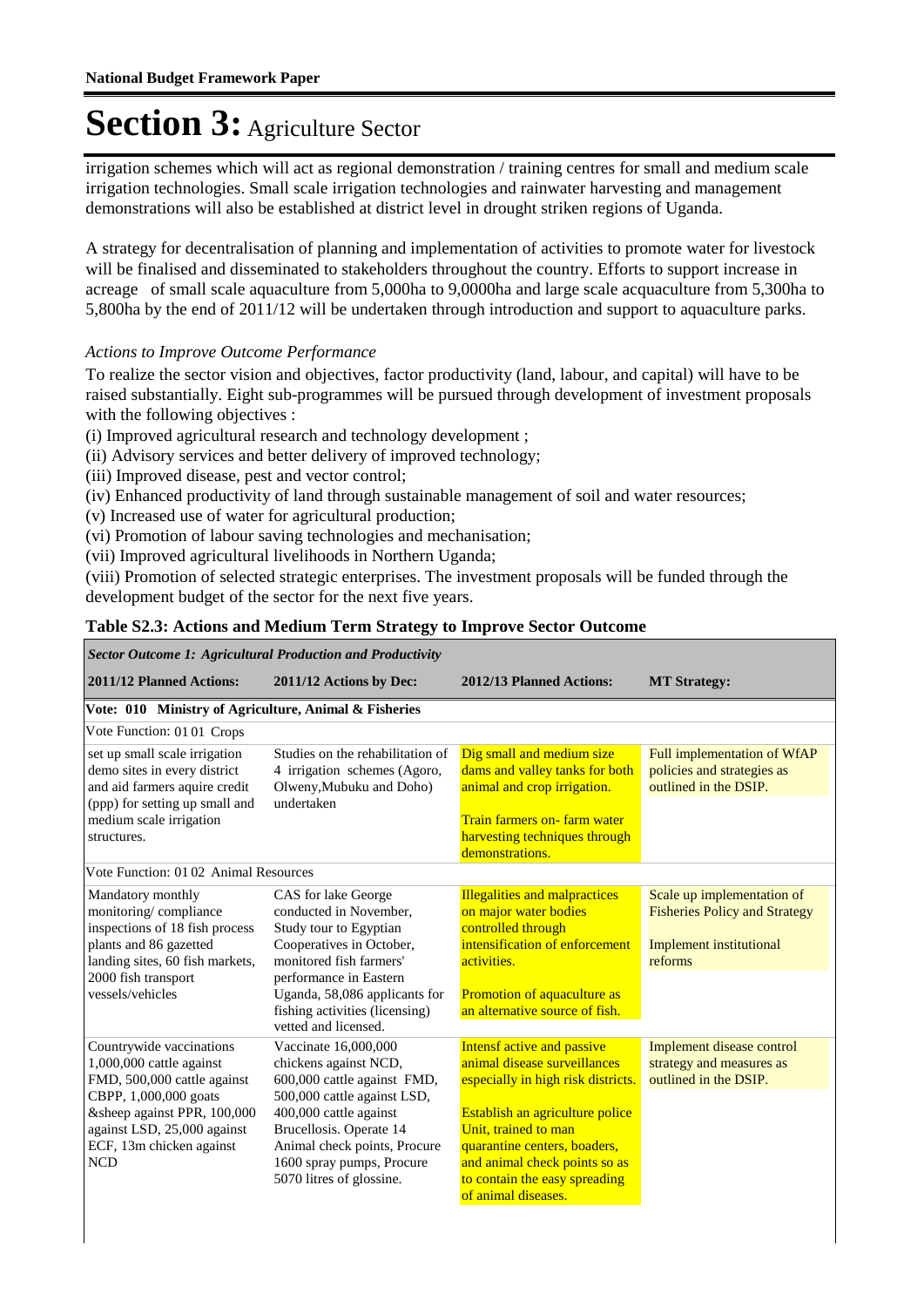| <b>Sector Outcome 1: Agricultural Production and Productivity</b>                                                                                                                                                                                                                                                               |                                                                                                                                                                                                                                                                                             |                                                                                                                                                                                                                                                                            |                                                                                                                      |  |  |
|---------------------------------------------------------------------------------------------------------------------------------------------------------------------------------------------------------------------------------------------------------------------------------------------------------------------------------|---------------------------------------------------------------------------------------------------------------------------------------------------------------------------------------------------------------------------------------------------------------------------------------------|----------------------------------------------------------------------------------------------------------------------------------------------------------------------------------------------------------------------------------------------------------------------------|----------------------------------------------------------------------------------------------------------------------|--|--|
| 2011/12 Planned Actions:                                                                                                                                                                                                                                                                                                        | 2011/12 Actions by Dec:                                                                                                                                                                                                                                                                     | 2012/13 Planned Actions:                                                                                                                                                                                                                                                   | <b>MT Strategy:</b>                                                                                                  |  |  |
| 44, 000 litres of Liquid<br>nitrogen produced and<br>distributed, 3 Liquid nitrogen<br>pressurized cylinders,<br>200packets of sheath, 5,000<br>gloves purchased, 30,000<br>doses of semen produced and<br>distributed, 1,440,000 DOC<br>(layer and broiler) produced,<br>Vote: 142 National Agricultural Research Organisation | 12,000lts of liquid nitrogen<br>produced, 15,000 doses of<br>semen produced and 2,000<br>doses of semen imported,<br>3425 DOC of broiler Parent<br>stock procured, 2080 DOC<br>Layer Parent stock procured<br>80 AI technicians trained<br>2,000 farmers                                    | <b>Increased investment in</b><br>animal genetics through<br>production and importation of<br>quality semen, increasing the<br>volume of liquid nitrogen<br>produced and distributed to<br>private breeders, and training<br>more Artificial Inseminators<br>country wide. | Improving husbandry and<br>veterinary practices                                                                      |  |  |
| Vote Function: 01 51 Agricultural Research                                                                                                                                                                                                                                                                                      |                                                                                                                                                                                                                                                                                             |                                                                                                                                                                                                                                                                            |                                                                                                                      |  |  |
| Continue with NARO-<br>NAADS interface, continue<br>with the assessment of agric.<br>Research adoption impact<br>and coming up with new<br>methods of sensitisation                                                                                                                                                             | The NARO-NAADS ATAAS<br>steering committee was<br>constituted. The World Bak<br>has approved the PIM and<br>declared ATAAS<br>effective.One meeting held<br>and the ATAAS work plan<br>submitted to World Bank.<br>Baseline survey in Cassava<br>and Rice conducted have been<br>conducted. | <b>Implementation of research</b><br>activities under ATAAS and<br>EAAPP.                                                                                                                                                                                                  | <b>Implement institutional</b><br>reforms resulting from studies<br>and report findings.                             |  |  |
| Vote: 152 NAADS Secretariat                                                                                                                                                                                                                                                                                                     |                                                                                                                                                                                                                                                                                             |                                                                                                                                                                                                                                                                            |                                                                                                                      |  |  |
| Vote Function: 01 54 Agriculture Advisory Services                                                                                                                                                                                                                                                                              |                                                                                                                                                                                                                                                                                             |                                                                                                                                                                                                                                                                            |                                                                                                                      |  |  |
| Capacity of recruited<br>extension workers will be<br>developed in different<br>deciplines                                                                                                                                                                                                                                      | Recruited extension workers<br>in all local governments to<br>advise and build capacity of<br>farmers                                                                                                                                                                                       | <b>Undertake capacity</b><br>development of farmer<br>advisors in all districts.<br><b>Undetake quality assurance</b><br>and technical audit for<br>advsiroy services                                                                                                      | Scale up retraining institutions<br>to train public extension<br>worker towards NAADS                                |  |  |
| Use of multistakeholder<br>innovation platforms. Hiring<br>an indendent firm to manage<br>an open compititive process<br>to selection of private<br>partners under Public private<br>partnerships                                                                                                                               | Multistakeholder innovation<br>platform conducted for citrus<br>and pineaaple enterprises.<br>Proposal were invited for<br>commercialising challnges<br>fund and recived by NAADS<br>Secretariat                                                                                            | <b>Implemetation of</b><br><b>Commecialisation Challenge</b><br>Fund for food security and<br>export priority enterprises.                                                                                                                                                 | Influence policy to provide for<br>incentive mechanisms to<br>render PPP attractive                                  |  |  |
| Vote: 155 Uganda Cotton Development Organisation                                                                                                                                                                                                                                                                                |                                                                                                                                                                                                                                                                                             |                                                                                                                                                                                                                                                                            |                                                                                                                      |  |  |
| Vote Function: 01 52 Cotton Development                                                                                                                                                                                                                                                                                         |                                                                                                                                                                                                                                                                                             |                                                                                                                                                                                                                                                                            |                                                                                                                      |  |  |
| Appeal to private sector<br>(ginners) to co-fund key<br>production activities.                                                                                                                                                                                                                                                  | Ginners contributed to<br>provision of production inputs<br>(seed, pesticides, spray pumps<br>and extension services) under<br>a Public Private Partnership<br>between Uganda Ginners &<br><b>Cotton Exporters' Association</b><br>(UGCEA) and Cotton<br>Devlopment Organisation<br>(CDO).  | The Public Private Partnership<br>between UGCEA and CDO is<br>expected to continue.                                                                                                                                                                                        | Fast track establishment of the<br><b>Cotton Sub-sector</b><br>Development Fund.                                     |  |  |
| Develop Public-Private<br>Sector Partnership for setting<br>up a Cotton Sub-sector<br>Development Fund                                                                                                                                                                                                                          | Held a stakeholders' meeting<br>in January 2012 to discuss<br>cotton prices and possibilities<br>of setting up a Cotton Sub-<br>sector Development Fund.                                                                                                                                    | <b>Mobilise all Cotton Sub-sector</b><br>stakeholder to contribute to<br>the Cotton Sub-sector<br>Development Fund.                                                                                                                                                        | <b>Promote domestic Value</b><br>Addition to lint to reduce<br>dependence on World market<br>determined lint prices. |  |  |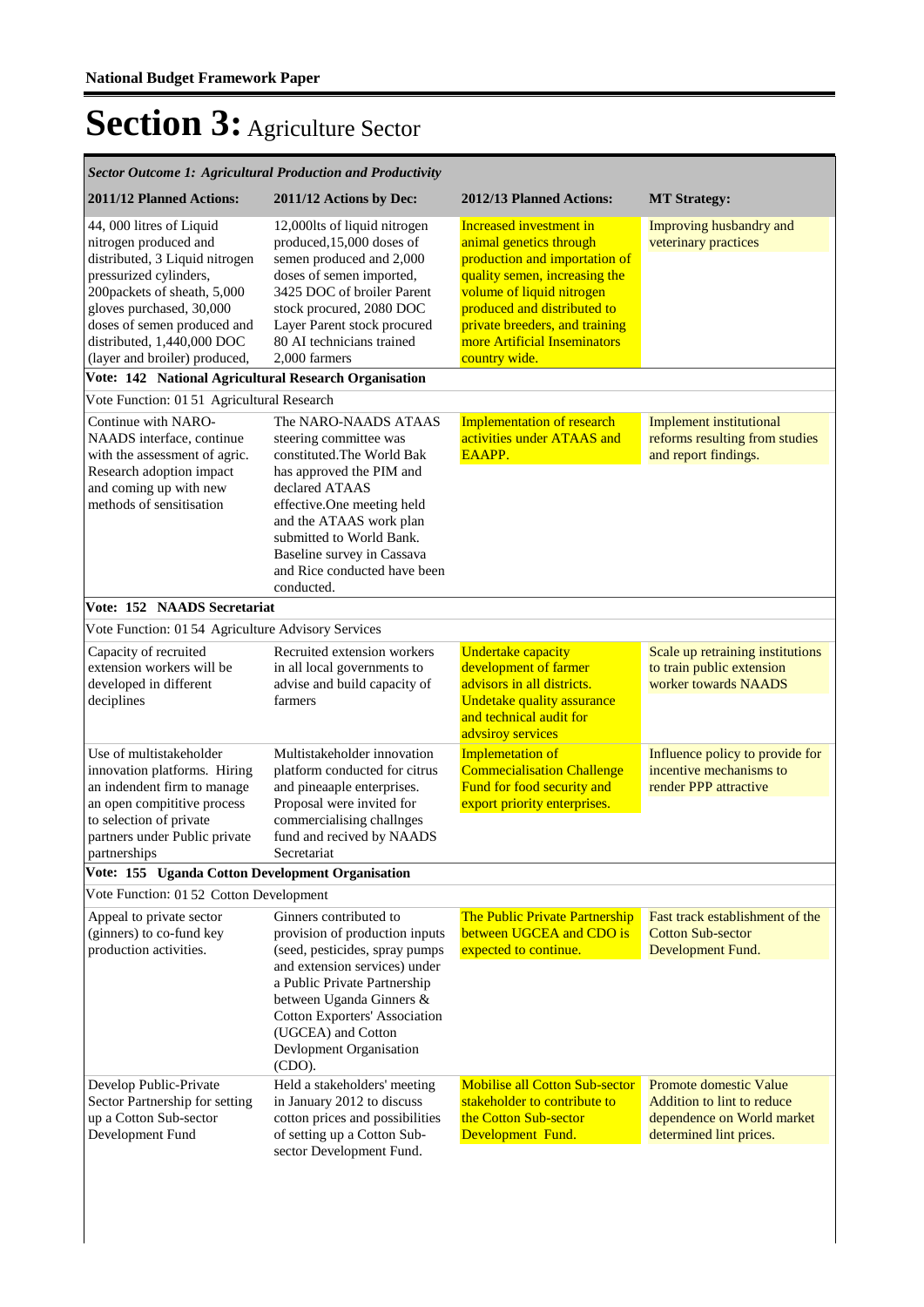| <b>Sector Outcome 1: Agricultural Production and Productivity</b>                                                                                                                    |                                                                                                                                                                                                                                                              |                                                                                                                                          |                                                                                                                                                                                                                |  |  |
|--------------------------------------------------------------------------------------------------------------------------------------------------------------------------------------|--------------------------------------------------------------------------------------------------------------------------------------------------------------------------------------------------------------------------------------------------------------|------------------------------------------------------------------------------------------------------------------------------------------|----------------------------------------------------------------------------------------------------------------------------------------------------------------------------------------------------------------|--|--|
| 2011/12 Planned Actions:                                                                                                                                                             | 2011/12 Actions by Dec:                                                                                                                                                                                                                                      | 2012/13 Planned Actions:                                                                                                                 | <b>MT Strategy:</b>                                                                                                                                                                                            |  |  |
| Advocate for the<br>implementation of the Textile<br>Policy.                                                                                                                         | Intensified advocacy for<br>implementation of the Textile<br>Policy in order to increase<br>domestic consumption of lint.                                                                                                                                    | <b>Advocate for incentives for</b><br>local textile manufacturers and<br>cottonseed millers to enable<br>them increase their capacities. | Advocate for establishment of<br>a fund for technology up-<br>gradation and procurement of<br>buffer stocks of lint and<br>cottonseed for new and<br>existing factories.                                       |  |  |
| Vote: 160 Uganda Coffee Development Authority                                                                                                                                        |                                                                                                                                                                                                                                                              |                                                                                                                                          |                                                                                                                                                                                                                |  |  |
| Vote Function: 01 53 Coffee Development                                                                                                                                              |                                                                                                                                                                                                                                                              |                                                                                                                                          |                                                                                                                                                                                                                |  |  |
| Sensitisation and awareness<br>through farmer field school<br>approach, workshops                                                                                                    | Youth groups, women and<br>other disadvantaged<br>stakeholders are being<br>sensitised and supported to<br>take coffee as a commercial<br>enterprise.                                                                                                        |                                                                                                                                          | Identify the youth as a major<br>stakeholder in the coffee<br>production process.                                                                                                                              |  |  |
| UCDA will strengthen<br>collaborative links with<br>COREC to continue with<br>their programs. Increase<br>coffee production campaigns<br>among the farmers and other<br>stakeholders | UCDA has continued to<br>provide support as per the<br>annual budget and work plans<br>to enable COREC to continue<br>with their programs.                                                                                                                   |                                                                                                                                          | Increase support to COREC to<br>intesify research into high<br>yielding varieties.                                                                                                                             |  |  |
| Vote: 500 501-850 Local Governments                                                                                                                                                  |                                                                                                                                                                                                                                                              |                                                                                                                                          |                                                                                                                                                                                                                |  |  |
| Vote Function: 01 81 Agriculture Advisory Services                                                                                                                                   |                                                                                                                                                                                                                                                              |                                                                                                                                          |                                                                                                                                                                                                                |  |  |
| Continue to ensure practice of<br>timely planning is<br>undertaken, release of funds<br>harmonised with plans and<br>seasons.                                                        | Workplans and budgets were<br>prepared and approved by<br>their respectives councils in a<br>timely manner. Funds for<br>procurement of planting and<br>stocking materials were<br>released to sub-counties.                                                 |                                                                                                                                          | Adequate planting and<br>stocking materials are<br>procured and delivered to the<br>farmers at the right time;<br>lobby MFPED to uphold the<br>practice of releasing funds in<br>conformity with crop seasons. |  |  |
| Vote Function: 01 82 District Production Services                                                                                                                                    |                                                                                                                                                                                                                                                              |                                                                                                                                          |                                                                                                                                                                                                                |  |  |
| Ensure the approval and<br>operationalisation of the<br>Fisheries Bill, 2010                                                                                                         | Dissemination of licensing<br>guidelines to sub-county<br>leaders. Stepped up<br>monitoring and inspection of<br>all landing sites. Promotion of<br>sustainable aquaculture<br>production through farmer<br>trainings and fish-fry<br>information provision. |                                                                                                                                          | Scale up implementation of<br>fisheries policies and strategy<br><b>Implement institutional</b><br>reforms through elevation of<br>fisheries department to<br>directorate status.                              |  |  |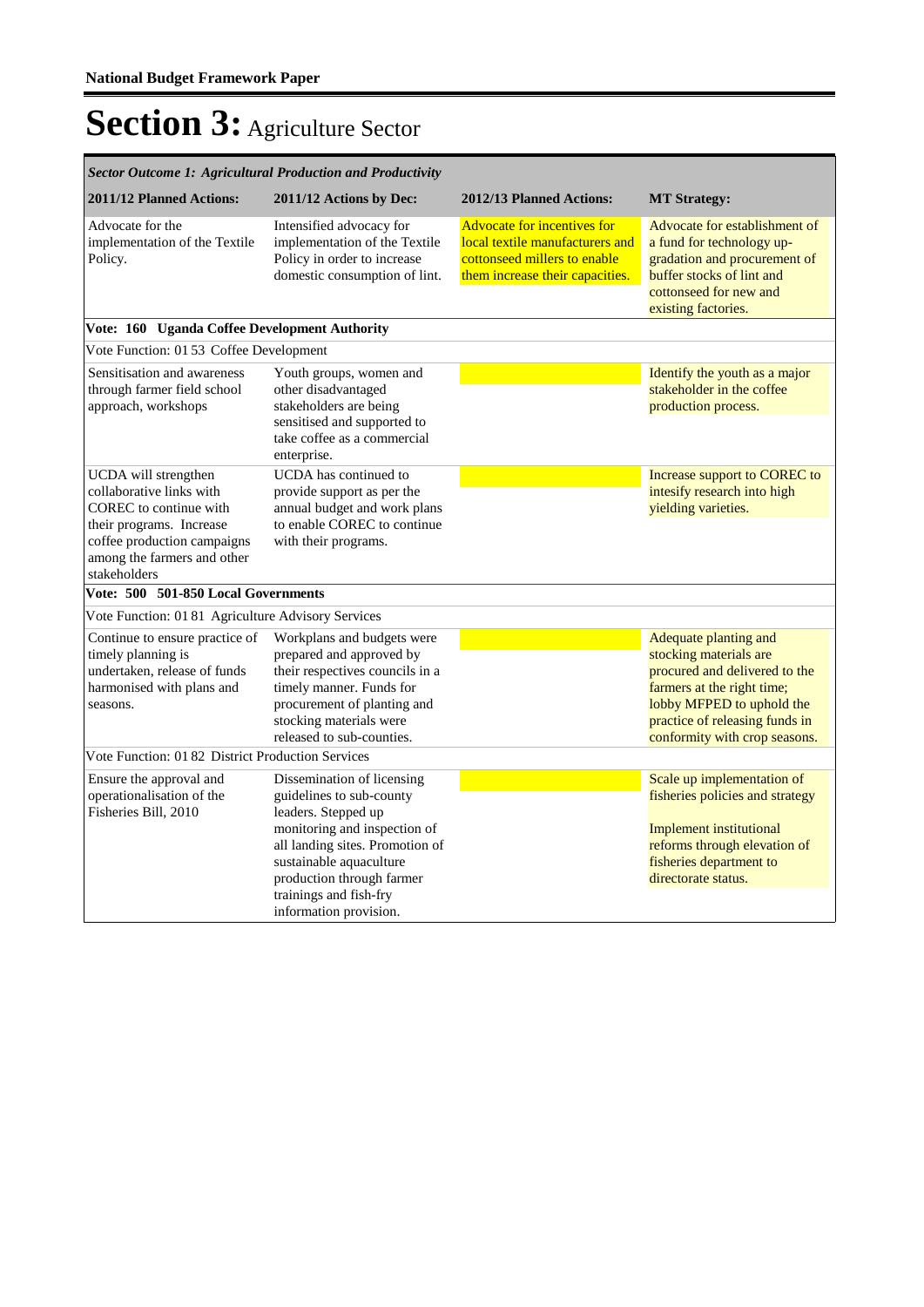#### **(ii) Outcome 2: Improved markets and increase in value addition**

#### *Status of Sector Outcomes*

The table below sets out the status of sector outcomes in terms of key sector outcome indicators.

### **Table S2.1: Sector Outcome Indicators**

| Outcome 2: Improved markets and increase in value addition                |                 |                  |                                  |  |  |  |
|---------------------------------------------------------------------------|-----------------|------------------|----------------------------------|--|--|--|
| <b>Outcome and Outcome Indicator</b>                                      | <b>Baseline</b> | $2012/13$ Target | <b>Medium Term Forecast</b>      |  |  |  |
| Value of agricultural exports (USD 000's) - Tobacco                       | 57170 (2009)    | 0                | 0(0)                             |  |  |  |
| Value of agricultural exports (USD 000's) - Tea                           | 83021 (2009)    | 87172.05         | 107927.3 (2015)                  |  |  |  |
| Value of agricultural exports (USD 000's) - Maize                         | 21261 (2009)    | 22324.05         | 27639.3 (2015)                   |  |  |  |
| Value of agricultural exports (USD 000's) - legumes                       | 14720 (2009)    | 15456            | 19136 (2015)                     |  |  |  |
| Value of agricultural exports (USD 000's) - Hides                         | 5996 (2009)     | 6295.8           | 7794.8 (2015)                    |  |  |  |
| Value of agricultural exports (USD 000's) - Fish                          | 124400 (2009)   | 130620           | 161720 (2015)                    |  |  |  |
| Value of agricultural exports (USD 000's) - Cotton                        | 20590 (2009)    | 21619.5          | 26767 (2015)                     |  |  |  |
| Value of agricultural exports (USD 000's) - Coffee                        | 129300 (2009)   | 150000           | $\overline{USD}$ 157 mill (fish) |  |  |  |
|                                                                           |                 |                  | $(10\%) (2012/13)$               |  |  |  |
| Value of agricultural exports (USD 000's) - Cocoa                         | 27829 (2009)    | 29220.45         | 36177.7 (2015)                   |  |  |  |
| % of value agriculture exports of total exports                           | 48 (2009)       | 50.4             | 62.4(2015)                       |  |  |  |
| % of traditional exports by value                                         | 27 (2009)       | 28.35            | 35.1(2015)                       |  |  |  |
| % of non - traditional exports by value                                   | 73 (2009)       | 76.65            | 94.9(2015)                       |  |  |  |
| % of monetary agriculture of the total agriculture (at<br>current prices) | 0(0)            |                  | 0(0)                             |  |  |  |

*Performance for the first half of the 2011/12 financial year*

5,550 metric tons of cocoa inspected.6 ware houses, 94 farmers groups involved in primary processing, 1002 aquaculture enterprises established, 6 Livestock marketing facility construction completed, 6 slaughter shed constructed

#### **Table S2.2: Key 2012/13 Outputs Contributing to the Sector Outcome\***

| Outcome 2: Improved markets and increase in value addition |                                                                                                                                                         |                                                                                                                                                     |                                                                                                                                                                                                                                       |  |  |  |  |
|------------------------------------------------------------|---------------------------------------------------------------------------------------------------------------------------------------------------------|-----------------------------------------------------------------------------------------------------------------------------------------------------|---------------------------------------------------------------------------------------------------------------------------------------------------------------------------------------------------------------------------------------|--|--|--|--|
| Vote, Vote Function<br><b>Key Output</b>                   | 2011/12<br><b>Approved Budget and</b><br><b>Planned outputs</b>                                                                                         | <b>Spending and Outputs</b><br><b>Achieved by End Dec</b>                                                                                           | 2012/13<br><b>Proposed Budget and</b><br><b>Planned Outputs</b>                                                                                                                                                                       |  |  |  |  |
|                                                            | Vote: 010 Ministry of Agriculture, Animal & Fisheries                                                                                                   |                                                                                                                                                     |                                                                                                                                                                                                                                       |  |  |  |  |
| Vote Function:0101 Crops                                   |                                                                                                                                                         |                                                                                                                                                     |                                                                                                                                                                                                                                       |  |  |  |  |
| Output: 010106                                             | Increased value addition in the sector                                                                                                                  |                                                                                                                                                     |                                                                                                                                                                                                                                       |  |  |  |  |
| <b>Description of Outputs:</b>                             | A total of 25,000 metric tons of<br>cocoa beans for export will be<br>inspected for quality in the 2-<br>ware houses in Bundibugyo and<br>4 in Kampala. | A total of 6,100 metric tons of<br>cocoa beans for export were<br>inspected for quality in the 2-<br>ware houses in Bundibugyo and<br>4 in Kampala. | 30,000 metric tons of cocoa<br>beans for export will be<br>inspected for quality.<br>A total of 1,600,000 Tea<br>plantlets procured and<br>distributed to farmers in the new<br>Tea growing districts of Kabale,<br>Kisoro and Zombo. |  |  |  |  |
| Performance Indicators:                                    |                                                                                                                                                         |                                                                                                                                                     |                                                                                                                                                                                                                                       |  |  |  |  |
| No of farmers groups<br>involved in primary<br>processing  | 60                                                                                                                                                      | 74                                                                                                                                                  | <b>150</b>                                                                                                                                                                                                                            |  |  |  |  |
| Output Cost (UShs bn):                                     | 0.412                                                                                                                                                   | 0.000                                                                                                                                               | 0.363                                                                                                                                                                                                                                 |  |  |  |  |
| Vote Function:0102 Animal Resources                        |                                                                                                                                                         |                                                                                                                                                     |                                                                                                                                                                                                                                       |  |  |  |  |
| Output: 010204                                             | <b>Promotion of sustainable fisheries</b>                                                                                                               |                                                                                                                                                     |                                                                                                                                                                                                                                       |  |  |  |  |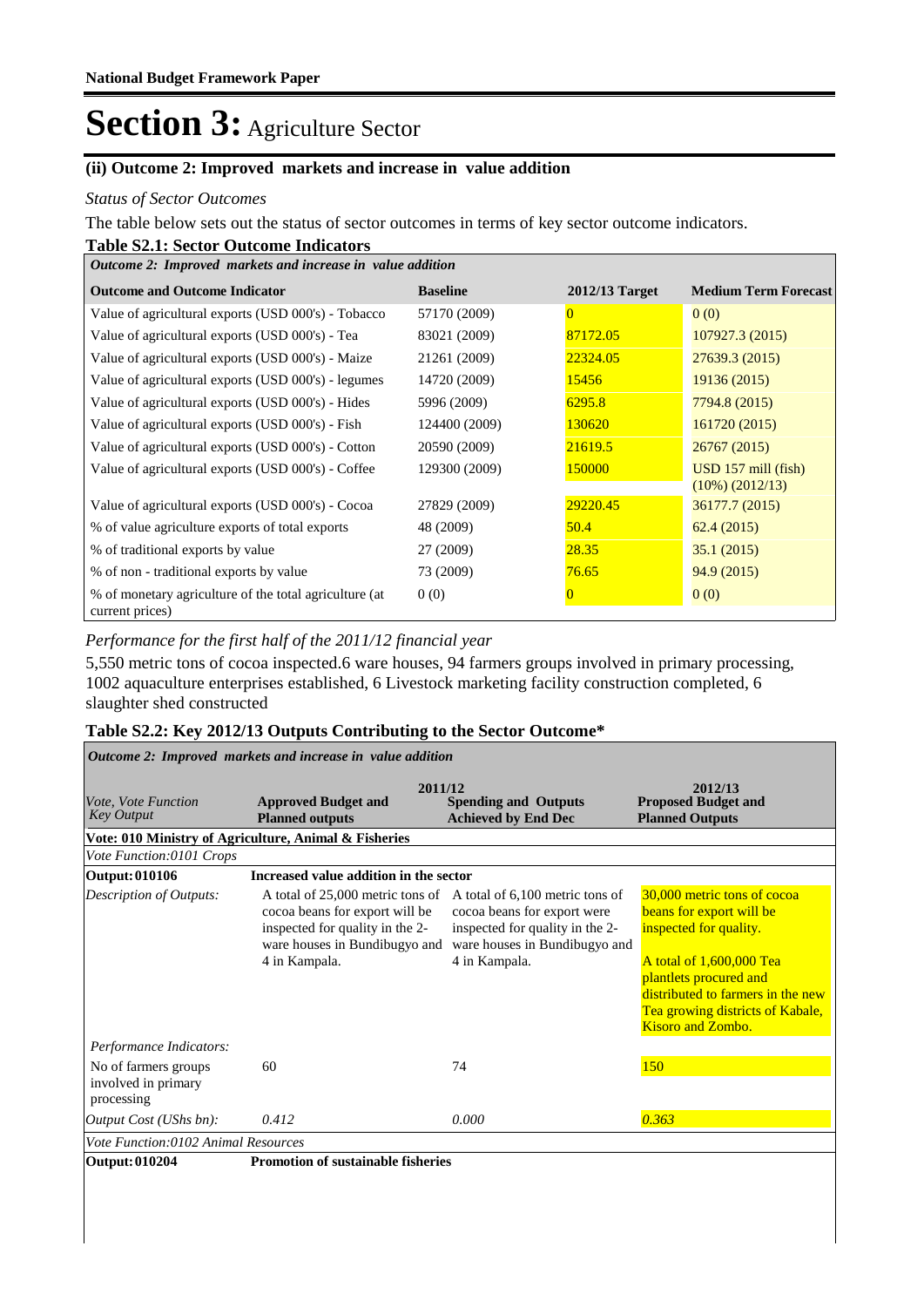**Spending and Outputs Achieved by End Dec Approved Budget and Planned outputs Proposed Budget and Planned Outputs 2011/12** *Vote, Vote Function Key Output* **2012/13** *Outcome 2: Improved markets and increase in value addition* Increased fish production from 550,000MT to 620,000MT from Kitubulu-Bugonga areas in both capture and culture fisheries. Entebbe, Kampala, Busia, Mukono, Masaka, Gulu, Soroti, Rakai. Reduced aquatic weed infestations on 4 water bodies; support provision of on-farm water. Conducted MCS operations in Entebbe and impounded and destroyed 10 illegal boats, 12 beach seines,20 monofilament nets, 6 cast nets and over 200 under sized gill. Increased fish production from 500,000MT to 620,000MT from both captures and culture fisheries. *Output Cost (UShs bn): 3.399 0.000 3.474 Description of Outputs: Performance Indicators:* No. of aquaculture enterprises established 4,000 1223 4,000 **Output: 010281 Livestock marketing facility construction** Make designs for construction of 15 livestock markets along the cattle corridor Designs for construction of 5 livestock markets along the cattle corridor completed. N/A *Output Cost (UShs bn): 0.500 0.000 0.000 Description of Outputs: Performance Indicators:* No of livestock markets constructed  $15$  5 0 **Vote: 121 Dairy Development Authority** *Vote Function:0155 Dairy Development* **Output: 015503 Quality assurance and regulation** Quality for Milk and Milk Products Enhanced Value Addition for Milk Enhanced Farmers, traders and processors associations strengthened Linkage with stakeholders strengthened. 736 milk handling premises were inspected, 26 operators registered during quarter two, 170 dairy businesses were issued with licences in various parts of the country. Mbarara Regional Office opened and is fully functional. In 2012/13 FY, we intend to inspect 1213 Dairy premises, 130 milk tankers and analyse 940 milk and dairy product samples. *Output Cost (UShs bn): 0.627 0.000 0.891 Description of Outputs: Performance Indicators:* No. of Milk Road Tankers inspected, registered and licensed 120 65 130 No. of Milk and Dairy products samples analysed 940 230 230 940 No. of Dairy premises inspected, registered and licensed 719 736 736 1<mark>1213</mark> **Vote: 152 NAADS Secretariat** *Vote Function:0154 Agriculture Advisory Services*

**Output: 015401 Farmer Institutional development**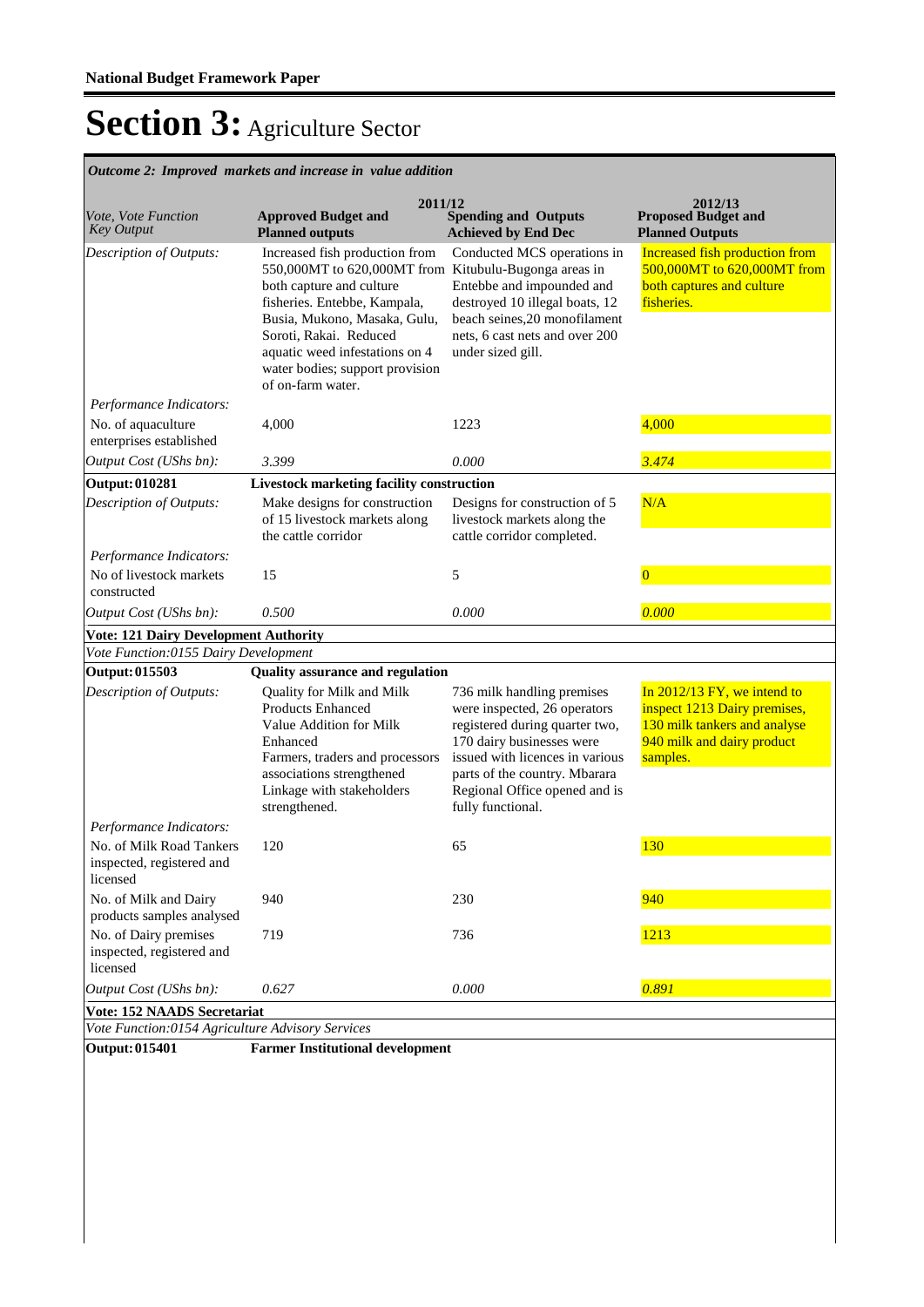**Spending and Outputs Achieved by End Dec Approved Budget and Planned outputs Proposed Budget and Planned Outputs 2011/12** *Vote, Vote Function Key Output* **2012/13** *Outcome 2: Improved markets and increase in value addition* Registartion of new farmer groups, HLFO and capacity development for existing groups and High level farmer Orgnisation (HLFO) Registration forms and Certificates for new groups printed; procured supporting existing groups with information and technologies; Terms of Reference on due deligency; Enrolllment of new farmer groups, training of existing HLFO in group marketing Initiate partnerships with farmer organisations; assessing the functionality of farmer groups; recruit new groups,review enterprise selection guidelines; Orientation of district staff in newly created districts on enterprise selection guidelines; *Output Cost (UShs bn): 0.000 0.000 1.210 Description of Outputs: Performance Indicators:* No. of functional farmer groups supported 65000 40120 40120 <mark>70000</mark> **Output: 015403 Agri-business development and market linkage** access to production support services enhanced; support to business development services promoted; and challenge fund to enhance value addition and agro-poultry technologies (chicks& processing and market linkages established and implemented Poultry incubators; 15 15 Multipurpose threshers; 20 portable Milking machines delivered; cold storage facility feed), supply of poly woven fibers,25 maize huller,grain mills and feed mixers,20 milk coolers; Gross margins Implement Commercialization challenge fund (CCF), initiate 10 partnerships, undertake gross margin analysis, value chain analysis to guide enterprise selection and capacity development of LG staff, market surveys and *Output Cost (UShs bn): 8.548 0.000 7.021 Description of Outputs: Performance Indicators:* Value of supported agroenterprises at a national level (Ush Bn) 5.5 4.001 6 No. of agro-processing / value addition units supported at a national level 11 10 10 10 **Vote: 160 Uganda Coffee Development Authority** *Vote Function:0153 Coffee Development* **Output: 015303 Value Addition and Generic Promotion Undertaken** Uganda shall be effectively represented in International Fora: International Coffee Organization (ICO), Inter Africa Annual General Assembly in Coffee Organization (IACO) and at the International Speciality Coffee Organizations. Local and International trade fairs, attend workshops 1. Uganda represented at 107th ICO meeting in London, 50/51st IACO exhibition & Nairobi.2.Monthly contributions made towards administration budgets for IACO and ICO. 3.Continued registration of the JVC promotional centres 4 Uganda shall be effectively represented in International Fora: International Coffee Organization (ICO), Inter Africa Coffee Organization (IACO) and at the International Speciality Coffee Organizations. Local and International trade fairs, attend workshops *Output Cost (UShs bn): 1.030 0.000 1.223 Description of Outputs: Performance Indicators:* Quantity of coffee provided to Support to Joint Ventures(Metric Tonnes) 40 0 40 No. of bags of speciality coffee produced, exported and generic promotions undertaken 60000 42047 70000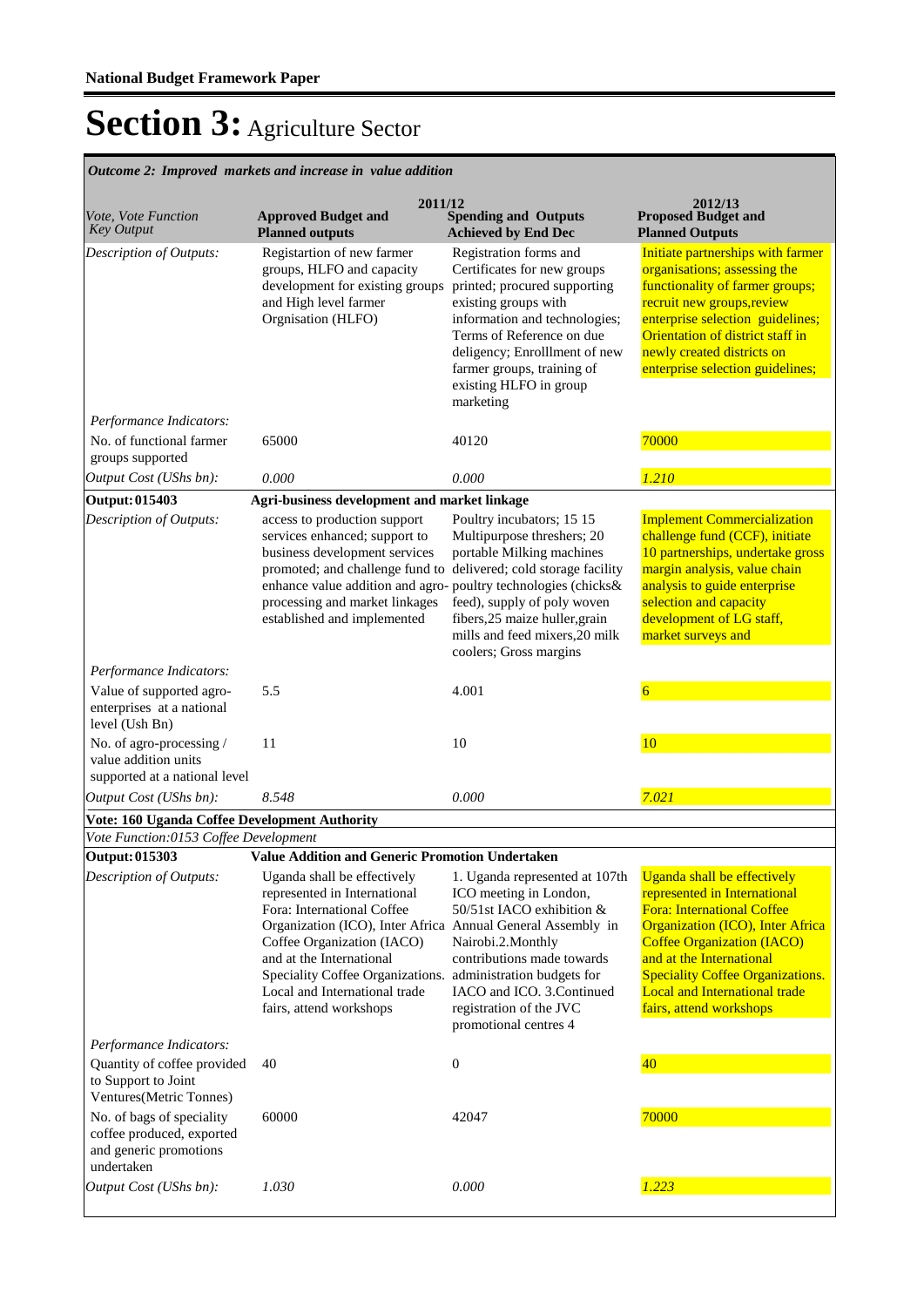*\* Excludes taxes and arrears*

### *2012/13 Planned Outputs*

A total of 20,000 metric tons of cocoa beans for export will be inspected for quality in the 2- ware houses in Bundibugyo and 4 in Kampala, 60 farmers groups to be involved in primary processing, Increased fish production from 550,000MT to 620,000MT from both capture and culture fisheries in Entebbe, Kampala, Busia, Mukono, Masaka, Gulu, Soroti, Rakai. Reduced aquatic weed infestations on 4 water bodies; support provision of on-farm water. Make designs for construction of 15 livestock markets along the cattle corridor.

### *Medium Term Plans*

Involve 250 farmer groups in primary processing, Establish 12,000 aquaculture enterprises, Construct 60 livestock markets, Support 36 value addition/agro processing units at the national level. Link farmer for a nation wide to markets and increase access to market information through publishing of prices and other production indicators in the media. Continue supporting mechanisation of Agriculture by use of appropriate technology to increase value and reduce post-harvest losses

#### *Actions to Improve Outcome Performance*

Hold public awareness events on the requirements, benefits and modalities for public private partnership (PPP) and support agro-processing and value addition

| Sector Outcome 2: Improved markets and increase in value addition                                                                                                                                                                                                  |                                                                                                                                                                                                                                                                               |                                                                                                                                                                                                                                                                                   |                                                                                                                                      |  |  |  |  |
|--------------------------------------------------------------------------------------------------------------------------------------------------------------------------------------------------------------------------------------------------------------------|-------------------------------------------------------------------------------------------------------------------------------------------------------------------------------------------------------------------------------------------------------------------------------|-----------------------------------------------------------------------------------------------------------------------------------------------------------------------------------------------------------------------------------------------------------------------------------|--------------------------------------------------------------------------------------------------------------------------------------|--|--|--|--|
| 2011/12 Planned Actions:                                                                                                                                                                                                                                           | 2011/12 Actions by Dec:                                                                                                                                                                                                                                                       | 2012/13 Planned Actions:                                                                                                                                                                                                                                                          | <b>MT Strategy:</b>                                                                                                                  |  |  |  |  |
| Vote: 010 Ministry of Agriculture, Animal & Fisheries                                                                                                                                                                                                              |                                                                                                                                                                                                                                                                               |                                                                                                                                                                                                                                                                                   |                                                                                                                                      |  |  |  |  |
| Vote Function: 01 01 Crops                                                                                                                                                                                                                                         |                                                                                                                                                                                                                                                                               |                                                                                                                                                                                                                                                                                   |                                                                                                                                      |  |  |  |  |
| Implement recommendations<br>of strategic studies, support to<br>agro-processing to overcome<br>low levels of value addition.                                                                                                                                      | Commissioned PFA studies-<br>Value chain analysis of prority<br>enterprises, Economics of<br>agricultural production and<br>strategic research                                                                                                                                | <b>Facilitate increased</b><br>participation of the private<br>sector in value addition<br>activities by investing in PPPs<br>of agribusiness entities;<br>especially in the fruit, beef,<br>diary rice, and oil palm<br>commodities.                                             | <b>Implement recommendations</b><br>of strategic studies, support to<br>agro-processing to overcome<br>low levels of value addition. |  |  |  |  |
| Technical back up to the<br>districts to control crop<br>epidemic pests and diseases<br>implemented(ii)Staff trained<br>in the control of epidemic<br>pests and diseases like BBW,<br>CBSD, Napier Grass Stunt<br>Disease, variegated hoppers,<br>Army worms, etc. | Technical back up to the<br>districts to control crop<br>epidemic pests and diseases<br>implemented(ii)Staff trained in<br>the control of epidemic pests<br>and diseases like BBW,<br>CBSD, Napier Grass Stunt<br>Disease, variegated hoppers,<br>Army worms, etc.            | Strengthen a pest and disease<br>surveillance, forecasting,<br>monitoring and diagnostic<br>system for timely and effective<br>control.<br>Train staff and farmers in the<br>control of pests and diseases<br>so as to reduce pre- and post<br>harvest losses.                    | Improved monitoring and<br>surveillance of pests and<br>diseases.                                                                    |  |  |  |  |
| Vote Function: 01 49 Policy, Planning and Support Services                                                                                                                                                                                                         |                                                                                                                                                                                                                                                                               |                                                                                                                                                                                                                                                                                   |                                                                                                                                      |  |  |  |  |
| Implement the approved<br>structure for District<br>Production departments                                                                                                                                                                                         | <b>Formulated MAAIF</b><br><b>Institutional Development</b><br>Strategy; Fiiled 28 vaccant<br>posts; Finalised MAAIF<br>Functional Analysis; Provided<br>policy guidance on<br>Conversion of Traditional<br>Extension to NAADS;<br>Initiated review of NAADS<br>and NAADS Act | Lobby and advocate to ensure<br>that the approved structure of<br>the Production and Marketing<br><b>Departments in Local</b><br><b>Governments and the MAAIF</b><br>reviewed functions and macro<br>structure at the Headquarters<br>are approved by Cabinet and<br>implemented. | Oversee the recruitment and<br>incentive process and follow<br>up internal restructuring.                                            |  |  |  |  |
| Vote: 152 NAADS Secretariat                                                                                                                                                                                                                                        |                                                                                                                                                                                                                                                                               |                                                                                                                                                                                                                                                                                   |                                                                                                                                      |  |  |  |  |

#### **Table S2.3: Actions and Medium Term Strategy to Improve Sector Outcome**

Vote Function: 01 54 Agriculture Advisory Services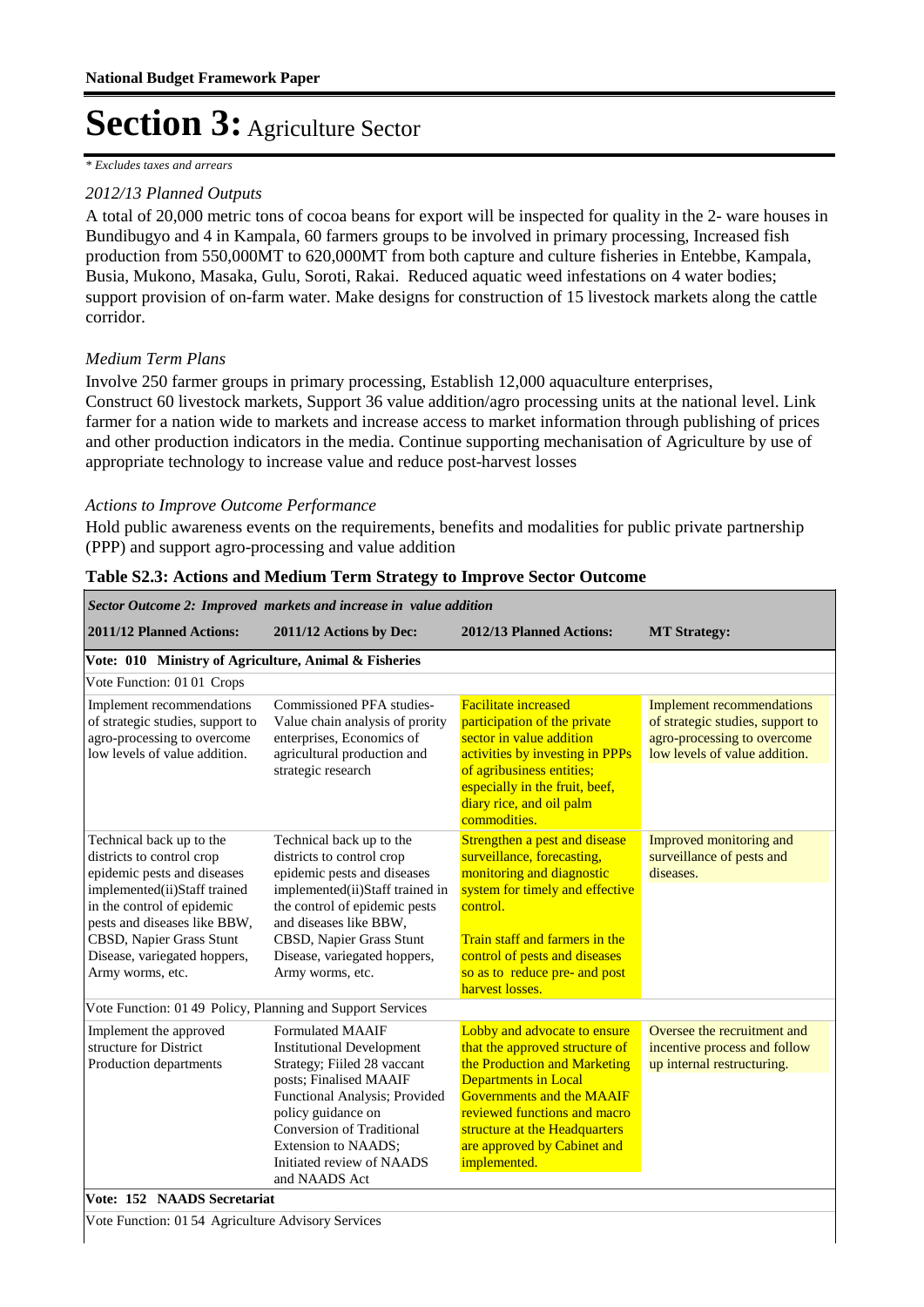| Sector Outcome 2: Improved markets and increase in value addition                                                                                                                                                          |                                                                                                                                                                                                                                               |                                                                                          |                                                                                                                                                                 |  |  |  |  |
|----------------------------------------------------------------------------------------------------------------------------------------------------------------------------------------------------------------------------|-----------------------------------------------------------------------------------------------------------------------------------------------------------------------------------------------------------------------------------------------|------------------------------------------------------------------------------------------|-----------------------------------------------------------------------------------------------------------------------------------------------------------------|--|--|--|--|
| 2011/12 Planned Actions:                                                                                                                                                                                                   | 2011/12 Actions by Dec:                                                                                                                                                                                                                       | 2012/13 Planned Actions:                                                                 | <b>MT Strategy:</b>                                                                                                                                             |  |  |  |  |
| Work with MAAIF, NARO<br>and other public private<br>sector to implement the<br>seed/planting and stocking<br>materials; promote training<br>for input dealers and stockists<br>to address stocking material<br>shortfalls | Guidelines developed for seed/<br>planting and stocking material<br>multiplication; the training of<br>input dealers and stockists will<br>be conducted in the 3rd and<br>4th quarters of the financial<br>year                               | engage with private seed<br>producers for multiplication of<br>seed n planting materials | Work with the public and<br>private sectors to increase<br>supply of improved planting<br>and stocking materials.                                               |  |  |  |  |
| Vote: 160 Uganda Coffee Development Authority                                                                                                                                                                              |                                                                                                                                                                                                                                               |                                                                                          |                                                                                                                                                                 |  |  |  |  |
| Vote Function: 01 53 Coffee Development                                                                                                                                                                                    |                                                                                                                                                                                                                                               |                                                                                          |                                                                                                                                                                 |  |  |  |  |
| Shs 400M has been allocated<br>for propagation and<br>multiplication of CWDr lines<br>using tissue culture and nodal<br>means and distributed to<br>farmers.                                                               | Support has been provided to<br>coffee research by training two<br>students in tissue culture<br>technology in France. Efforts<br>were directed towards the<br>control of new pests and<br>diseases in the Robusta coffee<br>producing areas. |                                                                                          | Support is being provided for<br>the establishment of CWD<br>resistant mother gardens.<br>More funds are required to<br>make this a fully fledged<br>programme. |  |  |  |  |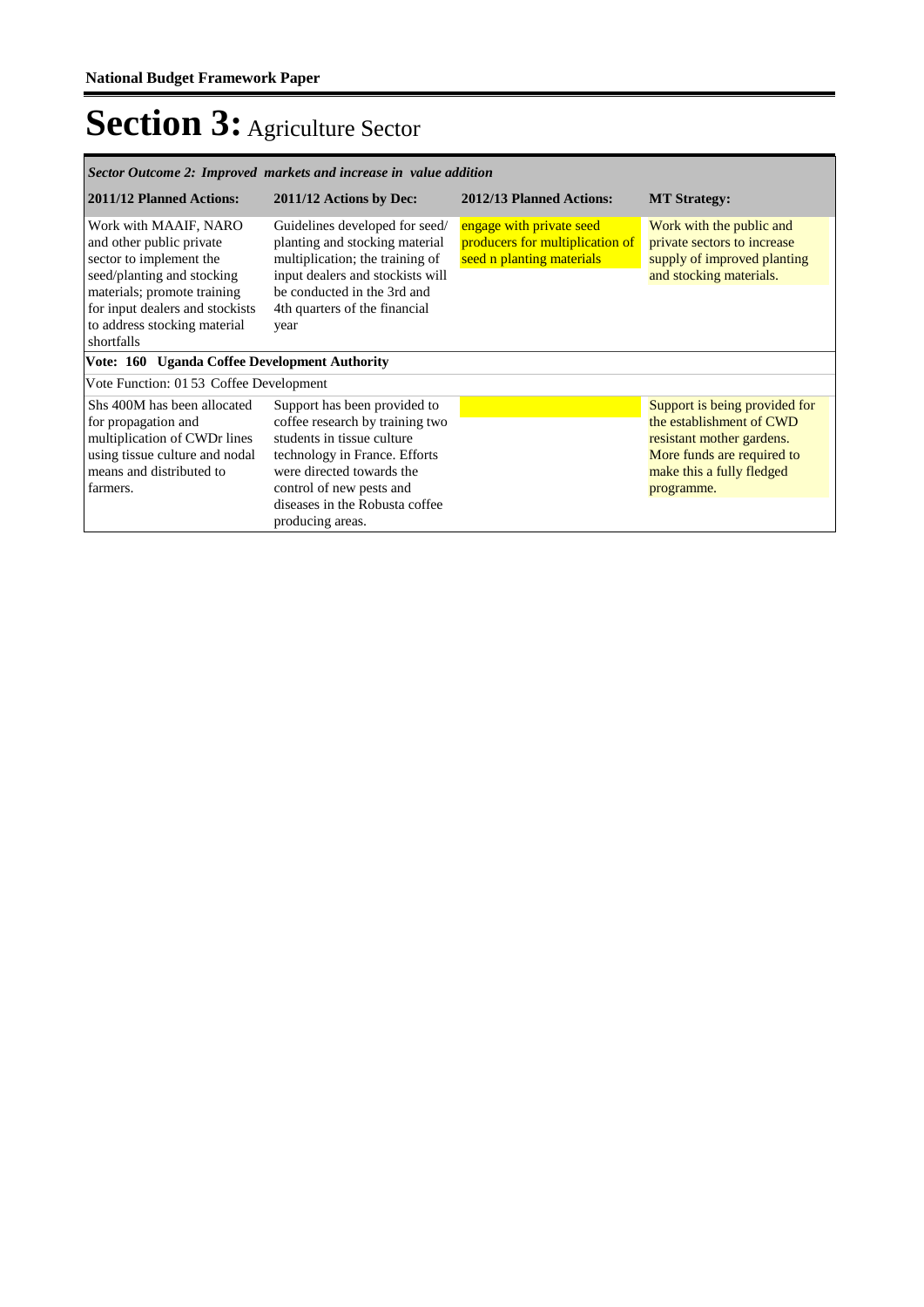#### **(iii) Outcome 3: Improvement in the enabling environment & Institutional strengthening**

#### *Status of Sector Outcomes*

The table below sets out the status of sector outcomes in terms of key sector outcome indicators.

| <b>Table S2.1: Sector Outcome Indicators</b>                                                               |                |     |                                                          |  |  |  |  |
|------------------------------------------------------------------------------------------------------------|----------------|-----|----------------------------------------------------------|--|--|--|--|
| <i>Outcome 3: Improvement in the enabling environment &amp; Institutional strengthening</i>                |                |     |                                                          |  |  |  |  |
| <b>Medium Term Forecast</b><br><b>Outcome and Outcome Indicator</b><br>$2012/13$ Target<br><b>Baseline</b> |                |     |                                                          |  |  |  |  |
| % rural population using financial services of formal<br>banks                                             | $3\%$ (2005/6) | 10% | $406\text{kg/ha} (10\%)$<br>2059kg/ha (10%)<br>(2012/13) |  |  |  |  |

*Performance for the first half of the 2011/12 financial year*

Organic Agriculture policy completed, 3,850 consignments of exports inspected, Subscriptions made to DLCO made

#### **Table S2.2: Key 2012/13 Outputs Contributing to the Sector Outcome\***

|                                                       | Outcome 3: Improvement in the enabling environment & Institutional strengthening                                                                                        |                                                           |                                                                                                                                                      |  |  |
|-------------------------------------------------------|-------------------------------------------------------------------------------------------------------------------------------------------------------------------------|-----------------------------------------------------------|------------------------------------------------------------------------------------------------------------------------------------------------------|--|--|
| Vote, Vote Function<br><b>Key Output</b>              | 2011/12<br><b>Approved Budget and</b><br><b>Planned outputs</b>                                                                                                         | <b>Spending and Outputs</b><br><b>Achieved by End Dec</b> | 2012/13<br><b>Proposed Budget and</b><br><b>Planned Outputs</b>                                                                                      |  |  |
| Vote: 010 Ministry of Agriculture, Animal & Fisheries |                                                                                                                                                                         |                                                           |                                                                                                                                                      |  |  |
| Vote Function:0101 Crops                              |                                                                                                                                                                         |                                                           |                                                                                                                                                      |  |  |
| <b>Output: 010101</b>                                 | Policies, laws, guidelines, plans and strategies                                                                                                                        |                                                           |                                                                                                                                                      |  |  |
| <b>Description of Outputs:</b>                        | Organic policy completed,<br>irrigation strategy completed,<br>agricultural mechanisation<br>policy completed                                                           | Draft policies before TPM                                 | Plant and Seeds Act of 2006<br>reviewed to allow more public<br>involvement in seed production.                                                      |  |  |
| Output Cost (UShs bn):                                | 9.676                                                                                                                                                                   | 0.000                                                     | 2.157                                                                                                                                                |  |  |
| <b>Output: 010102</b>                                 | Quality Assurance systems along the value chain                                                                                                                         |                                                           |                                                                                                                                                      |  |  |
| Description of Outputs:                               | animal movement and cruelity<br>to animal policy finalised. Seed<br>certification regulations<br>reviewed                                                               | <b>Bills before Parliament</b>                            | <b>Plant and Seeds Act of 2006</b><br>reviewed to allow more public<br>involvement in seed production.                                               |  |  |
| Performance Indicators:                               |                                                                                                                                                                         |                                                           |                                                                                                                                                      |  |  |
| Sales of improved seed (MT) 125,840                   |                                                                                                                                                                         | $\overline{0}$                                            | $\overline{0}$                                                                                                                                       |  |  |
| Quantity of seed certified<br>(MT)                    | 5000                                                                                                                                                                    | 1700                                                      | 8000                                                                                                                                                 |  |  |
| No. of seed inspections<br>carried out                | 8                                                                                                                                                                       | 20                                                        | <b>20</b>                                                                                                                                            |  |  |
| Output Cost (UShs bn):                                | 4.044                                                                                                                                                                   | 0.000                                                     | 2.687                                                                                                                                                |  |  |
| <b>Output: 010105</b>                                 | Food and nutrition security                                                                                                                                             |                                                           |                                                                                                                                                      |  |  |
| Description of Outputs:                               | Annual subscriptions paid to the Partial subscriptions made paid<br>International organizations:<br>FAO, DLCO-EA IRLCO-<br>CSA, EAC, ISTA, OECD Seed<br>Scheme, EASCOM, | to FAO.                                                   | Amendments on the Food and<br><b>Nutrition Bill submitted to</b><br>OPM.<br><b>Stakeholder consultations made</b><br>on the Food and Nutrition Bill. |  |  |
| Output Cost (UShs bn):                                | 0.239                                                                                                                                                                   | 0.000                                                     | 0.273                                                                                                                                                |  |  |
| <b>Vote: 152 NAADS Secretariat</b>                    |                                                                                                                                                                         |                                                           |                                                                                                                                                      |  |  |
| Vote Function:0154 Agriculture Advisory Services      |                                                                                                                                                                         |                                                           |                                                                                                                                                      |  |  |
| <b>Output: 015404</b>                                 | <b>Institutional and Human Capacity strengthened</b>                                                                                                                    |                                                           |                                                                                                                                                      |  |  |
|                                                       |                                                                                                                                                                         |                                                           |                                                                                                                                                      |  |  |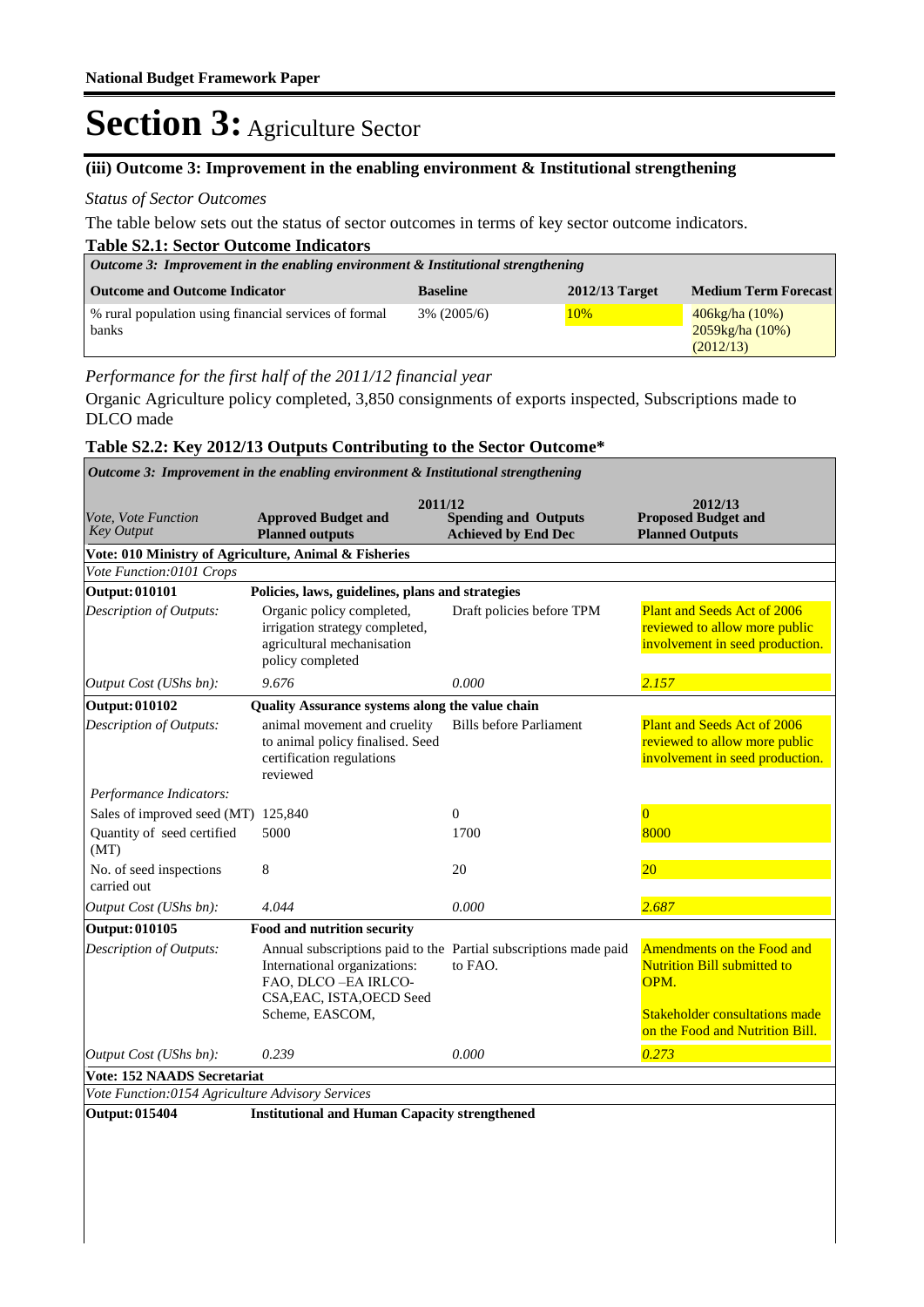|                                                              |                                                                                                  | 2011/12                                                                                                    | 2012/13                                              |
|--------------------------------------------------------------|--------------------------------------------------------------------------------------------------|------------------------------------------------------------------------------------------------------------|------------------------------------------------------|
| <i>Vote, Vote Function</i><br><b>Key Output</b>              | <b>Approved Budget and</b><br><b>Planned outputs</b>                                             | <b>Spending and Outputs</b><br><b>Achieved by End Dec</b>                                                  | <b>Proposed Budget and</b><br><b>Planned Outputs</b> |
| Description of Outputs:                                      | capacity devlopment for<br>contracted Agricyultural<br>advisory Service Providers<br>under taken | Terms of reference for Needs<br>assessment of Agriculture<br><b>Advsiory Service Provides</b><br>developed |                                                      |
| Performance Indicators:                                      |                                                                                                  |                                                                                                            |                                                      |
| No. of performance contracts 4041<br>implemented by district |                                                                                                  | 1032                                                                                                       |                                                      |
| [Output Cost (UShs bn):                                      | 0.000                                                                                            | 0.000                                                                                                      | 10.783                                               |

*Outcome 3: Improvement in the enabling environment & Institutional strengthening*

*\* Excludes taxes and arrears*

#### *2012/13 Planned Outputs*

Irrigation strategy completed, agricultural mechanization policy completed, Animal movement and cruelty to animal policy finalized. Seed certification regulations reviewed, Fisheries regulations and markets enforced in major fishing grounds and landing sites

#### *Medium Term Plans*

Implement Agricultural Information and Statistics Framework; Implement structure for Agricultural Statistics in all districts, Undertake regular M&E surveys and on-the- spot assessment; baseline, midterm reviews and final evaluations; Undertake performance review of MAAIF. Fill the Production and Marketing department staffing gaps in Local Governments. Transfer the MAAIF headquarters from Entebbe to Kampala.

#### *Actions to Improve Outcome Performance*

Obsolete laws, rules and regulations will also be reviewed to match with the new sector mandates as per the DSIP and NDP and a corresponding M&E framework will be designed to monitor the agriculture sector and Local Government programs.

| Sector Outcome 3: Improvement in the enabling environment & Institutional strengthening        |                                                                                                                                                                                                                                                 |                                                                                                                                                                                                                                                                                                                        |                                                                                                                                          |  |  |  |  |
|------------------------------------------------------------------------------------------------|-------------------------------------------------------------------------------------------------------------------------------------------------------------------------------------------------------------------------------------------------|------------------------------------------------------------------------------------------------------------------------------------------------------------------------------------------------------------------------------------------------------------------------------------------------------------------------|------------------------------------------------------------------------------------------------------------------------------------------|--|--|--|--|
| <b>2011/12 Planned Actions:</b>                                                                | 2011/12 Actions by Dec:                                                                                                                                                                                                                         | 2012/13 Planned Actions:                                                                                                                                                                                                                                                                                               | <b>MT Strategy:</b>                                                                                                                      |  |  |  |  |
| Vote: 010 Ministry of Agriculture, Animal & Fisheries                                          |                                                                                                                                                                                                                                                 |                                                                                                                                                                                                                                                                                                                        |                                                                                                                                          |  |  |  |  |
| Vote Function: 0149 Policy, Planning and Support Services                                      |                                                                                                                                                                                                                                                 |                                                                                                                                                                                                                                                                                                                        |                                                                                                                                          |  |  |  |  |
| Quarterly M $&$ E reports<br>produced<br>Mobilise Stakeholders on<br><b>MAAIF</b> programs and | Quarterly M $&$ E reports<br>produced, Annual Monitoring<br>and National Livestock<br>Improvement Project, Framing<br>in Tsetse Controlled Areas<br>Project, Farm Income<br>enhancement and Forestry<br>Conservation research ToR<br>developed. | <b>Formation of an Agriculture</b><br><b>Sector M&amp;E Technical</b><br><b>Working Group.</b><br>Re-defining and enforcing the<br>monitoring role of the<br><b>Agriculture Sector Working</b><br>Group.<br><b>Adequate facilitation of the</b><br>M&E Unit in the MAAIF with<br>financial and personnel<br>resources. | Elevation of the M&Edivision<br>to departmental status to<br>strengthening M&E function,<br>fully utilising improved data<br>collection. |  |  |  |  |

#### **Table S2.3: Actions and Medium Term Strategy to Improve Sector Outcome**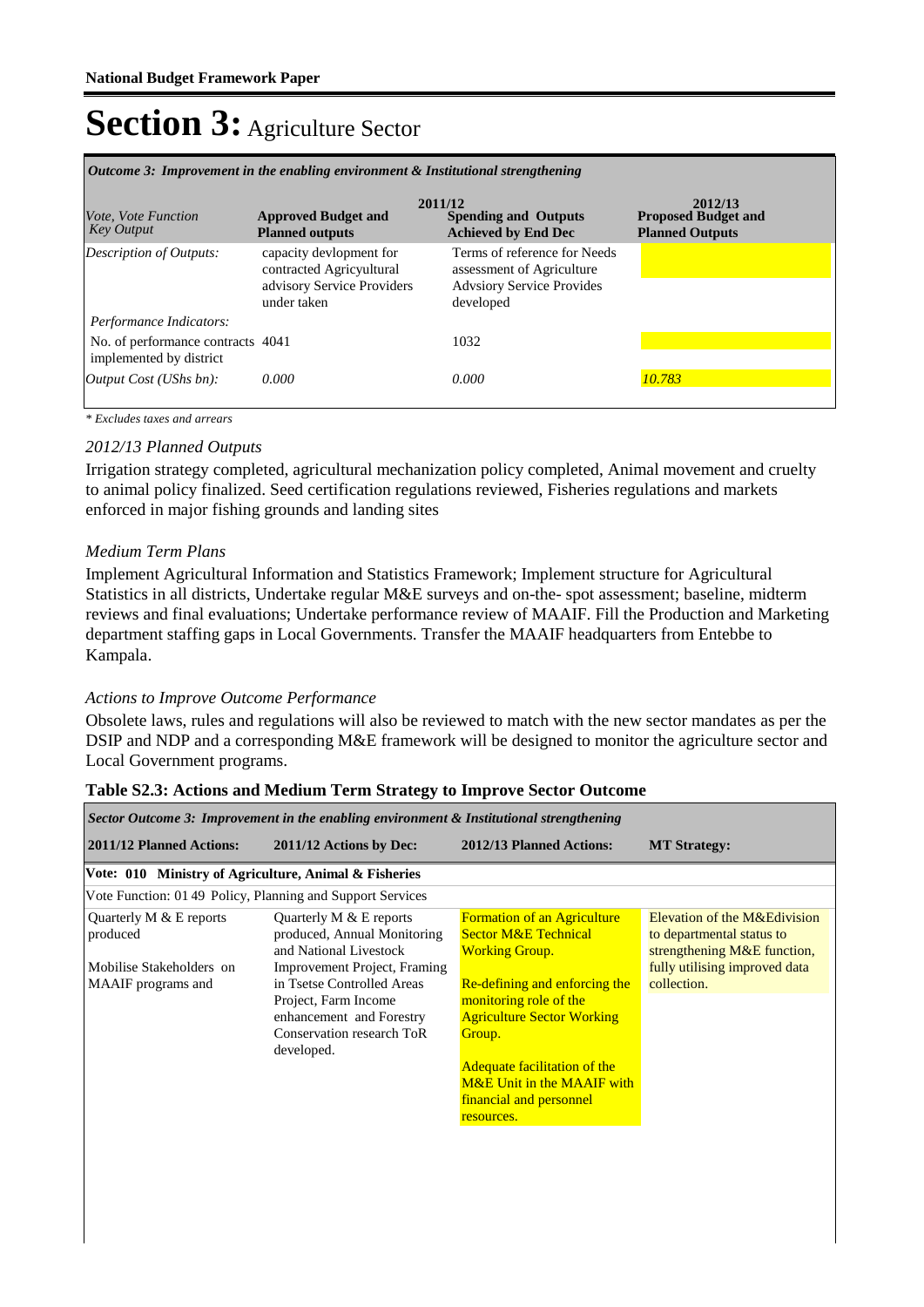| Sector Outcome 3: Improvement in the enabling environment & Institutional strengthening                                                                                                                     |                                                                                                                                                                                                       |                                                                                                                                                                                                                                                                                |                                                                                                                                                                                                                                   |  |  |  |  |  |
|-------------------------------------------------------------------------------------------------------------------------------------------------------------------------------------------------------------|-------------------------------------------------------------------------------------------------------------------------------------------------------------------------------------------------------|--------------------------------------------------------------------------------------------------------------------------------------------------------------------------------------------------------------------------------------------------------------------------------|-----------------------------------------------------------------------------------------------------------------------------------------------------------------------------------------------------------------------------------|--|--|--|--|--|
| 2011/12 Planned Actions:                                                                                                                                                                                    | 2011/12 Actions by Dec:                                                                                                                                                                               | 2012/13 Planned Actions:                                                                                                                                                                                                                                                       | <b>MT</b> Strategy:                                                                                                                                                                                                               |  |  |  |  |  |
| <b>Implement Agricultural</b><br><b>Information and Statistic</b><br>Frame work: Assessed data<br>needs and established<br>inventory in 40 districts;<br>Developed structure for<br>agricultural statistics | Developed Agricultural<br><b>Information and Statistics</b><br>Framework: Assessed data<br>needs and established<br>inventory in 40 districts;<br>Developed structure for<br>agricultural statistics. | <b>Establishment of a National</b><br><b>Agricultural Statistics</b><br><b>Technical and Coordination</b><br>Committee.<br>Advocate and lobby for the<br>approval of the proposed<br><b>Statistics Unit staff structure at</b><br>both the centre and in local<br>governments. | Elevation of the statistic<br>section to divisional status to<br>enhance data collection and<br>analysis by a larger staff.<br><b>Establish regional statistical</b><br>officers to coordinate data<br>collection in the regions. |  |  |  |  |  |
| Vote: 500 501-850 Local Governments                                                                                                                                                                         |                                                                                                                                                                                                       |                                                                                                                                                                                                                                                                                |                                                                                                                                                                                                                                   |  |  |  |  |  |
| Vote Function: 01 81 Agriculture Advisory Services                                                                                                                                                          |                                                                                                                                                                                                       |                                                                                                                                                                                                                                                                                |                                                                                                                                                                                                                                   |  |  |  |  |  |
| Implementation of<br>performance contracts and<br>use of OBT tool                                                                                                                                           | Implementation of<br>performance contracts and use<br>of OBT tool                                                                                                                                     |                                                                                                                                                                                                                                                                                | Impose stern measures such as<br>suspension of releases to<br>faulting entity (ies)                                                                                                                                               |  |  |  |  |  |
| Continue replacing extension<br>workers in case of vacancies.                                                                                                                                               | extension workers have been<br>recruited at Sub county level                                                                                                                                          |                                                                                                                                                                                                                                                                                | Provide commensurate<br>incentive mechanisms to<br>attract and retain sufficient<br>numbers of extension workers<br>in the agric sector                                                                                           |  |  |  |  |  |
| Vote Function: 01 82 District Production Services                                                                                                                                                           |                                                                                                                                                                                                       |                                                                                                                                                                                                                                                                                |                                                                                                                                                                                                                                   |  |  |  |  |  |
| Train production staff in<br><b>Local Governments</b>                                                                                                                                                       | Trainings for famers at parish<br>level on disease and pest<br>control. Production staff were                                                                                                         |                                                                                                                                                                                                                                                                                | Ensure that all staff are trained<br>on up-to-date farming and<br>disease control techniques.                                                                                                                                     |  |  |  |  |  |
|                                                                                                                                                                                                             | availed with vaccines to<br>combat major diseases (i.e.<br>NCD, Foot and Mouth)                                                                                                                       |                                                                                                                                                                                                                                                                                |                                                                                                                                                                                                                                   |  |  |  |  |  |
| Implementation of the<br>approved restructuring report<br>for the production department<br>at the districts                                                                                                 |                                                                                                                                                                                                       |                                                                                                                                                                                                                                                                                | Scale up recruitment so that<br>remaining of positions are<br>filled and incentive<br>mechanisms are in place.                                                                                                                    |  |  |  |  |  |

#### *Sector Outcome 3: Improvement in the enabling environment & Institutional strengthening*

#### **(iv) Efficiency of Sector Budget Allocations**

MAAIF has redesigned its M&E system to respond to the DSIP, so as to . establish a functioning and appropriate sector information and management system (including statistics and ICT) to support planning, monitoring and evaluation.

#### **Table S2.4: Allocations to Key Sector and Service Delivery Outputs over the Medium Term**

|                                 | $(i)$ Allocation (Shs Bn) |                                 |      |      | $(ii)$ % Sector Budget |          |                                 |          |
|---------------------------------|---------------------------|---------------------------------|------|------|------------------------|----------|---------------------------------|----------|
| <b>Billion Uganda Shillings</b> |                           | 2011/12 2012/13 2013/14 2014/15 |      |      |                        |          | 2011/12 2012/13 2013/14 2014/15 |          |
| <b>Key Sector</b>               | 126.2                     | 60.6                            | 84.1 | 86.1 | $41.7\%$               | 36.5%    | $39.1\%$                        | $35.4\%$ |
| Service Delivery                | 137.6                     | 69.6                            | 79.3 | 78.6 | $45.5\%$               | $33.8\%$ | 36.8%                           | 32.3%    |

The cost of installation of infrastructure is presented as follows (i)Valley tank, cost U.Shs100,000,000. This cost involve cost of the following amenities Water,toilets, fencing, slabs and waste pit. (ii) Dipping tank20,000 litre capacity is estimated to cost U.Shs80,000,000. This includes the cost of the following a latrine, water, weighing scale, holding enclosure, offloading ramp and waste pit.(iii) Dam is estimated to cost U.shs2.4billion.(iv)Plant clinic unit cost is U.Shs 2,000,000.(v) Fisheries1000m2 pond unit cost is estimated at U.Shs 6,000,000.

#### **Table S2.5: Key Unit Costs of Services in the Sector (Shs '000)**

| <b>Unit Cost</b>   | Actual  | <b>Planned</b> | <b>Proposed</b> | <b>Costing Assumptions and Reasons for any Changes</b> |
|--------------------|---------|----------------|-----------------|--------------------------------------------------------|
| <b>Description</b> | 2010/11 | 2011/12        | 2012/13         | and Variations from Plan                               |

**Vote: 010 Ministry of Agriculture, Animal & Fisheries** *Vote Function:0101 Crops*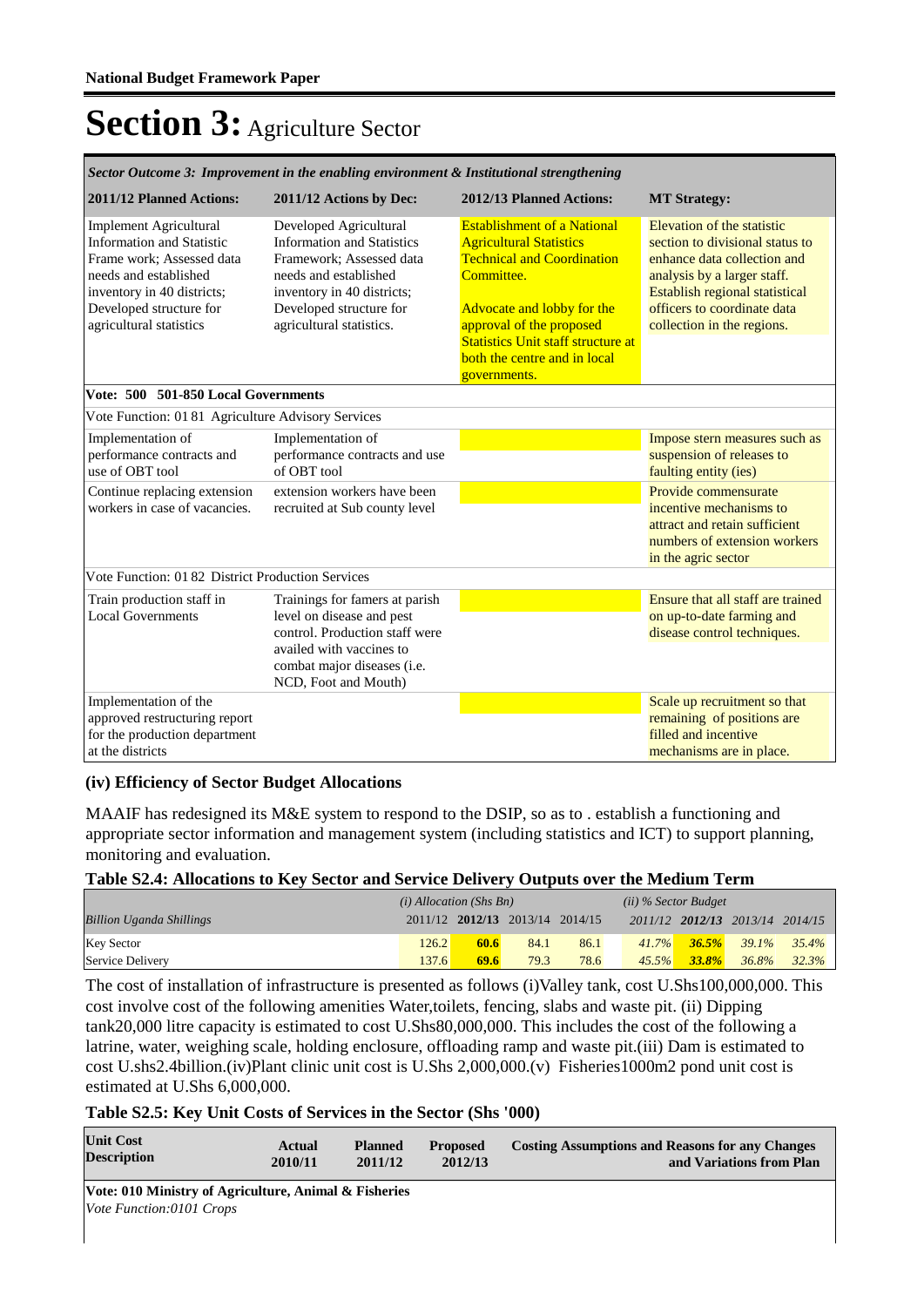| <b>Unit Cost</b><br><b>Description</b>                                                 | <b>Actual</b><br>2010/11 | <b>Planned</b><br>2011/12 | <b>Proposed</b><br>2012/13 | <b>Costing Assumptions and Reasons for any Changes</b><br>and Variations from Plan                                                                              |
|----------------------------------------------------------------------------------------|--------------------------|---------------------------|----------------------------|-----------------------------------------------------------------------------------------------------------------------------------------------------------------|
| <b>Quality Assurance</b><br>System along Value<br>Chain                                |                          | 89,867                    |                            | Inflation                                                                                                                                                       |
| Plant clinics                                                                          |                          | 1,000                     |                            | Use of local materials, farmers participation in the<br>construction and increasing cost of materials                                                           |
| Medium Irrigation<br>schemes                                                           |                          | 4,243,250                 |                            | Study/Assessment; Design; construction; monitoring<br>and supervision.                                                                                          |
| Demonstration sites at<br>the sub county                                               |                          | 8,000                     |                            | Demonstration for Crops for extension and control of<br>pest and diseases in 5 acre piece of land. This involves<br>even land purchase. Increased cost of land. |
| Crop Pest and Disease<br><b>Interventions</b>                                          |                          | 205,000                   |                            | Inflation                                                                                                                                                       |
| Vote Function:0102 Animal Resources                                                    |                          |                           |                            |                                                                                                                                                                 |
| Livestock market<br>construction                                                       | 701,199                  | 500,000                   |                            | Holding ground, waste pit, pit latrine, enclosure.<br>Increasing cost of materials                                                                              |
| Dam construction                                                                       | 683,623                  | 500,000                   |                            | Assessment, studies and construction. Increasing cost<br>of consultancies.                                                                                      |
| Dairy regulation and<br>development (average<br>cost of 1 intervention)                | 2,733                    | 3,075                     |                            | Inspections, certifications, trainings,<br>licencing, personnel costs. Increasing costs.                                                                        |
| Construction of fish<br>landing site                                                   | 2,174,833                | 2,984,625                 |                            | Fish landing site constructions, and weed control.<br>Increasing cost of materials.                                                                             |
| Animal vector,<br>parasites and disease<br>control (average cost of<br>1 intervention) |                          | 194,000                   |                            | Each intervention covers major vectors, parasites and<br>diseases.                                                                                              |
| 1230                                                                                   |                          | 1,075                     |                            | Semen, liquid nitrogen, embyo transfers, breeder<br>stock. Cost variation due to economies of scale.                                                            |

#### **(v) Sector Investment Plans**

MAAIF has a target of purchasing and distributing 1000 tractors in the medium term so as to increase production and productivity of strategic commodities through improving Labor saving technologies and Mechanization . MAAIF intends to allocate UGX 500 billion for this in the medium term.

MAAIF has a mandate of taking water down stream (on farm) in areas where there are bulk water structures developed by MWE.in this regard MAAIF intends to use UGX 60 billion for this purpose in the medium term.

#### **Table S2.6: Allocations to Capital Investment over the Medium Term**

|                                           | $(i)$ Allocation (Shs Bn) |       |                                 | $(ii)$ % Sector Budget |           |               |                                 |           |
|-------------------------------------------|---------------------------|-------|---------------------------------|------------------------|-----------|---------------|---------------------------------|-----------|
| <b>Billion Uganda Shillings</b>           |                           |       | 2011/12 2012/13 2013/14 2014/15 |                        |           |               | 2011/12 2012/13 2013/14 2014/15 |           |
| Consumption Expendture (Outputs Provided) | 220.6                     | 149.0 | 147.6                           | 173.1                  | 72.9%     | 72.3%         | 68.5%                           | $71.2\%$  |
| Grants and Subsidies (Outputs Funded)     | 7.6                       | 8.5   | 7.8                             | 7.8                    | 2.5%      | $4.1\%$       | 3.6%                            | $3.2\%$   |
| Investment (Capital Purchases)            | 74.4                      | 48.6  | 59.9                            | 62.2                   | 24.6%     | 23.6%         | 27.8%                           | $25.6\%$  |
| <b>Grand Total</b>                        | 302.5                     | 206.1 | 215.3                           | 243.1                  | $100.0\%$ | <b>100.0%</b> | 100.0%                          | $100.0\%$ |

Purchase of 20 tractors for distribution as grants to farmer groups engaged in the production of strategic commodities under the DSIP. MAAIF has a target of purchasing and distributing 1000 tractors in the medium term. It would imply purchasing 200 tractors per year.

MAAIF will obtain earth moving equipment from the Japanese Government to carry out infrastructure works for water for aquaculture, water for irrigation and water for livestock (dam rehabilitation and new construction). The Equipment is expected in the country by March 2012. There is need for a budget in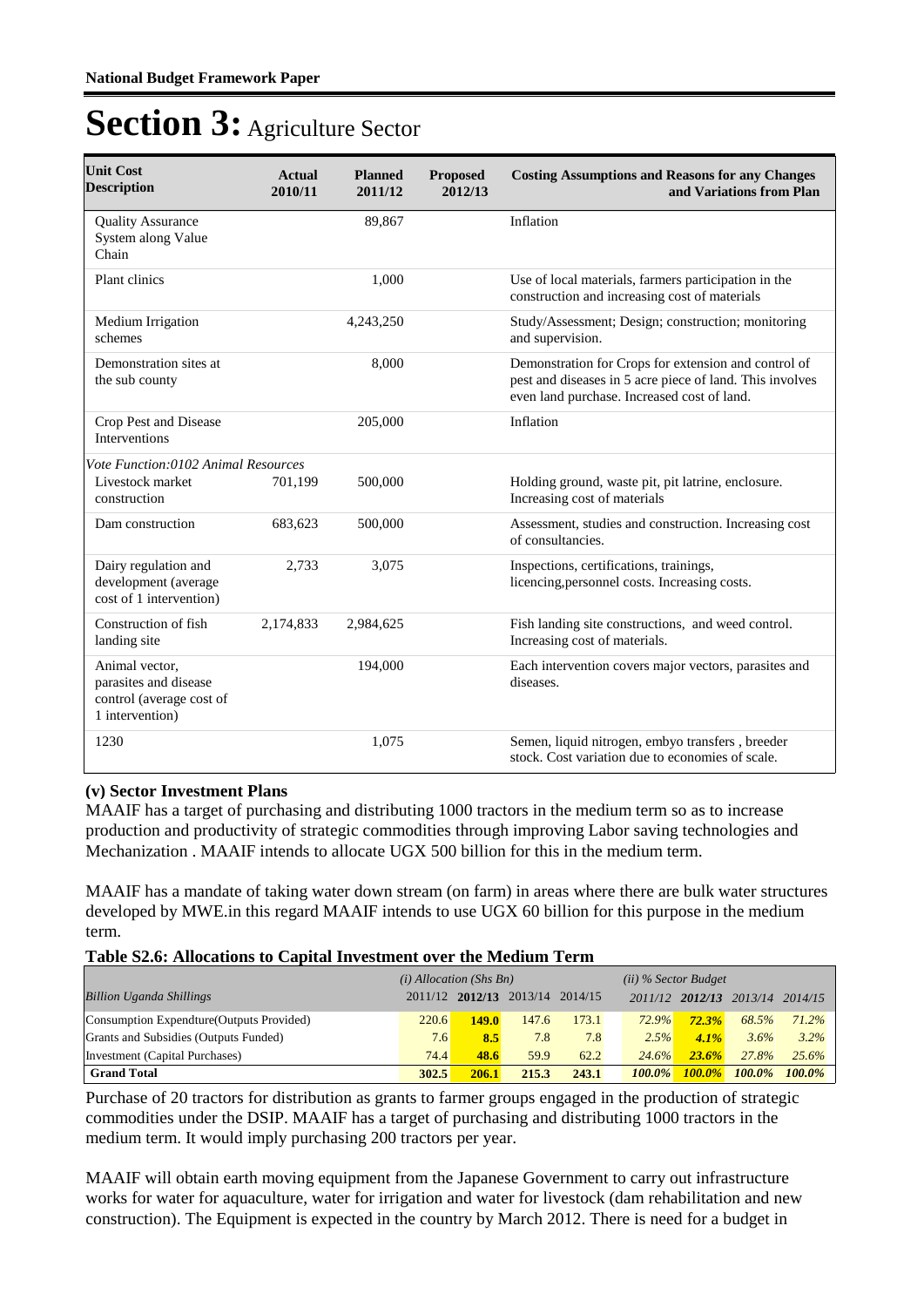2012/13 for operating the equipment.

MAAIF intends to take water down stream in Karamoja sub region at Kobebe dam site in Moroto and Longoromot Dam site in Kabong; Arcet in Napak, Leye dam site in Kole district, Kagango dam site in Isingiro, Akwera dam site in Otuke and Ngenge – Atari river plains in Kween District. MAAIF has a mandate of taking water down stream (on farm) in areas where there are bulk water structures developed by MWE. MAAIF would have wished to take water down stream in Kigezi, Rwenzori and Elgon sub regions along the slopes of mountains but is constrained by financial resources. The Water for Agriculture Production Budget still remains in MWE. The Inter-Ministerial Committee on Water for Agriculture Production (WFAP) was set up and is supposed to streamline the mandates of MAAIF and MWE on WFAP.

MAAIF plans to refurbish the Mechanization unit in Namalele to be able to cope with the ever increasing demands to test and maintain tractors for the private sector. Increasing the capacity and ability to regulate the quality of farm machines implements imported and used in country will enhance mechanization in the long run.

### MAAIF will construct 2 Green Houses at Namalere

MAAIF will construct/purchase the following as per agreement with IFAD Loan under the Vegetable Oil Development Project Phase 2: 1 warehouse for KOPGT, 1 Farmer hall constructed for KOPGT, purchase 13 Double cabin pickups for VODP, KOPGT and Buvuma, 2 Tractor trailers for KOPGT, 1 Motor boat for KOPGT , 40 motor cycles for Buvuma 150 small motorized oil press Procured for demonstrations in North and Eastern Uganda, 150 small hand/motorized G'nut/simsim paste units procured for North and Eastern Uganda,

| Project                                                                                 | 2011/12                                                                   |                                                                                             | 2012/13                                                                                  |
|-----------------------------------------------------------------------------------------|---------------------------------------------------------------------------|---------------------------------------------------------------------------------------------|------------------------------------------------------------------------------------------|
| <b>Vote Function Output</b><br><b>UShs Thousand</b>                                     | <b>Approved Budget, Planned</b><br><b>Outputs (Quantity and Location)</b> | <b>Actual Expenditure and</b><br><b>Outputs by December</b><br>(Quantity and Location)      | <b>Proposed Budget, Planned</b><br><b>Outputs (Quantity and Location)</b>                |
| Vote:<br>010                                                                            | Ministry of Agriculture, Animal & Fisheries                               |                                                                                             |                                                                                          |
| <b>Vote Function:</b><br>0101<br><b>Crops</b>                                           |                                                                           |                                                                                             |                                                                                          |
|                                                                                         | Project 0077 Agricultural Marketing Promotion and Regional Inte           |                                                                                             |                                                                                          |
| 010176 Purchase of Office<br>and ICT Equipment,<br>including Software                   | Office and ICT Equipment,<br>including Software purchased                 | 1 Laptop computer procured.                                                                 | Office equipped with ICT<br>equipment, stationery,<br>hardware and software<br>purchased |
| <b>Total</b>                                                                            | 20,000                                                                    | 0                                                                                           | 20,000                                                                                   |
| <b>GoU</b> Development                                                                  | 20,000                                                                    | 0                                                                                           | 20,000                                                                                   |
| <b>Donor Development</b>                                                                | 0                                                                         | $\theta$                                                                                    | $\overline{\theta}$                                                                      |
| 010178 Purchase of Office<br>and Residential<br><b>Furniture and</b><br><b>Fittings</b> | Office and Residential Furniture<br>and Fittings procured                 | Procurement process for<br>assorted funiture still ongoing.                                 | <b>Purchase of Office and</b><br><b>Residential furniture and fittings</b>               |
| <b>Total</b>                                                                            | 25,000                                                                    | 0                                                                                           | 25,000                                                                                   |
| <b>GoU</b> Development                                                                  | 25,000                                                                    | $\theta$                                                                                    | 25,000                                                                                   |
| <b>Donor Development</b>                                                                | 0                                                                         | $\theta$                                                                                    | $\theta$                                                                                 |
| Project 0088 NW Small holder Agricultural Development                                   |                                                                           |                                                                                             |                                                                                          |
| 010172 Government<br><b>Buildings and</b><br><b>Administrative</b><br>Infrastructure    | To settle uotstanding<br>obligations for civil works.                     | Outstanding obligations on civil<br>works in the North-Western<br>region partially settled. |                                                                                          |
| <b>Total</b>                                                                            | 200,000                                                                   | 0                                                                                           | $\mathbf{0}$                                                                             |
| <b>GoU</b> Development                                                                  | 200,000                                                                   | 0                                                                                           | $\theta$                                                                                 |
| <b>Donor Development</b>                                                                | 0                                                                         | $\theta$                                                                                    | $\overline{\theta}$                                                                      |
|                                                                                         |                                                                           |                                                                                             |                                                                                          |

### **Table S2.7: Major Capital Investments**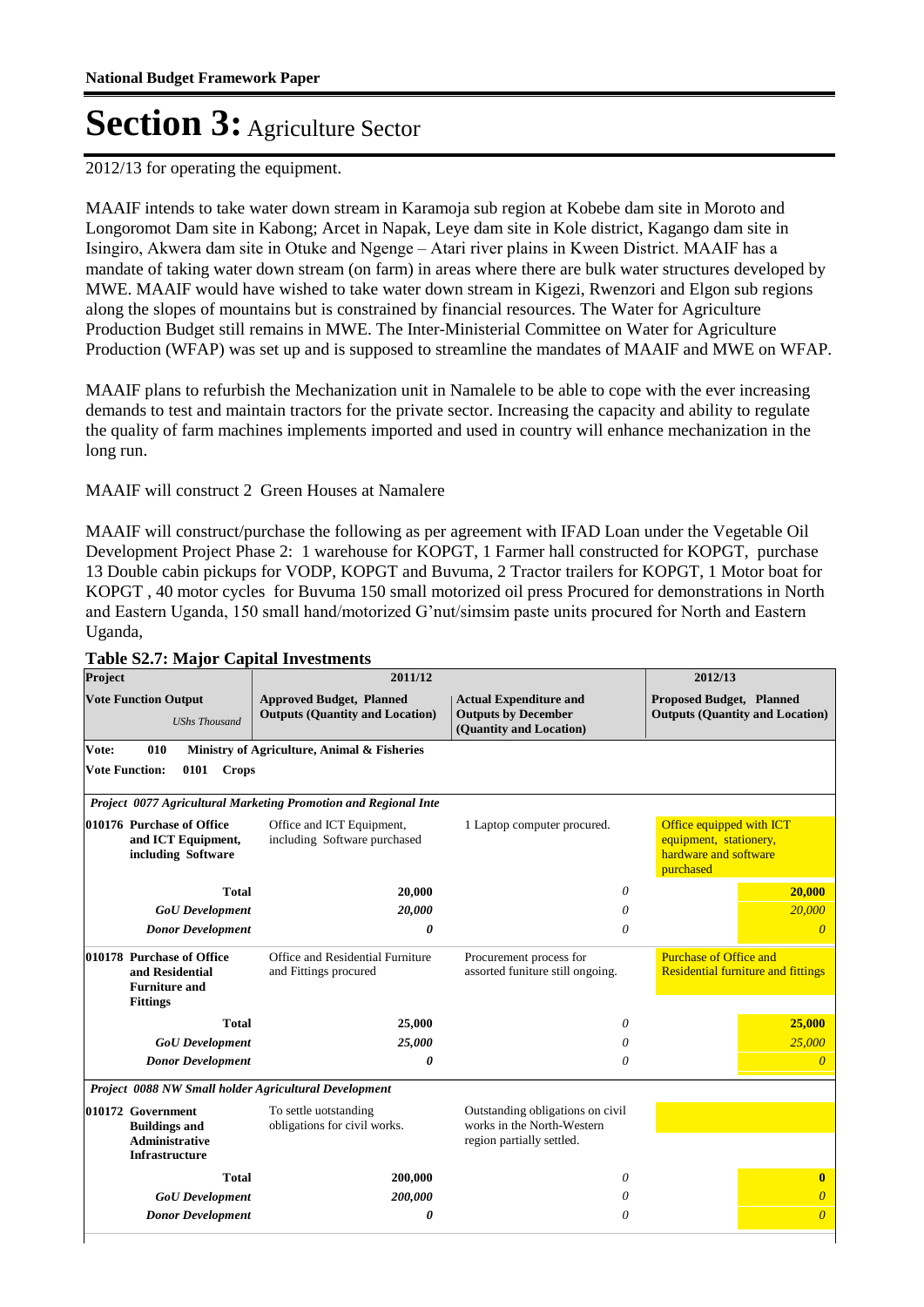| Project |                                                                      | 2011/12                                                                                                                 |                                                                                                                                                                | 2012/13                                                                                                                                                                                                  |
|---------|----------------------------------------------------------------------|-------------------------------------------------------------------------------------------------------------------------|----------------------------------------------------------------------------------------------------------------------------------------------------------------|----------------------------------------------------------------------------------------------------------------------------------------------------------------------------------------------------------|
|         | <b>Vote Function Output</b><br><b>UShs Thousand</b>                  | <b>Approved Budget, Planned</b><br><b>Outputs (Quantity and Location)</b>                                               | <b>Actual Expenditure and</b><br><b>Outputs by December</b><br>(Quantity and Location)                                                                         | <b>Proposed Budget, Planned</b><br><b>Outputs (Quantity and Location)</b>                                                                                                                                |
|         | <b>Vote Function:</b><br>0101<br><b>Crops</b>                        |                                                                                                                         |                                                                                                                                                                |                                                                                                                                                                                                          |
|         | Project 0106 Vegetable Oil Development Project                       |                                                                                                                         |                                                                                                                                                                |                                                                                                                                                                                                          |
|         | 010177 Purchase of<br><b>Specialised</b><br>Machinery &<br>Equipment |                                                                                                                         | NA                                                                                                                                                             |                                                                                                                                                                                                          |
|         | <b>Total</b>                                                         | 1,000,000                                                                                                               | 0                                                                                                                                                              | $\bf{0}$                                                                                                                                                                                                 |
|         | <b>GoU</b> Development                                               | 1,000,000                                                                                                               | 0                                                                                                                                                              | $\overline{0}$                                                                                                                                                                                           |
|         | <b>Donor Development</b>                                             | 0                                                                                                                       | $\theta$                                                                                                                                                       | $\overline{\theta}$                                                                                                                                                                                      |
|         | Project 0968 Farm Income Enhancement Project                         |                                                                                                                         |                                                                                                                                                                |                                                                                                                                                                                                          |
|         | 010182 Construction of<br>irrigation schemes                         | Rehabilitation & supervision of<br>construction works for Agoro<br>irrigation scheme<br>Rehabilitation & supervision of | Commenced civil works for the<br>rehabilitation of Doho irrigation<br>scheme (10% complete) and<br>Mubuku Irrigation Schemes<br>(15% complete), with technical | Rehabilitation and supervision<br>of construction works for Doho,<br><b>Agoro and Mubuku Irrigation</b><br><b>Schemes</b>                                                                                |
|         |                                                                      | construction works for Olweny<br>irrigation scheme                                                                      | assistance from MWE.                                                                                                                                           |                                                                                                                                                                                                          |
|         |                                                                      | Rehabilitation & supervision of<br>construction works for Doho<br>irrigaton scheme                                      | Handed over the site at Agoro to<br>the contractors to rehabilitate<br>Agoro Irrigation scheme.                                                                |                                                                                                                                                                                                          |
|         |                                                                      | Rehabilitation & supervision of<br>construction works for Mubuku<br>irrigaton scheme                                    |                                                                                                                                                                |                                                                                                                                                                                                          |
|         |                                                                      | Technical supervision of<br>consruction works                                                                           |                                                                                                                                                                |                                                                                                                                                                                                          |
|         | Total                                                                | 25,250,000                                                                                                              | 0                                                                                                                                                              | 250,000                                                                                                                                                                                                  |
|         | <b>GoU</b> Development                                               | 250,000                                                                                                                 | 0                                                                                                                                                              | 250,000                                                                                                                                                                                                  |
|         | <b>Donor Development</b>                                             | 25,000,000                                                                                                              | $\theta$                                                                                                                                                       | $\overline{\theta}$                                                                                                                                                                                      |
|         | Project 0970 Crop disease and Pest Control                           |                                                                                                                         |                                                                                                                                                                |                                                                                                                                                                                                          |
|         | 010172 Government<br><b>Buildings and</b>                            | Laboratories equiped and<br>functioning                                                                                 | •Procured National Seed<br>Testing Laboratory kits, and                                                                                                        | Laboratories equiped and<br>functioning                                                                                                                                                                  |
|         | Administrative<br><b>Infrastructure</b>                              |                                                                                                                         | other Assorted Laboratory<br>Consumables for the<br>Laboratories at Namalere                                                                                   | <b>Purchase of assorted Laboratory</b><br>supplies and equipment for<br><b>Kawanda and Namalere</b>                                                                                                      |
|         |                                                                      |                                                                                                                         |                                                                                                                                                                | 2 Green Houses constructed at<br><b>Namalere</b>                                                                                                                                                         |
|         |                                                                      |                                                                                                                         |                                                                                                                                                                | 5 Uniports procured and erected<br>at Malaba, Busia, Mutukula,<br><b>Mpondwe and Katuna for</b><br>minilabs<br><b>Roof water Harvesting System</b><br>for DUS NPT trials Installed at<br><b>Namalere</b> |
|         |                                                                      |                                                                                                                         |                                                                                                                                                                | 60 sets of protective gear<br>procured for Inspectors                                                                                                                                                    |
|         |                                                                      |                                                                                                                         |                                                                                                                                                                | New equipment installed and<br>maintained                                                                                                                                                                |
|         | <b>Total</b>                                                         | 126,000                                                                                                                 | 0                                                                                                                                                              | 130,000                                                                                                                                                                                                  |
|         | <b>GoU</b> Development                                               | 126,000                                                                                                                 | 0                                                                                                                                                              | 130,000                                                                                                                                                                                                  |
|         | <b>Donor Development</b>                                             | 0                                                                                                                       | $\theta$                                                                                                                                                       | $\overline{\theta}$                                                                                                                                                                                      |
|         |                                                                      |                                                                                                                         |                                                                                                                                                                |                                                                                                                                                                                                          |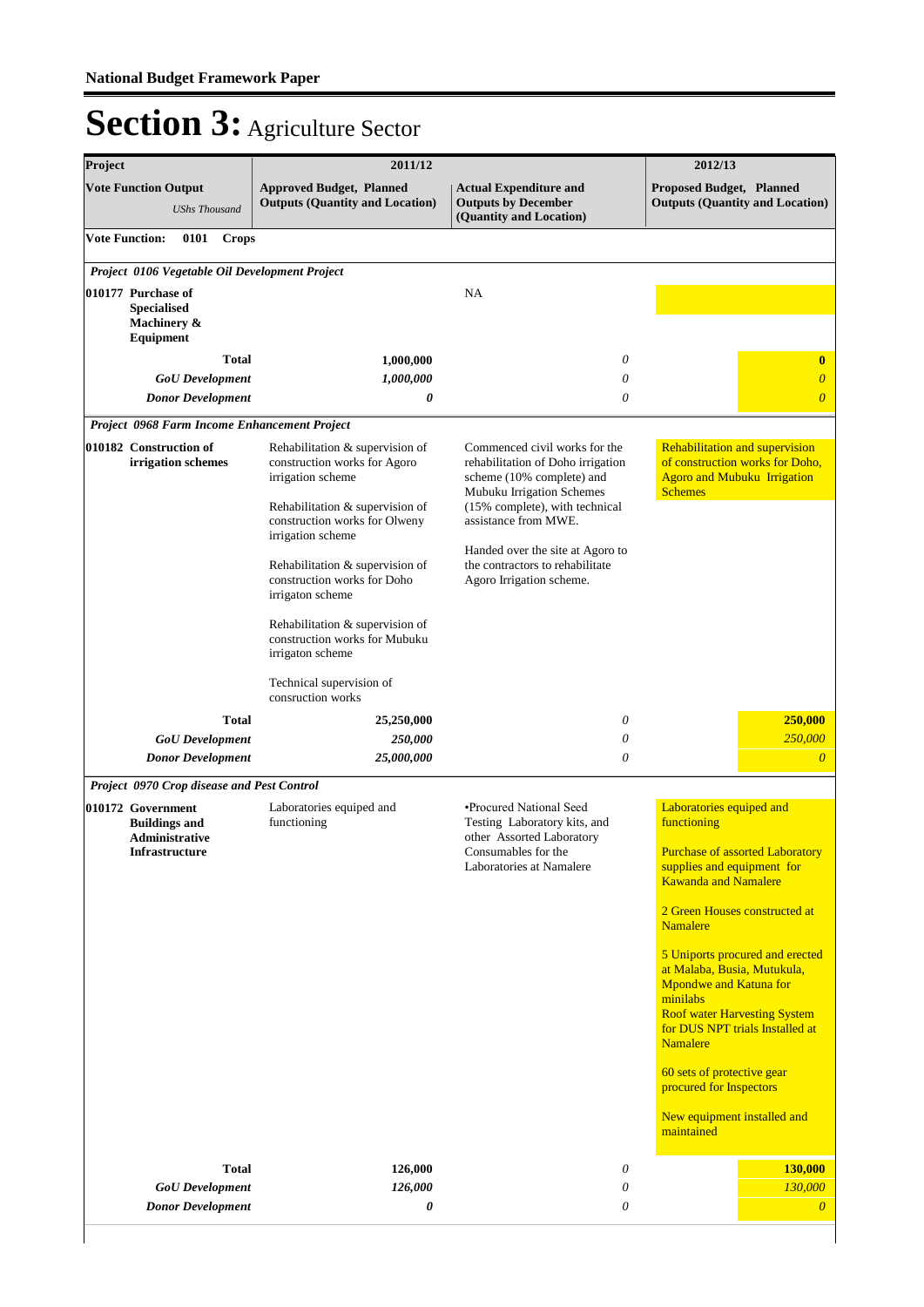| Project                                                                                     | 2011/12                                                                                                                          |                                                                                                                                                                                                                                                                                                                                                               | 2012/13                                                                                                                                                                                                                                                                                                                                                                                                                                                                                                                                                                                                                                                                                                                                                                                                                                                                                                                                                                                                                                                                                                                                                           |
|---------------------------------------------------------------------------------------------|----------------------------------------------------------------------------------------------------------------------------------|---------------------------------------------------------------------------------------------------------------------------------------------------------------------------------------------------------------------------------------------------------------------------------------------------------------------------------------------------------------|-------------------------------------------------------------------------------------------------------------------------------------------------------------------------------------------------------------------------------------------------------------------------------------------------------------------------------------------------------------------------------------------------------------------------------------------------------------------------------------------------------------------------------------------------------------------------------------------------------------------------------------------------------------------------------------------------------------------------------------------------------------------------------------------------------------------------------------------------------------------------------------------------------------------------------------------------------------------------------------------------------------------------------------------------------------------------------------------------------------------------------------------------------------------|
| <b>Vote Function Output</b><br><b>UShs Thousand</b>                                         | <b>Approved Budget, Planned</b><br><b>Outputs (Quantity and Location)</b>                                                        | <b>Actual Expenditure and</b><br><b>Outputs by December</b><br>(Quantity and Location)                                                                                                                                                                                                                                                                        | <b>Proposed Budget, Planned</b><br><b>Outputs (Quantity and Location)</b>                                                                                                                                                                                                                                                                                                                                                                                                                                                                                                                                                                                                                                                                                                                                                                                                                                                                                                                                                                                                                                                                                         |
| <b>Vote Function:</b><br>0101<br><b>Crops</b>                                               |                                                                                                                                  |                                                                                                                                                                                                                                                                                                                                                               |                                                                                                                                                                                                                                                                                                                                                                                                                                                                                                                                                                                                                                                                                                                                                                                                                                                                                                                                                                                                                                                                                                                                                                   |
| 010177 Purchase of<br><b>Specialised</b><br>Machinery &<br>Equipment                        | Diagnostic and pesticide<br>analytical laboratories<br>equipped. Apparatus for<br>analytical laboratory acquired at<br>Namalere. | •Initiated procurement of 2 Gas<br>Chromatographic Machines<br>with respective Detectors and<br>Gas generators<br>•Equipment and Reagents for<br><b>Border post Laboratories</b><br>procured. These include 3<br>Stereomicroscopes; 3 Incubators<br>(5-400C) and other assorted.<br>•Successful bidder has placed<br>orders for the reagents and<br>equipment | <b>6 Computers and their</b><br>accessories procured<br>1 Heavy Duty Photocopier<br>procured for Namalere<br><b>Laboratories</b><br>2 Local Area Networks Installed<br>at Kawanda Seed Laboratory<br>and Namalere (Plant Health<br>Diagnostic and Pesticide<br><b>Analytical Laboratories</b><br>Diagnostic and pesticide<br>analytical Laboratories equipped<br><b>Apparatus for Analytical</b><br>laboratory acquired at Namalere<br>1 High performance Liquid<br>Chromatograph (HPLC) with<br><b>Ultra Violet (UV) Detector with</b><br>all its accessories including<br><b>Computer Software and data</b><br><b>Station procured and installed</b><br>for Pesticides Residues and<br>Mycotoxins analysis).<br>1 Gas Chromatograph with<br><b>Mass Spectrometer GC/MS (</b><br>with Electron Ionization (EI)-<br><b>Positive Chemical Ionization</b><br>(PCI) and Negative Chemical<br><b>Ionization (NCI) system</b><br>1 Vacuum Manifold complete<br>for Solid Phase Extraction tubes<br>procured for extraction of<br>residues from samples<br>1 Rotary Evaporator with<br>Cooler and HPLC Columns (<br>for analysis of Pesticides<br>including Herbicides) |
| <b>Total</b>                                                                                | 86,000                                                                                                                           | 0                                                                                                                                                                                                                                                                                                                                                             | 335,000                                                                                                                                                                                                                                                                                                                                                                                                                                                                                                                                                                                                                                                                                                                                                                                                                                                                                                                                                                                                                                                                                                                                                           |
| <b>GoU</b> Development                                                                      | 86,000                                                                                                                           | 0                                                                                                                                                                                                                                                                                                                                                             | 335,000                                                                                                                                                                                                                                                                                                                                                                                                                                                                                                                                                                                                                                                                                                                                                                                                                                                                                                                                                                                                                                                                                                                                                           |
| <b>Donor Development</b>                                                                    | 0                                                                                                                                | 0                                                                                                                                                                                                                                                                                                                                                             | $\theta$                                                                                                                                                                                                                                                                                                                                                                                                                                                                                                                                                                                                                                                                                                                                                                                                                                                                                                                                                                                                                                                                                                                                                          |
| Project 1195 Vegetable Oil Development Project-Phase 2                                      |                                                                                                                                  |                                                                                                                                                                                                                                                                                                                                                               |                                                                                                                                                                                                                                                                                                                                                                                                                                                                                                                                                                                                                                                                                                                                                                                                                                                                                                                                                                                                                                                                                                                                                                   |
| 010172 Government<br><b>Buildings and</b><br><b>Administrative</b><br><b>Infrastructure</b> | Construction of community<br>centres and stores                                                                                  | NA                                                                                                                                                                                                                                                                                                                                                            | 1 warehouse contracted for<br><b>KOPGT</b><br>1 Farmer hall constructed for                                                                                                                                                                                                                                                                                                                                                                                                                                                                                                                                                                                                                                                                                                                                                                                                                                                                                                                                                                                                                                                                                       |
|                                                                                             |                                                                                                                                  |                                                                                                                                                                                                                                                                                                                                                               | <b>KOPGT</b>                                                                                                                                                                                                                                                                                                                                                                                                                                                                                                                                                                                                                                                                                                                                                                                                                                                                                                                                                                                                                                                                                                                                                      |
| <b>Total</b><br><b>GoU</b> Development                                                      | 80,000<br>80,000                                                                                                                 | 0<br>0                                                                                                                                                                                                                                                                                                                                                        | 1,000,000<br>$\theta$                                                                                                                                                                                                                                                                                                                                                                                                                                                                                                                                                                                                                                                                                                                                                                                                                                                                                                                                                                                                                                                                                                                                             |
| <b>Donor Development</b>                                                                    | 0                                                                                                                                | 0                                                                                                                                                                                                                                                                                                                                                             | 1,000,000                                                                                                                                                                                                                                                                                                                                                                                                                                                                                                                                                                                                                                                                                                                                                                                                                                                                                                                                                                                                                                                                                                                                                         |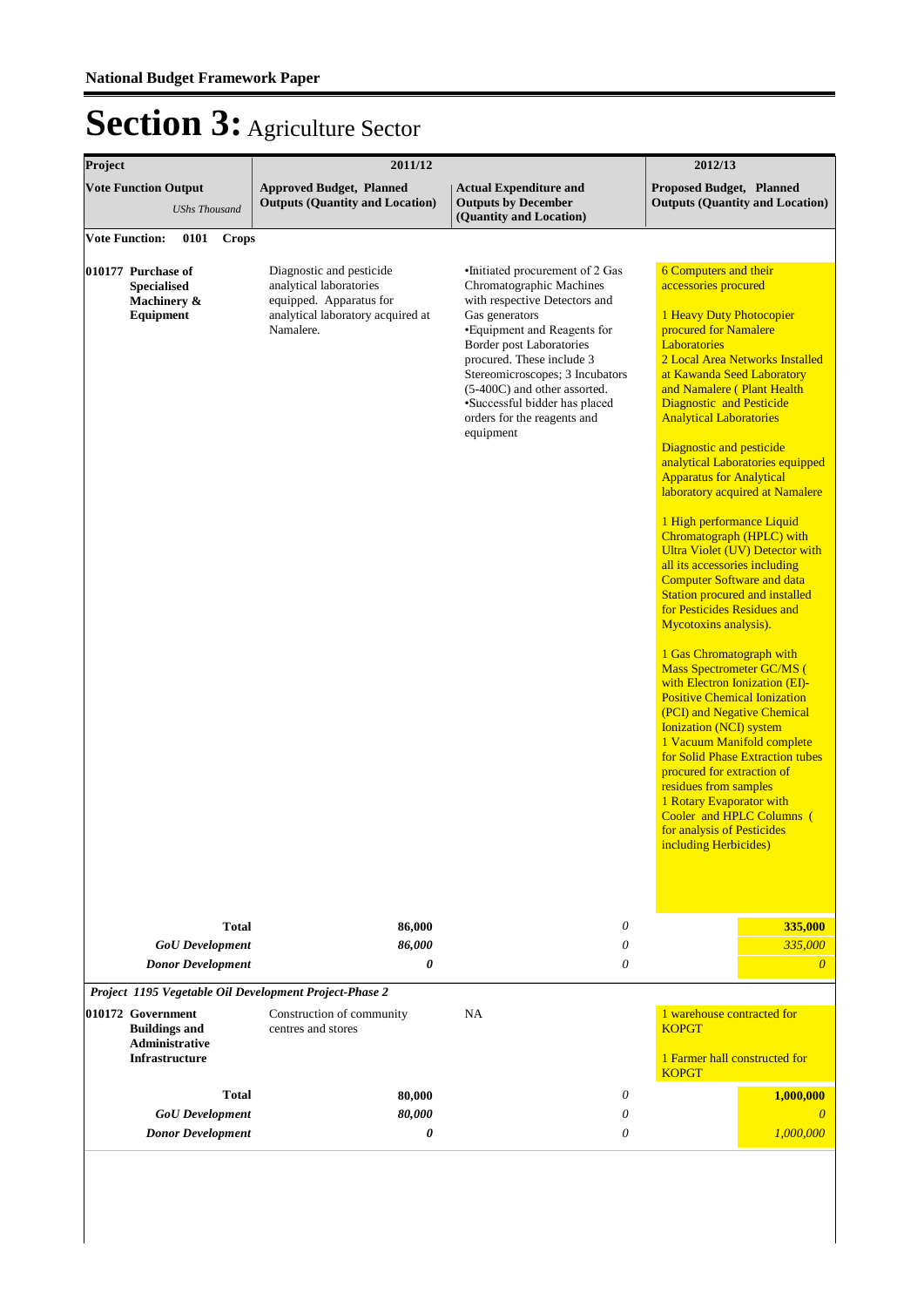| Project                                                          | 2011/12                                                                   |                                                                                        | 2012/13                                                                                                                  |  |
|------------------------------------------------------------------|---------------------------------------------------------------------------|----------------------------------------------------------------------------------------|--------------------------------------------------------------------------------------------------------------------------|--|
| <b>Vote Function Output</b><br><b>UShs Thousand</b>              | <b>Approved Budget, Planned</b><br><b>Outputs (Quantity and Location)</b> | <b>Actual Expenditure and</b><br><b>Outputs by December</b><br>(Quantity and Location) | <b>Proposed Budget, Planned</b><br><b>Outputs (Quantity and Location)</b>                                                |  |
| <b>Vote Function:</b><br>0101<br><b>Crops</b>                    |                                                                           |                                                                                        |                                                                                                                          |  |
| 010171 Acquisition of Land<br>by Government                      | Land 3000 hecteres of procured<br>in kalangala and Buvuma.                | Process for procurement of land<br>still on going.                                     |                                                                                                                          |  |
| <b>Total</b>                                                     | 2,000,000                                                                 | 0                                                                                      | $\bf{0}$                                                                                                                 |  |
| <b>GoU</b> Development                                           | 2,000,000                                                                 | 0                                                                                      | $\overline{\theta}$                                                                                                      |  |
| <b>Donor Development</b>                                         | $\boldsymbol{\theta}$                                                     | 0                                                                                      | $\overline{0}$                                                                                                           |  |
| <b>Vote Function:</b><br>0102                                    | <b>Animal Resources</b>                                                   |                                                                                        |                                                                                                                          |  |
| Project 0090 Livestock Disease Control                           |                                                                           |                                                                                        |                                                                                                                          |  |
| 010280 Livestock<br><b>Infrastructure</b><br><b>Construction</b> | National laboratories renovated<br>and refurbished, NADDEC-<br>Entebbe    | Consultant for rehabilitation of<br>NADEC procured.                                    | Renovate and establish animal<br>handling grounds at the boarder<br>posts of Katuna, Mpondwe,<br><b>Busia and Maraba</b> |  |
| <b>Total</b>                                                     | 300,000                                                                   | 0                                                                                      | 600,000                                                                                                                  |  |
| <b>GoU</b> Development                                           | 300,000                                                                   | 0                                                                                      | 600,000                                                                                                                  |  |
| <b>Donor Development</b>                                         | $\boldsymbol{\theta}$                                                     | $\theta$                                                                               | $\overline{\theta}$                                                                                                      |  |
| Project 0091 National Livestock Production Improvement           |                                                                           |                                                                                        |                                                                                                                          |  |
| 010281 Livestock marketing                                       | Livestock water and market<br>infrastructure                              | 2 cattle dips in Kiboga                                                                |                                                                                                                          |  |
| facility construction                                            | constructed/rehabilitated in the<br>cattle corridor districts.            | 2 cattle crashes rehabilitated/<br>constructed in Nakasongola                          |                                                                                                                          |  |
|                                                                  |                                                                           | -2 livestock market Ruyonza<br>and Kasagama &                                          |                                                                                                                          |  |
|                                                                  |                                                                           | 2 Slaughter sheds completed in<br>Lyantonde and Kyenjojo.                              |                                                                                                                          |  |
|                                                                  |                                                                           | -Continued works on 7<br>livestock market, 3 slaughter<br>sheds.                       |                                                                                                                          |  |
| <b>Total</b>                                                     | 500,000                                                                   | 0                                                                                      | $\bf{0}$                                                                                                                 |  |
| <b>GoU</b> Development                                           | 500,000                                                                   | 0                                                                                      | $\overline{\theta}$                                                                                                      |  |
| <b>Donor Development</b>                                         | $\boldsymbol{\theta}$                                                     | 0                                                                                      | $\overline{\theta}$                                                                                                      |  |

*Project 0097 Support to Fisheries Development*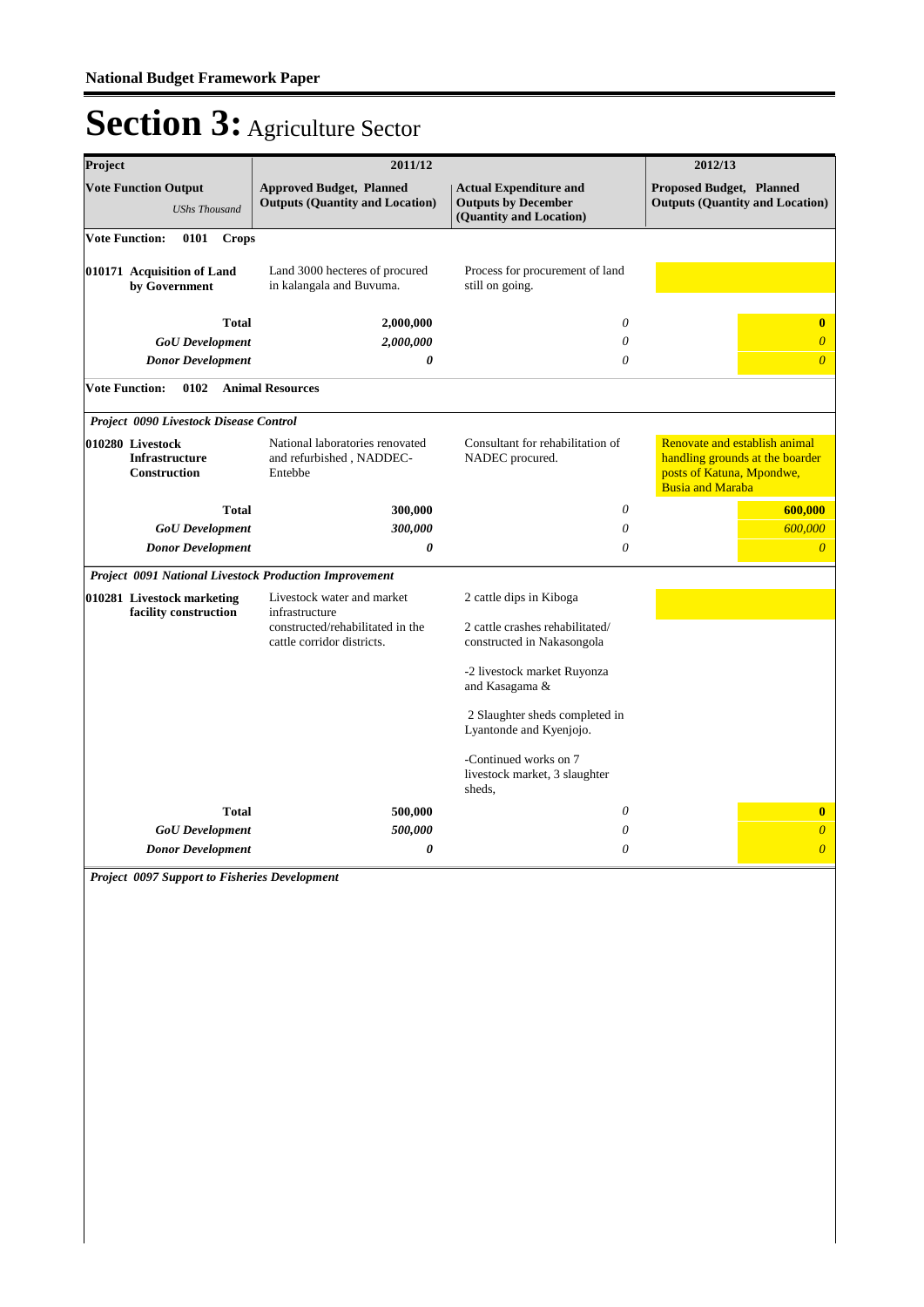| Project                                                                                                                   | 2011/12                                                                                                                                                                                                                                                                                                                                                                                                                                                                                                                                                                                                                                  |                                                                                                                                                                                                                                                                                                                                                                                                                                                                                                                                                                                                                                                                                                                                                                                                                                                                                                                                                                             | 2012/13                         |                                                            |  |
|---------------------------------------------------------------------------------------------------------------------------|------------------------------------------------------------------------------------------------------------------------------------------------------------------------------------------------------------------------------------------------------------------------------------------------------------------------------------------------------------------------------------------------------------------------------------------------------------------------------------------------------------------------------------------------------------------------------------------------------------------------------------------|-----------------------------------------------------------------------------------------------------------------------------------------------------------------------------------------------------------------------------------------------------------------------------------------------------------------------------------------------------------------------------------------------------------------------------------------------------------------------------------------------------------------------------------------------------------------------------------------------------------------------------------------------------------------------------------------------------------------------------------------------------------------------------------------------------------------------------------------------------------------------------------------------------------------------------------------------------------------------------|---------------------------------|------------------------------------------------------------|--|
| <b>Vote Function Output</b><br><b>UShs Thousand</b>                                                                       | <b>Approved Budget, Planned</b><br><b>Outputs (Quantity and Location)</b>                                                                                                                                                                                                                                                                                                                                                                                                                                                                                                                                                                | <b>Actual Expenditure and</b><br><b>Outputs by December</b><br>(Quantity and Location)                                                                                                                                                                                                                                                                                                                                                                                                                                                                                                                                                                                                                                                                                                                                                                                                                                                                                      | <b>Proposed Budget, Planned</b> | <b>Outputs (Quantity and Location)</b>                     |  |
| <b>Vote Function:</b><br>0102                                                                                             | <b>Animal Resources</b>                                                                                                                                                                                                                                                                                                                                                                                                                                                                                                                                                                                                                  |                                                                                                                                                                                                                                                                                                                                                                                                                                                                                                                                                                                                                                                                                                                                                                                                                                                                                                                                                                             |                                 |                                                            |  |
| 010284 Fisheries<br><b>Infrastructure</b><br>Construction                                                                 | Complete construction of the<br>1st and the 2nd batches of the<br>fish landing sites on lakes<br>Victoria, Kyoga and<br>AlbertComplete 100%<br>rehabilitation of hatcherirs and<br>ponds in Kajjansi, Bushenyi,<br>Gulu and Mbake Procure<br>teaching and laboratory<br>equipments for<br>KajjansiProcure hatchery<br>equipments for kajjansi,<br>Bushenyi, Gulu and<br>Mbale Procure flake ice<br>makers for the class 1 fish<br>landing sites on lakes victoria,<br>Kyoga and AlbertProvide<br>30% support in terms of inputs<br>to selected fish farmers to<br>improve aquaculture production<br>through out Uganda. BMUs<br>trained. | Construction works completed<br>and is ready for Lot III at<br>Kagwara and Namasale in<br>Serere and Amolatar<br>respectively;. Hand over by the<br>contractor remains<br>Construction works at about<br>95% completion Lot II landing<br>sites namely<br>Lwampanga(Nakasongola),<br>Butiaba(Buliisa),<br>Kiyindi(Buikwe) and<br>Bukungu(Buyende). The<br>contactor Ms Spencon indicated<br>the completion date and hand<br>over of site to be end of<br>December 2011.<br>Ice plants: installed at all the<br>sites and testing of the<br>functionality done at 3 sites<br>Bwondha(Mayuge),<br>Majanji(Busia),<br>Mweena(Kalangala).<br>Dam lining was completed at<br>Gulu and Bushenyi and ponds<br>ready to be filled with water<br>Hatchery equipments was<br>procured and delivered at all the<br>four sites at Bushenyi, Gulu,<br>Mbale and Kajjansi. Installation<br>is to commence December<br>Laboratory equipments for<br>Kajjansi was also delivered at<br>site |                                 |                                                            |  |
| <b>Total</b><br><b>GoU</b> Development<br><b>Donor Development</b><br>Project 0969 Creation of Tsetse and Tryp Free areas | 753,000<br>753,000<br>0                                                                                                                                                                                                                                                                                                                                                                                                                                                                                                                                                                                                                  | 0<br>0<br>$\theta$                                                                                                                                                                                                                                                                                                                                                                                                                                                                                                                                                                                                                                                                                                                                                                                                                                                                                                                                                          |                                 | $\bf{0}$<br>$\boldsymbol{\theta}$<br>$\boldsymbol{\theta}$ |  |
| 010277 Purchase of<br><b>Specialised</b><br>Machinery &<br>Equipment                                                      | Equipment for Insectary<br>purchased                                                                                                                                                                                                                                                                                                                                                                                                                                                                                                                                                                                                     | Procurement of Tsetse<br>equipment initiated.                                                                                                                                                                                                                                                                                                                                                                                                                                                                                                                                                                                                                                                                                                                                                                                                                                                                                                                               |                                 |                                                            |  |
| <b>Total</b><br><b>GoU</b> Development<br><b>Donor Development</b>                                                        | 300,000<br>100,000<br>200,000                                                                                                                                                                                                                                                                                                                                                                                                                                                                                                                                                                                                            | 0<br>0<br>0                                                                                                                                                                                                                                                                                                                                                                                                                                                                                                                                                                                                                                                                                                                                                                                                                                                                                                                                                                 |                                 | $\bf{0}$<br>$\overline{0}$<br>$\boldsymbol{0}$             |  |

*Project 1084 Avian and Human Influenza Preparedness and Respons*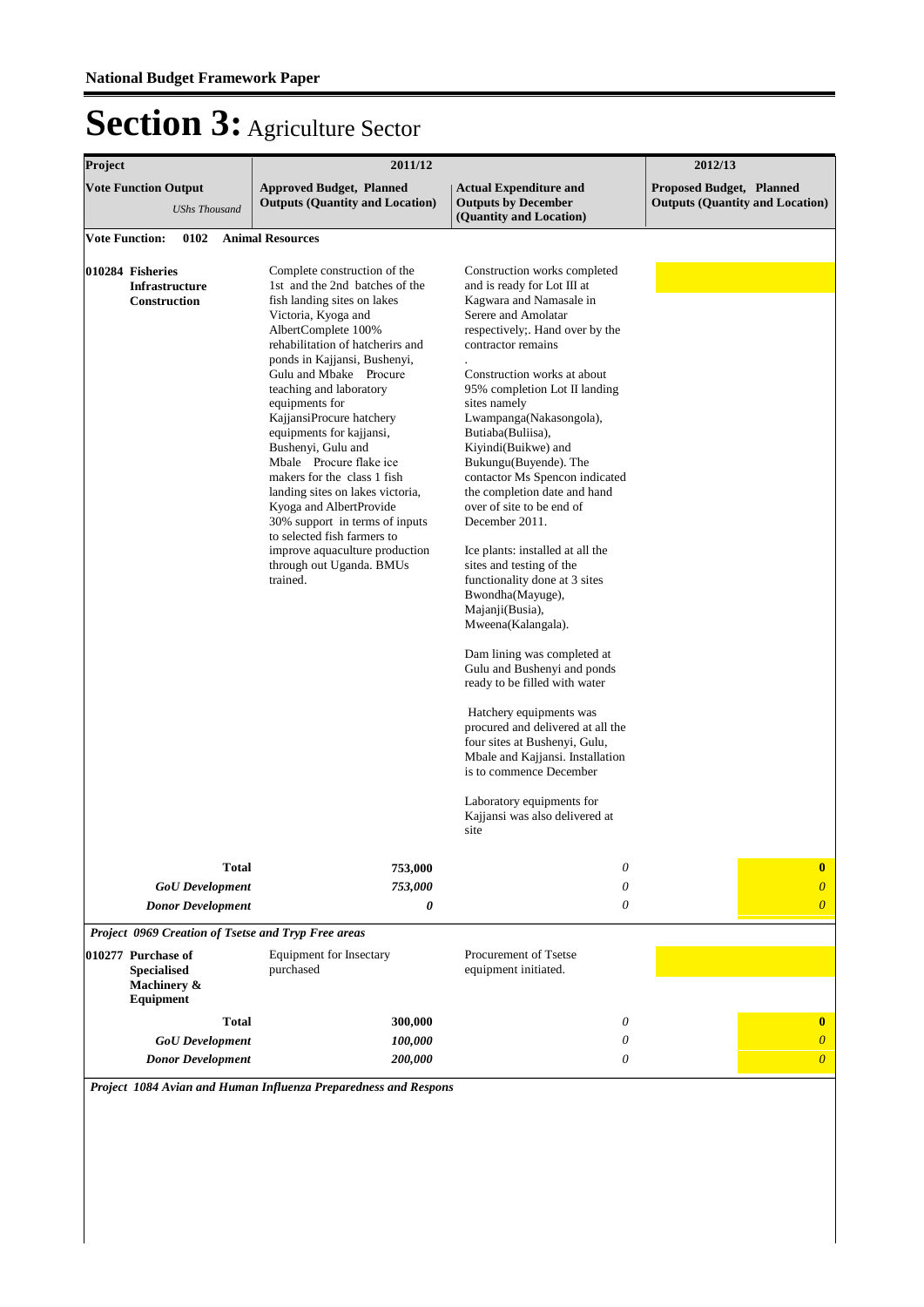| Project                                                                                                               | 2011/12                                                                                                                                                                                                                                                                    |                                                                                                                                                                                                                                                                                                                                                                      | 2012/13                                                                                                                                                                                                                                                                                                                                                                                                                                                                                                                                                               |
|-----------------------------------------------------------------------------------------------------------------------|----------------------------------------------------------------------------------------------------------------------------------------------------------------------------------------------------------------------------------------------------------------------------|----------------------------------------------------------------------------------------------------------------------------------------------------------------------------------------------------------------------------------------------------------------------------------------------------------------------------------------------------------------------|-----------------------------------------------------------------------------------------------------------------------------------------------------------------------------------------------------------------------------------------------------------------------------------------------------------------------------------------------------------------------------------------------------------------------------------------------------------------------------------------------------------------------------------------------------------------------|
| <b>Vote Function Output</b><br><b>UShs Thousand</b>                                                                   | <b>Approved Budget, Planned</b><br><b>Outputs (Quantity and Location)</b>                                                                                                                                                                                                  | <b>Actual Expenditure and</b><br><b>Outputs by December</b><br>(Quantity and Location)                                                                                                                                                                                                                                                                               | <b>Proposed Budget, Planned</b><br><b>Outputs (Quantity and Location)</b>                                                                                                                                                                                                                                                                                                                                                                                                                                                                                             |
| <b>Vote Function:</b><br>0102                                                                                         | <b>Animal Resources</b>                                                                                                                                                                                                                                                    |                                                                                                                                                                                                                                                                                                                                                                      |                                                                                                                                                                                                                                                                                                                                                                                                                                                                                                                                                                       |
| 010272 Government<br><b>Buildings and</b><br>Administrative<br><b>Infrastructure</b>                                  | Construct the National Animal<br>Epidemology Laboratory in<br>Entebbe.                                                                                                                                                                                                     | Consultant for design and<br>supervision of the rehabilitation<br>and upgrade of National Animal<br>Disease Epidemiology<br>Laboratory procured.                                                                                                                                                                                                                     |                                                                                                                                                                                                                                                                                                                                                                                                                                                                                                                                                                       |
| Total                                                                                                                 | 952,000                                                                                                                                                                                                                                                                    | 0                                                                                                                                                                                                                                                                                                                                                                    | $\bf{0}$                                                                                                                                                                                                                                                                                                                                                                                                                                                                                                                                                              |
| <b>GoU</b> Development                                                                                                | $\theta$                                                                                                                                                                                                                                                                   | 0                                                                                                                                                                                                                                                                                                                                                                    | $\boldsymbol{\theta}$                                                                                                                                                                                                                                                                                                                                                                                                                                                                                                                                                 |
| <b>Donor Development</b>                                                                                              | 952,000                                                                                                                                                                                                                                                                    | 0                                                                                                                                                                                                                                                                                                                                                                    | $\overline{0}$                                                                                                                                                                                                                                                                                                                                                                                                                                                                                                                                                        |
| Project 1086 Support to Quality Assurance Fish Marketing<br>010284 Fisheries<br><b>Infrastructure</b><br>Construction | Provide sanitation and hygine<br>facilities to landing sites<br>Buyende, Ntoroko, Hoima,<br>bullisa and Nebbi, Nakasongola,<br>Apac, Amolatar and soroti.<br>Support technical supervision<br>while constructing the fish<br>handling facilities in the above<br>distrcts. | Started construction of fish<br>handling facilities in Iyingo<br>landing site Buyende district<br>and Bangladesh landing site in<br>Amolatar district<br>Completed construction of fish<br>handling facility in Kayei<br>landing site in Apac district<br>Carried out 2 supervision vists<br>to Iyingo in Buyende district<br>and Bangladesh in Amolatar<br>district | Provide more sanitation and<br>hygiene facilities to landing<br>sites in Apac, Amolatar,<br>Nakasongola, Buyende, Soroti,<br>Nebbi, Hoima, Ntoroko and<br>Buliisa districts.<br>Support technical supervision<br>while constructing the fish<br>handling facilities in the above<br>districts.<br>Provide fish handling<br>equipments to the constructed<br>landing sites.<br>Provision of office space at the<br>constructed landing site in<br>Kasensero, Rakai district and<br>water at Dimu and Namone in<br><b>Masaka and Mayuge districts</b><br>respecitively. |
| <b>Total</b><br><b>GoU</b> Development                                                                                | 1,654,000<br>464,000                                                                                                                                                                                                                                                       | 0<br>0                                                                                                                                                                                                                                                                                                                                                               | 1,200,000<br>200,000                                                                                                                                                                                                                                                                                                                                                                                                                                                                                                                                                  |
| <b>Donor Development</b>                                                                                              | 1,190,000                                                                                                                                                                                                                                                                  | 0                                                                                                                                                                                                                                                                                                                                                                    | 1,000,000                                                                                                                                                                                                                                                                                                                                                                                                                                                                                                                                                             |
| <b>Vote Function:</b>                                                                                                 | 0149 Policy, Planning and Support Services                                                                                                                                                                                                                                 |                                                                                                                                                                                                                                                                                                                                                                      |                                                                                                                                                                                                                                                                                                                                                                                                                                                                                                                                                                       |
| Project 0076 Support for Institutional Development                                                                    |                                                                                                                                                                                                                                                                            |                                                                                                                                                                                                                                                                                                                                                                      |                                                                                                                                                                                                                                                                                                                                                                                                                                                                                                                                                                       |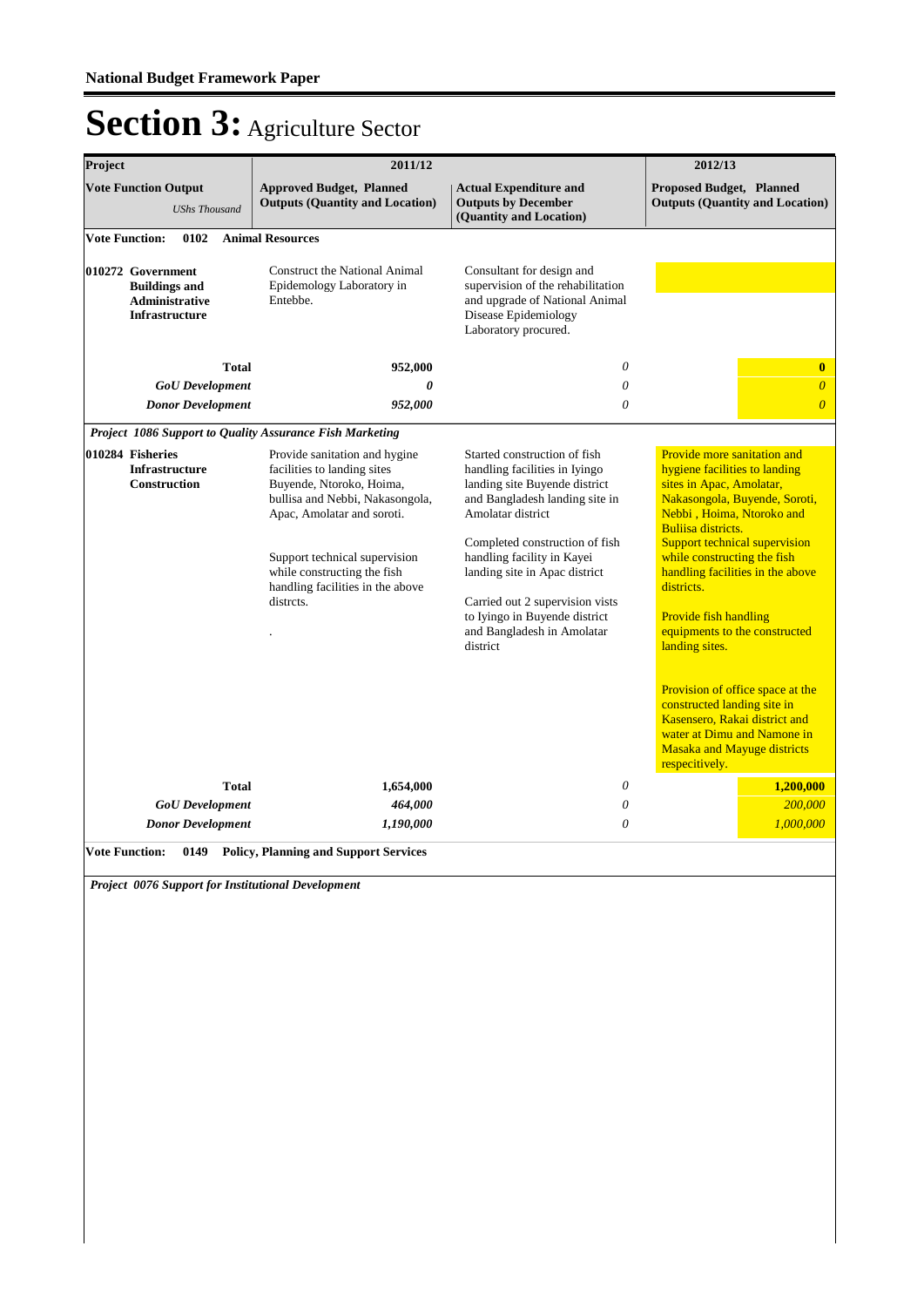| Project |                                                                      |                                                    |              | 2011/12                                                                                                    |                                                                                                                                                                                                                                                                                                                                                                                                                                                                                                                                                                                                                                                                                                                                                                                                                                                                                                                                                                                                                                                                                                                                                                                                                                                                                                             | 2012/13                         |                                        |
|---------|----------------------------------------------------------------------|----------------------------------------------------|--------------|------------------------------------------------------------------------------------------------------------|-------------------------------------------------------------------------------------------------------------------------------------------------------------------------------------------------------------------------------------------------------------------------------------------------------------------------------------------------------------------------------------------------------------------------------------------------------------------------------------------------------------------------------------------------------------------------------------------------------------------------------------------------------------------------------------------------------------------------------------------------------------------------------------------------------------------------------------------------------------------------------------------------------------------------------------------------------------------------------------------------------------------------------------------------------------------------------------------------------------------------------------------------------------------------------------------------------------------------------------------------------------------------------------------------------------|---------------------------------|----------------------------------------|
|         | <b>Vote Function Output</b>                                          | <b>UShs Thousand</b>                               |              | <b>Approved Budget, Planned</b><br><b>Outputs (Quantity and Location)</b>                                  | <b>Actual Expenditure and</b><br><b>Outputs by December</b><br>(Quantity and Location)                                                                                                                                                                                                                                                                                                                                                                                                                                                                                                                                                                                                                                                                                                                                                                                                                                                                                                                                                                                                                                                                                                                                                                                                                      | <b>Proposed Budget, Planned</b> | <b>Outputs (Quantity and Location)</b> |
|         | <b>Vote Function:</b>                                                | 0149                                               |              | <b>Policy, Planning and Support Services</b>                                                               |                                                                                                                                                                                                                                                                                                                                                                                                                                                                                                                                                                                                                                                                                                                                                                                                                                                                                                                                                                                                                                                                                                                                                                                                                                                                                                             |                                 |                                        |
|         | 014977 Purchase of<br><b>Specialised</b><br>Machinery &<br>Equipment |                                                    |              | small scale irrigation / water<br>harvesting equipment for 30<br>districts by irrigation unit of<br>MAAIF. | Carried out baseline Survey for<br>Small Scale Irrigation/Water<br>Harvesting Sites in the districts<br>of Apac, Hoima, Isingiro,<br>Kabale,<br>Kayunga, Kween and Yumbe.<br>•Undertook selection of Site for<br>Small Scale Irrigation/Water<br>Harvesting Demonstration in<br>the districts Apac, Hoima,<br>Isingiro, Kabale, Kayunga,<br>Kween and Yumbe.<br>•Conducted Training of Trainers<br>for the Irrigation/Water<br>Harvesting<br>Demonstration Sites in DLGs of<br>Isingiro,<br>Kabale, Kayunga, Kween and<br>Yumbe<br>monitoring and supervision of<br>Small scale Irrigation/Water<br>Harvesting Demonstration Site<br>establishment in districts of<br>Apac, Hoima, Isingiro, Kabale,<br>Kayunga, Kween and Yumbe.<br>Carried out baseline Survey for<br>Small Scale Irrigation/Water<br>Harvesting Sites in Masaka,<br>Bukomansimbi,<br>Mityana, Gomba, Buikwe,<br>Mukono and Buvuma<br>•Undertook selection of Site for<br>Small Scale Irrigation/Water<br>Harvesting Demonstration in 23<br>districts of Nebbi, Maracha,<br>Gulu, Kibaale Bulisa,<br>Bukomansimbi, Masaka,<br>Gomba, Rubirizi, Buyende,<br>Mayuge, Namutumba, Tororo,<br>Mbale, Kapchorwa, Serere,<br>Katakwi, Ngora, Buikwe, Jinja,<br>Buvuma, Mityana, and Mukono.<br>•Contract awarded for<br>establishing small scale |                                 |                                        |
|         |                                                                      |                                                    |              |                                                                                                            | Irrigation/Water harvesting sites<br>established.<br>. Awaiting decision from the<br>solicitors general office.                                                                                                                                                                                                                                                                                                                                                                                                                                                                                                                                                                                                                                                                                                                                                                                                                                                                                                                                                                                                                                                                                                                                                                                             |                                 |                                        |
|         |                                                                      |                                                    |              |                                                                                                            |                                                                                                                                                                                                                                                                                                                                                                                                                                                                                                                                                                                                                                                                                                                                                                                                                                                                                                                                                                                                                                                                                                                                                                                                                                                                                                             |                                 |                                        |
|         |                                                                      |                                                    | <b>Total</b> | 1,000,000                                                                                                  | 0<br>0                                                                                                                                                                                                                                                                                                                                                                                                                                                                                                                                                                                                                                                                                                                                                                                                                                                                                                                                                                                                                                                                                                                                                                                                                                                                                                      |                                 | $\bf{0}$<br>$\boldsymbol{\theta}$      |
|         |                                                                      | <b>GoU</b> Development<br><b>Donor Development</b> |              | 1,000,000<br>0                                                                                             | 0                                                                                                                                                                                                                                                                                                                                                                                                                                                                                                                                                                                                                                                                                                                                                                                                                                                                                                                                                                                                                                                                                                                                                                                                                                                                                                           |                                 | $\boldsymbol{\theta}$                  |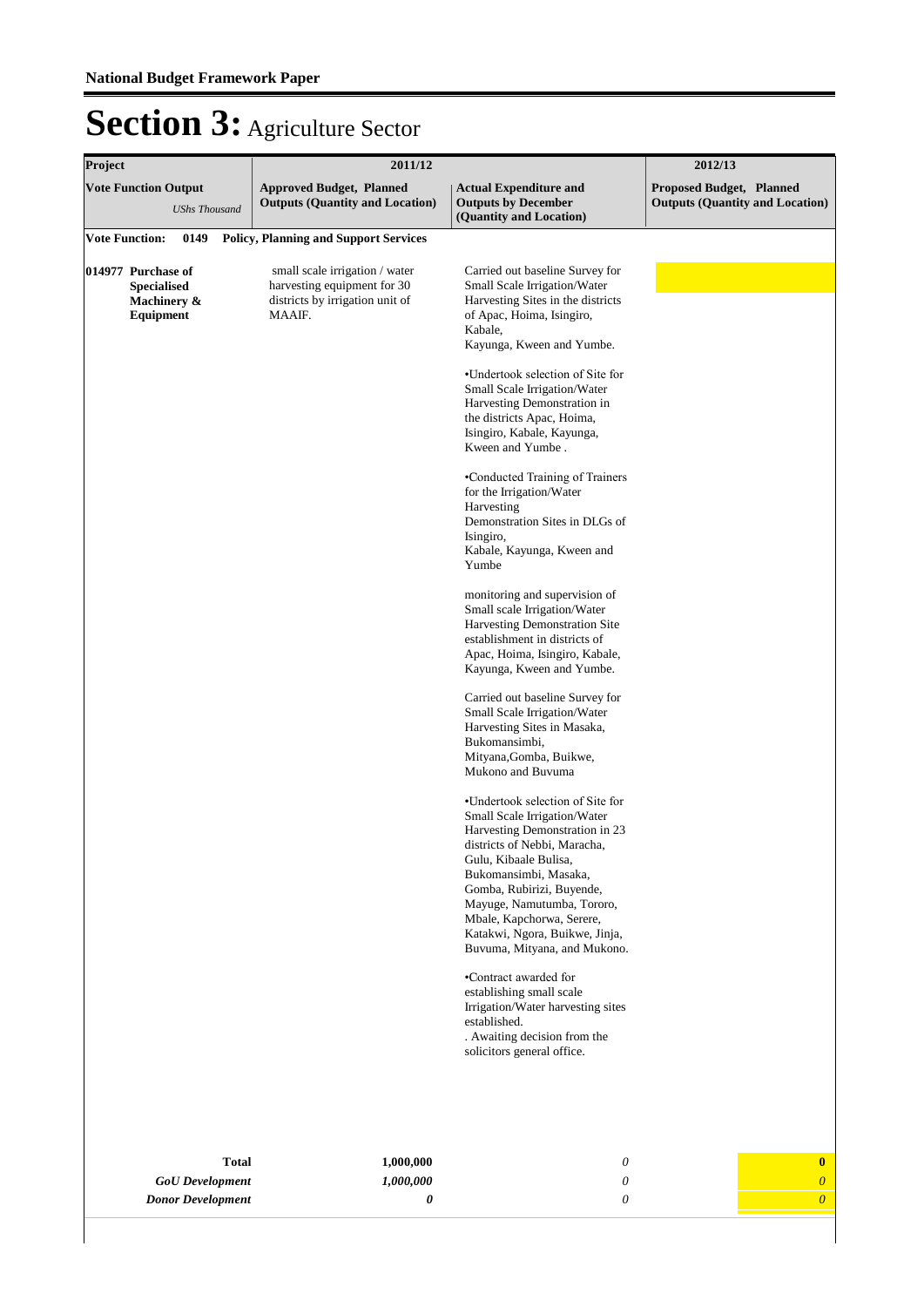| Project |                                                                                                                                                      | 2011/12                                                                                                                                                                                                                          |                                                                                                                                                                                                                                                                 | 2012/13                                                                                                                                                                                                                                                                                                  |
|---------|------------------------------------------------------------------------------------------------------------------------------------------------------|----------------------------------------------------------------------------------------------------------------------------------------------------------------------------------------------------------------------------------|-----------------------------------------------------------------------------------------------------------------------------------------------------------------------------------------------------------------------------------------------------------------|----------------------------------------------------------------------------------------------------------------------------------------------------------------------------------------------------------------------------------------------------------------------------------------------------------|
|         | <b>Vote Function Output</b><br><b>UShs Thousand</b>                                                                                                  | <b>Approved Budget, Planned</b><br><b>Outputs (Quantity and Location)</b>                                                                                                                                                        | <b>Actual Expenditure and</b><br><b>Outputs by December</b><br>(Quantity and Location)                                                                                                                                                                          | <b>Proposed Budget, Planned</b><br><b>Outputs (Quantity and Location)</b>                                                                                                                                                                                                                                |
|         | <b>Vote Function:</b><br>0149                                                                                                                        | <b>Policy, Planning and Support Services</b>                                                                                                                                                                                     |                                                                                                                                                                                                                                                                 |                                                                                                                                                                                                                                                                                                          |
|         | 014972 Government<br><b>Buildings and</b><br>Administrative<br>Infrastructure                                                                        | Actectural and structual designs<br>for AgricIture House in<br>Kampala drawn and Aproved.                                                                                                                                        | Bid documents drawn and<br>approved by the Ministry of<br>Works.<br>One advert run on the press and<br>bids were issued to the potential<br>bidders for the consultancy to<br>do •Architectural and structural<br>designs for agricultural house in<br>Kampala. | Air conditioners installed at the<br><b>Offices in MAAIF Headquarters</b><br>Wandegeya stores renovated<br><b>Rehabilitation of classroom</b><br>blocks in 2 DATICS undertaken<br>(Tororo and Pallisa)                                                                                                   |
|         | Total                                                                                                                                                | 999,999                                                                                                                                                                                                                          | 0                                                                                                                                                                                                                                                               | 450,000                                                                                                                                                                                                                                                                                                  |
|         | <b>GoU</b> Development                                                                                                                               | 999.999                                                                                                                                                                                                                          | 0                                                                                                                                                                                                                                                               | 450,000                                                                                                                                                                                                                                                                                                  |
|         | <b>Donor Development</b>                                                                                                                             | 0                                                                                                                                                                                                                                | $\theta$                                                                                                                                                                                                                                                        | $\theta$                                                                                                                                                                                                                                                                                                 |
|         | 014976 Purchase of Office<br>and ICT Equipment,<br>including Software                                                                                | 1 LCD projector and screen<br>procured.<br>4 computers and accessories<br>procured<br>Assorted office stationery<br>Procured<br>1 freeze procured<br>4 computers serviced<br>MAAIF records centre<br>rehabilitated and equipped. | process of procuring Local Area<br>Net Work (LAN) and internet<br>services for the new MAAIF<br>headquaters in Kampala still<br>ongoing.                                                                                                                        | <b>Security equipment for MAAIF</b><br><b>Headquarters</b> procured<br>LAN and WAN, website and<br>equipment procured and<br>maintained<br><b>Procure 6 Photocopying</b><br>machines (One heavy duty and<br>five medium size)<br><b>Assorted office equipments</b><br>procured for MAAIF<br>headquarters |
|         | <b>Total</b>                                                                                                                                         | 259,000                                                                                                                                                                                                                          | 0                                                                                                                                                                                                                                                               | 136,000                                                                                                                                                                                                                                                                                                  |
|         | <b>GoU</b> Development                                                                                                                               | 259,000<br>0                                                                                                                                                                                                                     | 0<br>0                                                                                                                                                                                                                                                          | 136,000<br>$\theta$                                                                                                                                                                                                                                                                                      |
|         | <b>Donor Development</b><br>014978 Purchase of Office<br>and Residential<br><b>Furniture and</b><br><b>Fittings</b>                                  | MAAIF H/Qs relocated to<br>Kampala<br>10 sets of office furniture<br>procured for MAAIF Hqrs.                                                                                                                                    | Assorted funiture for the new<br>MAAIF headquaters procured.                                                                                                                                                                                                    | Furniture and equipment for<br><b>MAAIF Headquarters Procured</b><br>(office desks and chairs,<br><b>Conference desks and tables</b>                                                                                                                                                                     |
|         | Total                                                                                                                                                | 173,000                                                                                                                                                                                                                          | $\theta$                                                                                                                                                                                                                                                        | 170,000                                                                                                                                                                                                                                                                                                  |
|         | <b>GoU</b> Development                                                                                                                               | 173,000                                                                                                                                                                                                                          | 0                                                                                                                                                                                                                                                               | 170,000                                                                                                                                                                                                                                                                                                  |
|         | <b>Donor Development</b>                                                                                                                             | 0                                                                                                                                                                                                                                | 0                                                                                                                                                                                                                                                               | $\theta$                                                                                                                                                                                                                                                                                                 |
|         | Project 0094 Supervision, Monitoring and Evaluation<br>014975 Purchase of Motor<br><b>Vehicles and Other</b><br><b>Transport</b><br><b>Equipment</b> | One station Wagon vehicle<br>procured                                                                                                                                                                                            | NA                                                                                                                                                                                                                                                              |                                                                                                                                                                                                                                                                                                          |
|         | <b>Total</b>                                                                                                                                         | 30,000                                                                                                                                                                                                                           | 0                                                                                                                                                                                                                                                               | $\bf{0}$                                                                                                                                                                                                                                                                                                 |
|         | <b>GoU</b> Development                                                                                                                               | 30,000                                                                                                                                                                                                                           | 0                                                                                                                                                                                                                                                               | $\boldsymbol{\theta}$                                                                                                                                                                                                                                                                                    |
|         | <b>Donor Development</b>                                                                                                                             | 0                                                                                                                                                                                                                                | 0                                                                                                                                                                                                                                                               | $\boldsymbol{0}$                                                                                                                                                                                                                                                                                         |

*Project 1008 Plan for National Agriculture Statistics*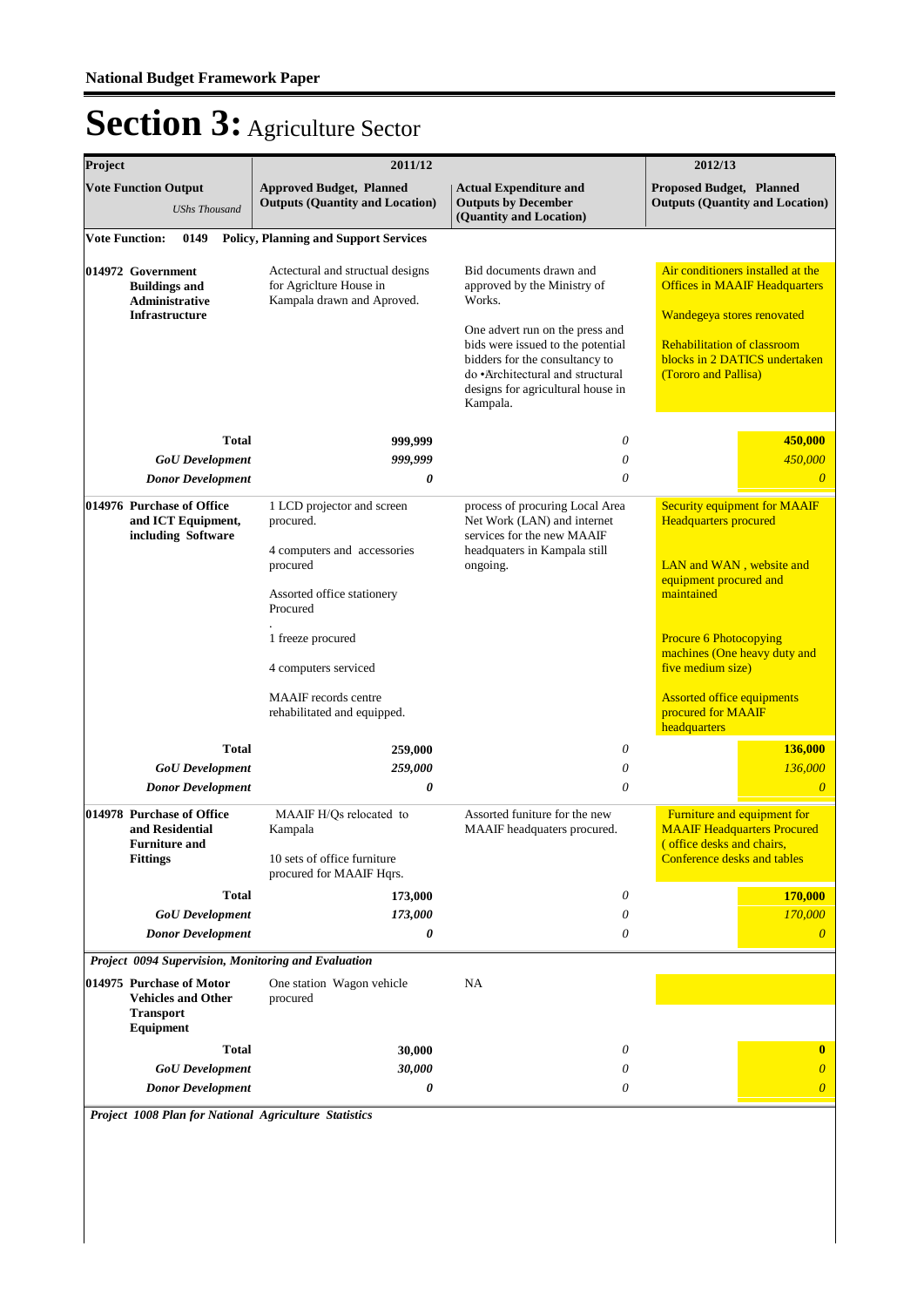| Project |                                                                                         | 2011/12                                                                                                                |                                                                                                                                                                   | 2012/13                                                                                                                                                                                                                                                                                                                                                                                                                                                                                                                                                                                                                                                                     |
|---------|-----------------------------------------------------------------------------------------|------------------------------------------------------------------------------------------------------------------------|-------------------------------------------------------------------------------------------------------------------------------------------------------------------|-----------------------------------------------------------------------------------------------------------------------------------------------------------------------------------------------------------------------------------------------------------------------------------------------------------------------------------------------------------------------------------------------------------------------------------------------------------------------------------------------------------------------------------------------------------------------------------------------------------------------------------------------------------------------------|
|         | <b>Vote Function Output</b><br><b>UShs Thousand</b>                                     | <b>Approved Budget, Planned</b><br><b>Outputs (Quantity and Location)</b>                                              | <b>Actual Expenditure and</b><br><b>Outputs by December</b><br>(Quantity and Location)                                                                            | Proposed Budget, Planned<br><b>Outputs (Quantity and Location)</b>                                                                                                                                                                                                                                                                                                                                                                                                                                                                                                                                                                                                          |
|         | <b>Vote Function:</b><br>0149                                                           | <b>Policy, Planning and Support Services</b>                                                                           |                                                                                                                                                                   |                                                                                                                                                                                                                                                                                                                                                                                                                                                                                                                                                                                                                                                                             |
|         | 014978 Purchase of Office<br>and Residential<br><b>Furniture and</b><br><b>Fittings</b> | Procure 20 computers for LG<br>Statistics units (Production and<br>Marketing)                                          | Procurement of equipment still<br>ongoing.                                                                                                                        | Procure 24 computers, 24<br><b>Backup UPS and 24 Printers for</b><br><b>LG Statistics Units (Production</b><br>and Marketing)                                                                                                                                                                                                                                                                                                                                                                                                                                                                                                                                               |
|         | <b>Total</b>                                                                            | 40,000                                                                                                                 | 0                                                                                                                                                                 | 108,000                                                                                                                                                                                                                                                                                                                                                                                                                                                                                                                                                                                                                                                                     |
|         | <b>GoU</b> Development                                                                  | 40,000                                                                                                                 | $\boldsymbol{\mathit{0}}$                                                                                                                                         | 108,000                                                                                                                                                                                                                                                                                                                                                                                                                                                                                                                                                                                                                                                                     |
|         | <b>Donor Development</b>                                                                | 0                                                                                                                      | $\theta$                                                                                                                                                          | $\overline{0}$                                                                                                                                                                                                                                                                                                                                                                                                                                                                                                                                                                                                                                                              |
|         | 014976 Purchase of Office<br>and ICT Equipment,<br>including Software                   | Component 3.5.4:<br>Establish a Food and<br><b>Agricultural Statistics Databank</b>                                    | Procurement of ICT equipment<br>and computers still ongoing.                                                                                                      | <b>Establish a Food and</b><br><b>Agricultural Statistics Databank</b><br>Procure 3 laptops and 1<br>printer,8 Backup UPS to equip<br>the M&E Division, MAAIF<br>A consignment of Databank<br>equipment procured and<br>installed in MAAIF: Global<br>Positioning System (GPS),<br>audio recorders, MapSource<br><b>Trip Software, Waypoint</b><br><b>Manager Software, Digital</b><br><b>Cameras, data Collection</b><br>instruments / books and<br>portable tablet computers.<br>One set of Databank software<br>and hardware procured at<br><b>MAAIF</b><br>Procure 3 laptops and 1<br>printer, 8 Backup UPS to equip<br>the statistics resource centre,<br><b>MAAIF</b> |
|         | <b>Total</b>                                                                            | 48,000                                                                                                                 | 0                                                                                                                                                                 | 48,000                                                                                                                                                                                                                                                                                                                                                                                                                                                                                                                                                                                                                                                                      |
|         | <b>GoU</b> Development                                                                  | 48,000                                                                                                                 | 0                                                                                                                                                                 | 48,000                                                                                                                                                                                                                                                                                                                                                                                                                                                                                                                                                                                                                                                                      |
|         | <b>Donor Development</b>                                                                | 0                                                                                                                      | $\boldsymbol{\mathit{0}}$                                                                                                                                         | $\boldsymbol{\theta}$                                                                                                                                                                                                                                                                                                                                                                                                                                                                                                                                                                                                                                                       |
|         |                                                                                         | Project 1010 Agriculture Production, Marketing & Regulation                                                            |                                                                                                                                                                   |                                                                                                                                                                                                                                                                                                                                                                                                                                                                                                                                                                                                                                                                             |
|         | 014976 Purchase of Office<br>and ICT Equipment,<br>including Software                   | 4computer units for collection<br>of Food and Agricultural<br>Information in Kabale,<br>Mbarara, Kiruhura and Bushenyi | Initiated the process of<br>procuring 4 computer units for<br>collection of Food and<br>Agricultural Information in<br>Kabale, Mbarara, Kiruhura and<br>Bushenyi. | 6 computer units for collection<br>of Food and Agricultural<br>Information in Arua, Oraba,<br>Katuna, Bugiri and MAAIF<br>office for Institutional<br>Development (Programme 4 of<br>DSIP)                                                                                                                                                                                                                                                                                                                                                                                                                                                                                  |
|         | <b>Total</b>                                                                            | 20,000                                                                                                                 | 0                                                                                                                                                                 | 30,000                                                                                                                                                                                                                                                                                                                                                                                                                                                                                                                                                                                                                                                                      |
|         | <b>GoU</b> Development                                                                  | 20,000                                                                                                                 | 0                                                                                                                                                                 | 30,000                                                                                                                                                                                                                                                                                                                                                                                                                                                                                                                                                                                                                                                                      |
|         | <b>Donor Development</b>                                                                | 0                                                                                                                      | 0                                                                                                                                                                 | $\theta$                                                                                                                                                                                                                                                                                                                                                                                                                                                                                                                                                                                                                                                                    |
| Vote:   | 142<br><b>Vote Function:</b><br>Project 0382 Support for NARO                           | <b>National Agricultural Research Organisation</b><br>0151 Agricultural Research                                       |                                                                                                                                                                   |                                                                                                                                                                                                                                                                                                                                                                                                                                                                                                                                                                                                                                                                             |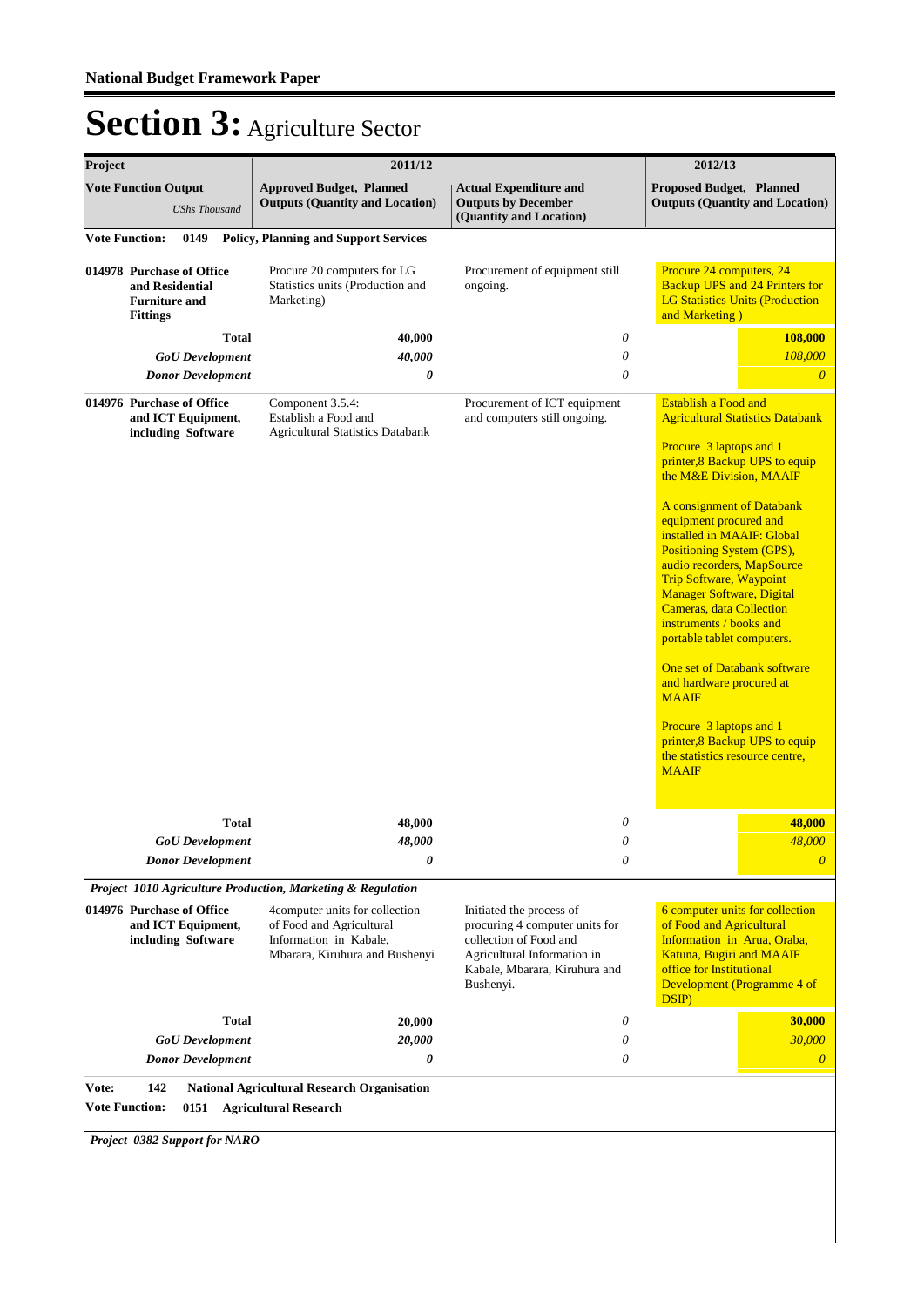| Project                                                                                 | 2011/12                                                                                                                                                                                                                                   |                                                                                        | 2012/13                                                 |                                        |
|-----------------------------------------------------------------------------------------|-------------------------------------------------------------------------------------------------------------------------------------------------------------------------------------------------------------------------------------------|----------------------------------------------------------------------------------------|---------------------------------------------------------|----------------------------------------|
| <b>Vote Function Output</b><br><b>UShs Thousand</b>                                     | <b>Approved Budget, Planned</b><br><b>Outputs (Quantity and Location)</b>                                                                                                                                                                 | <b>Actual Expenditure and</b><br><b>Outputs by December</b><br>(Quantity and Location) | <b>Proposed Budget, Planned</b>                         | <b>Outputs (Quantity and Location)</b> |
| <b>Vote Function:</b><br>0151                                                           | <b>Agricultural Research</b>                                                                                                                                                                                                              |                                                                                        |                                                         |                                        |
| 015178 Purchase of Office<br>and Residential<br><b>Furniture and</b><br><b>Fittings</b> | <b>NAFIRRI</b><br>- Office and laboratory work<br>environment improved.<br><b>NAFORRI</b><br>- Procuring and acquiring office<br>furniture and fittings for 9 new<br>and old staff.<br>Mbarara<br>- Procurement of assorted<br>furniture. | various furniture purchased<br>under Q1 release.                                       | Variuos furniture and<br>residential fittings procured. |                                        |
| <b>Total</b>                                                                            | 1,006,020                                                                                                                                                                                                                                 | 0                                                                                      |                                                         | 850,000                                |
| <b>GoU</b> Development                                                                  | 1,006,020                                                                                                                                                                                                                                 | 0                                                                                      |                                                         | 850,000                                |
| <b>Donor Development</b>                                                                | 0                                                                                                                                                                                                                                         | 0                                                                                      |                                                         | $\theta$                               |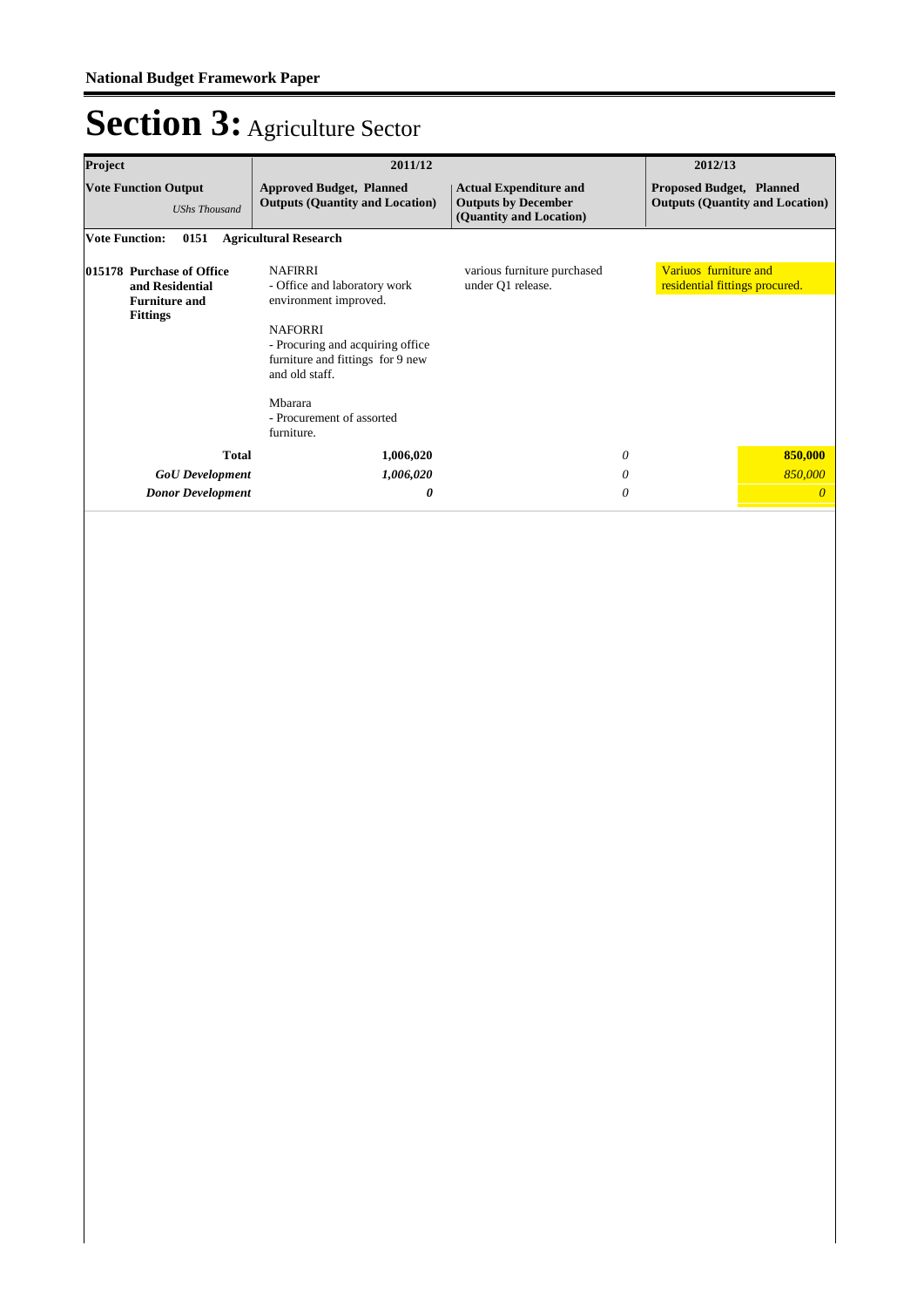| Project                                                                              | 2011/12                                                                                                                                                                                                               | 2012/13                                                                                                                      |                                                                                                                                                                                                                                                                                                                                                                                                                                                                                                                                                                                                                                                                                                                                                                                                                                                                                                                                                                                                                                                                                                                                 |  |
|--------------------------------------------------------------------------------------|-----------------------------------------------------------------------------------------------------------------------------------------------------------------------------------------------------------------------|------------------------------------------------------------------------------------------------------------------------------|---------------------------------------------------------------------------------------------------------------------------------------------------------------------------------------------------------------------------------------------------------------------------------------------------------------------------------------------------------------------------------------------------------------------------------------------------------------------------------------------------------------------------------------------------------------------------------------------------------------------------------------------------------------------------------------------------------------------------------------------------------------------------------------------------------------------------------------------------------------------------------------------------------------------------------------------------------------------------------------------------------------------------------------------------------------------------------------------------------------------------------|--|
| <b>Vote Function Output</b><br><b>UShs Thousand</b>                                  | <b>Approved Budget, Planned</b><br><b>Outputs (Quantity and Location)</b>                                                                                                                                             | <b>Actual Expenditure and</b><br><b>Outputs by December</b><br>(Quantity and Location)                                       | Proposed Budget, Planned<br><b>Outputs (Quantity and Location)</b>                                                                                                                                                                                                                                                                                                                                                                                                                                                                                                                                                                                                                                                                                                                                                                                                                                                                                                                                                                                                                                                              |  |
| <b>Vote Function:</b><br>0151                                                        | <b>Agricultural Research</b>                                                                                                                                                                                          |                                                                                                                              |                                                                                                                                                                                                                                                                                                                                                                                                                                                                                                                                                                                                                                                                                                                                                                                                                                                                                                                                                                                                                                                                                                                                 |  |
| 015172 Government<br><b>Buildings and</b><br>Administrative<br><b>Infrastructure</b> | New Office blocks, laboratories<br>and stores to be constructed at<br>NAFIRRI, BUGINYANYA<br>ZARDI, BULINDI ZARDI,<br><b>NABUIN ZARDI</b><br>A new conference and Training<br><b>Constructed at MBARARA</b><br>ZARDI. | - Infrastructural rehabilitation<br>works continued on the roof<br>structures of the office and<br>laboratory block at NARL. | Proper equipment for the<br>production of drawings and<br>documents accessed<br>improved sanitary facilities<br>Hygienic and clean kitchen for<br>staff tea at NAROSEC.<br>Renovated laboratory at NARL.<br>Good quality control of<br>construction works.<br>Better working environment for<br>staff.<br>Better working environment for<br>staff and scientists.<br><b>ABIZARDI</b> Quality and<br><b>Quantity of research outputs</b><br>and staff working environment<br>improved.<br>Number of houses maintained<br>Better working environment for<br>researchers and scientists<br>Finishes of hall done<br><b>Improved quality and quantity</b><br>of research outputs and staff<br>working environment.<br><b>BuZARDI</b><br><b>Rehabilitation of existing</b><br>structures and buildings.<br><b>KaZARDI</b><br>1 Laboratory renovated and 1<br>seed store repaired.<br><b>MuZARDI</b><br>At least 1 fish rearing unit<br>constructed<br>At least 1 organic feeding<br>research house constructed<br>Construction of vehicles shelter.<br>RwebiZARDI.<br>1 office block in Rwebitaba<br>sub-station and 3 office blocks |  |
|                                                                                      |                                                                                                                                                                                                                       |                                                                                                                              | in Kyembogo station                                                                                                                                                                                                                                                                                                                                                                                                                                                                                                                                                                                                                                                                                                                                                                                                                                                                                                                                                                                                                                                                                                             |  |
| <b>Total</b><br><b>GoU</b> Development<br><b>Donor Development</b>                   | 1,000,000<br>1,000,000<br>0                                                                                                                                                                                           | 0<br>0<br>0                                                                                                                  | 1,000,000<br>1,000,000<br>$\theta$                                                                                                                                                                                                                                                                                                                                                                                                                                                                                                                                                                                                                                                                                                                                                                                                                                                                                                                                                                                                                                                                                              |  |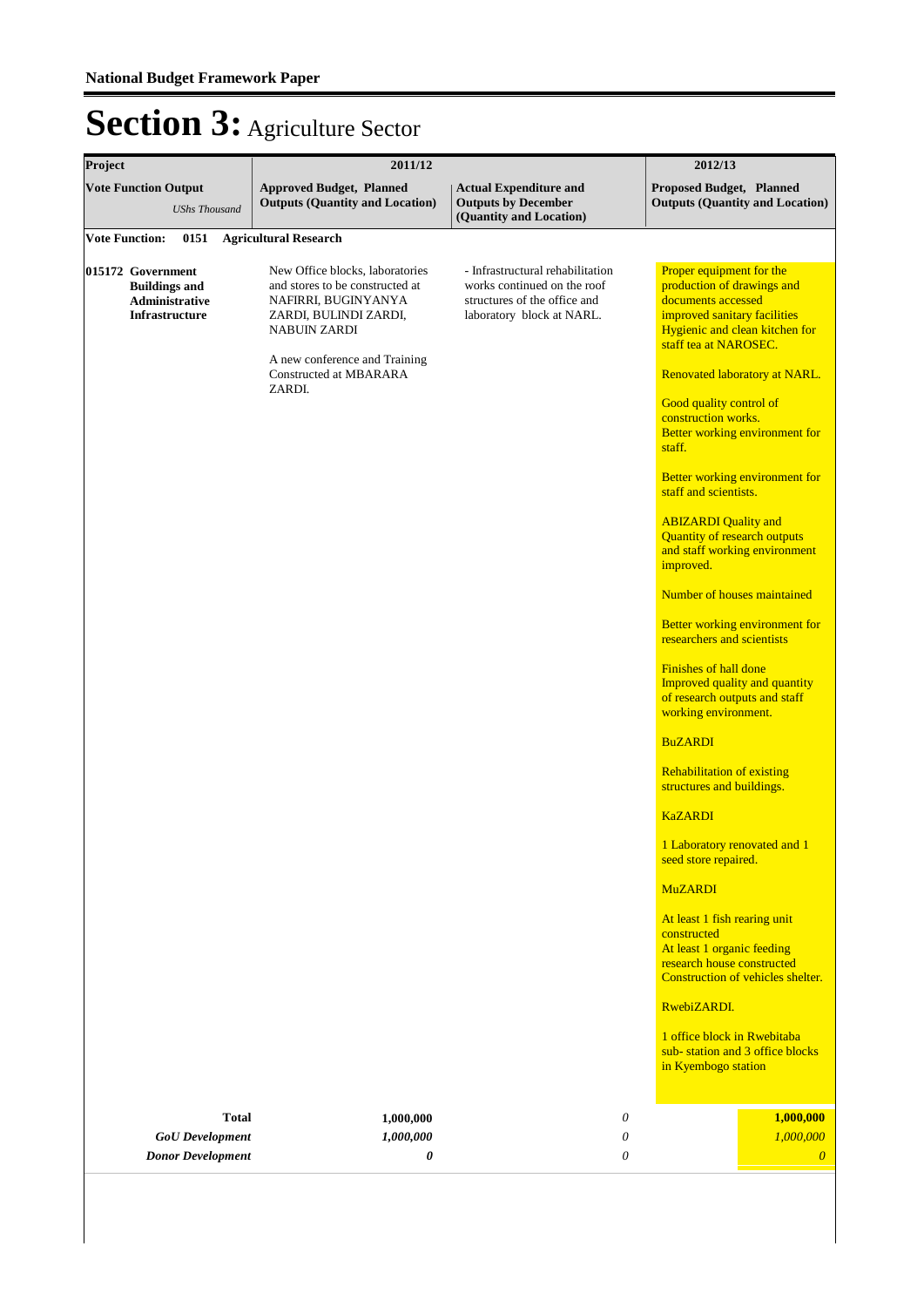| Project |                                                                                        | 2011/12                                                                                                                                                                                                                                                                                                                                                                                                                                                                          |                                                                                                                                       | 2012/13                                                                                                                                                     |                                        |
|---------|----------------------------------------------------------------------------------------|----------------------------------------------------------------------------------------------------------------------------------------------------------------------------------------------------------------------------------------------------------------------------------------------------------------------------------------------------------------------------------------------------------------------------------------------------------------------------------|---------------------------------------------------------------------------------------------------------------------------------------|-------------------------------------------------------------------------------------------------------------------------------------------------------------|----------------------------------------|
|         | <b>Vote Function Output</b><br><b>UShs Thousand</b>                                    | <b>Approved Budget, Planned</b><br><b>Outputs (Quantity and Location)</b>                                                                                                                                                                                                                                                                                                                                                                                                        | <b>Actual Expenditure and</b><br><b>Outputs by December</b><br>(Quantity and Location)                                                | <b>Proposed Budget, Planned</b>                                                                                                                             | <b>Outputs (Quantity and Location)</b> |
|         | <b>Vote Function:</b><br>0151                                                          | <b>Agricultural Research</b>                                                                                                                                                                                                                                                                                                                                                                                                                                                     |                                                                                                                                       |                                                                                                                                                             |                                        |
|         | 015177 Purchase of<br><b>Specialised</b><br>Machinery &<br><b>Equipment</b>            | <b>NAFORRI</b><br>Carpentry workshop equipped<br>for better outputs.<br><b>BUGINYANYA ZARDI</b><br>- Computer Supplies & IT<br><b>Services</b><br><b>BULINDI ZARDI</b><br>- Procurement of equipment<br><b>MBARARA ZARDI</b><br>- Procurement of equipment for<br>internal communication<br>- Procurement of computer and<br>office equipment<br><b>NAFORRI</b><br>- Procurement of software<br>licences.<br>- Procurement of laptop/desktop<br>computers for new and old staff. | - Assorted Laboratory<br>equipment was acquired.                                                                                      | PR:<br>procured.<br><b>PROCUREMENT:</b><br><b>Various Specialised</b><br><b>Agricultural and Laboratory</b><br><b>Machinery &amp; Equipment</b><br>procured | Necessary tools & equipments           |
|         | <b>Total</b>                                                                           | 1,309,976                                                                                                                                                                                                                                                                                                                                                                                                                                                                        | $\theta$                                                                                                                              |                                                                                                                                                             | 1,080,000                              |
|         | <b>GoU</b> Development                                                                 | 1,309,976                                                                                                                                                                                                                                                                                                                                                                                                                                                                        | $\theta$                                                                                                                              |                                                                                                                                                             | 1,080,000                              |
|         | <b>Donor Development</b>                                                               | 0                                                                                                                                                                                                                                                                                                                                                                                                                                                                                | 0                                                                                                                                     |                                                                                                                                                             | $\overline{0}$                         |
|         | 015175 Purchase of Motor<br><b>Vehicles and Other</b><br><b>Transport</b><br>Equipment | <b>NAFIRRI</b><br>Vehicles and motor cycles<br>acquired<br><b>NAFORRI</b><br>Vehicles for research activities<br>acquired<br><b>NACRRI</b><br>Procurement of a new double<br>cabin pickup following the<br>agreed upon procurement<br>procedures                                                                                                                                                                                                                                 | - Process stalled.<br>- Process is now under way<br>following new guidelines.<br>Q1 Jul-Sep<br>- Process for payment are under<br>way | Nil                                                                                                                                                         |                                        |
|         | <b>Total</b>                                                                           | 2,240,000                                                                                                                                                                                                                                                                                                                                                                                                                                                                        | $\theta$                                                                                                                              |                                                                                                                                                             | $\bf{0}$                               |
|         | <b>GoU</b> Development<br><b>Donor Development</b>                                     | 2,240,000<br>0                                                                                                                                                                                                                                                                                                                                                                                                                                                                   | 0<br>$\theta$                                                                                                                         |                                                                                                                                                             | $\overline{0}$<br>$\overline{0}$       |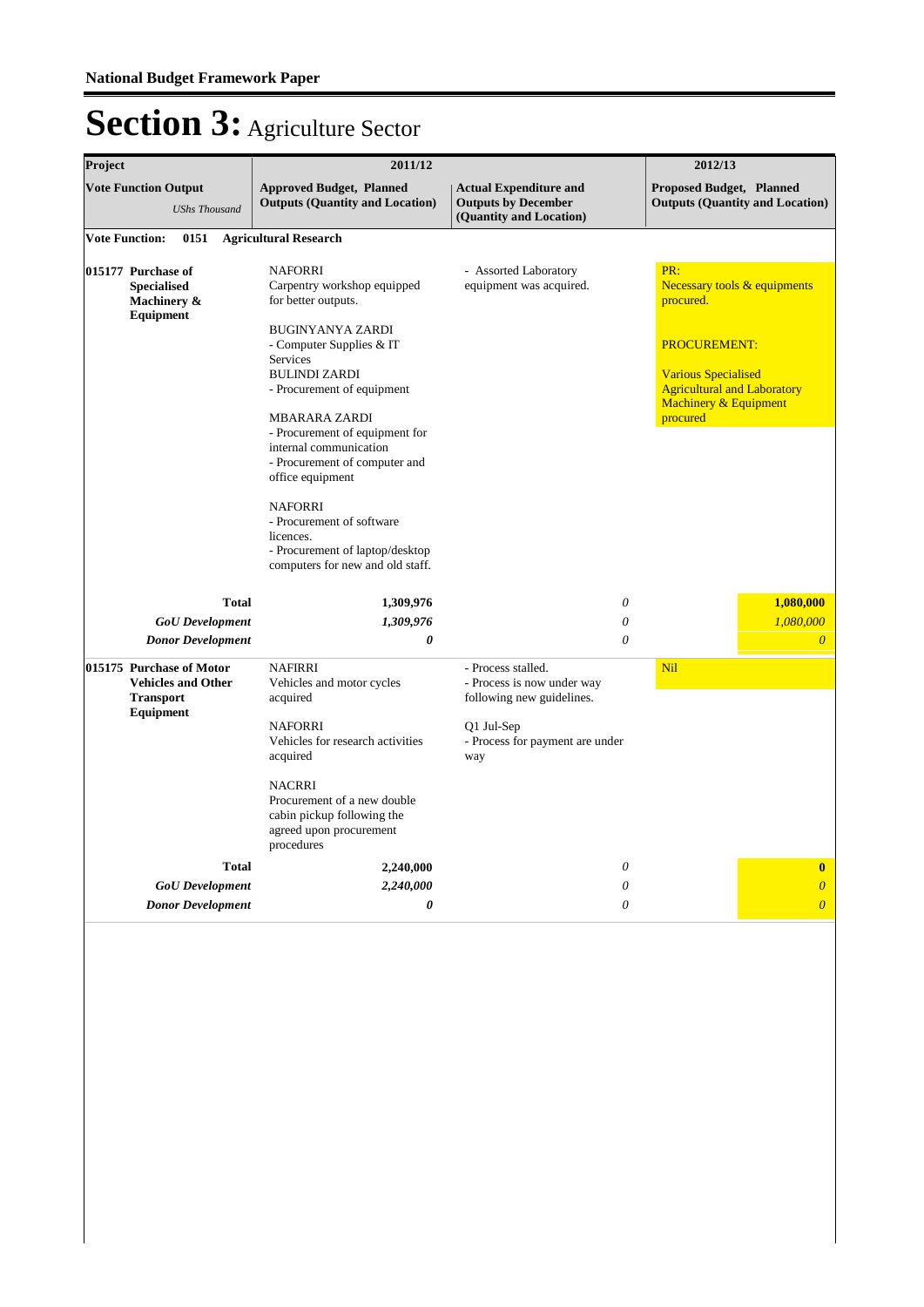| Project                                                               | 2011/12                                                                   | 2012/13                                                                                                                                                                                                                                                                                                                                                                                                                                                                                                                                                                                                                                                                                                                                                                                                                                                                                        |                                                                                                                                                         |  |  |
|-----------------------------------------------------------------------|---------------------------------------------------------------------------|------------------------------------------------------------------------------------------------------------------------------------------------------------------------------------------------------------------------------------------------------------------------------------------------------------------------------------------------------------------------------------------------------------------------------------------------------------------------------------------------------------------------------------------------------------------------------------------------------------------------------------------------------------------------------------------------------------------------------------------------------------------------------------------------------------------------------------------------------------------------------------------------|---------------------------------------------------------------------------------------------------------------------------------------------------------|--|--|
| <b>Vote Function Output</b><br><b>UShs Thousand</b>                   | <b>Approved Budget, Planned</b><br><b>Outputs (Quantity and Location)</b> | <b>Actual Expenditure and</b><br><b>Outputs by December</b><br>(Quantity and Location)                                                                                                                                                                                                                                                                                                                                                                                                                                                                                                                                                                                                                                                                                                                                                                                                         | Proposed Budget, Planned<br><b>Outputs (Quantity and Location)</b>                                                                                      |  |  |
| <b>Vote Function:</b>                                                 | 0151 Agricultural Research                                                |                                                                                                                                                                                                                                                                                                                                                                                                                                                                                                                                                                                                                                                                                                                                                                                                                                                                                                |                                                                                                                                                         |  |  |
| 015176 Purchase of Office<br>and ICT Equipment,                       |                                                                           | n/a                                                                                                                                                                                                                                                                                                                                                                                                                                                                                                                                                                                                                                                                                                                                                                                                                                                                                            | ICT:                                                                                                                                                    |  |  |
| including Software                                                    |                                                                           |                                                                                                                                                                                                                                                                                                                                                                                                                                                                                                                                                                                                                                                                                                                                                                                                                                                                                                | <b>ICT</b> and all the accessories in<br>respect of the equipment and<br>Software purchased;<br>- MIS applications developed<br>- Web portal developed. |  |  |
|                                                                       |                                                                           |                                                                                                                                                                                                                                                                                                                                                                                                                                                                                                                                                                                                                                                                                                                                                                                                                                                                                                | HQ <sub>s</sub> :<br><b>Streamlined collaboration</b><br>services.<br>1. Required software acquired<br>and updated<br>2. Existing Licenses renewed.     |  |  |
|                                                                       |                                                                           |                                                                                                                                                                                                                                                                                                                                                                                                                                                                                                                                                                                                                                                                                                                                                                                                                                                                                                | <b>ICT</b> Infrastructure and<br>equipment procured for NARO<br>and NAADS joint platform.                                                               |  |  |
| <b>Total</b>                                                          | 500,000                                                                   | 0                                                                                                                                                                                                                                                                                                                                                                                                                                                                                                                                                                                                                                                                                                                                                                                                                                                                                              | 500,000                                                                                                                                                 |  |  |
| <b>GoU</b> Development<br><b>Donor Development</b>                    | 500,000<br>0                                                              | 0<br>0                                                                                                                                                                                                                                                                                                                                                                                                                                                                                                                                                                                                                                                                                                                                                                                                                                                                                         | 500,000<br>$\boldsymbol{\theta}$                                                                                                                        |  |  |
| Project 1138 EAAPP                                                    |                                                                           |                                                                                                                                                                                                                                                                                                                                                                                                                                                                                                                                                                                                                                                                                                                                                                                                                                                                                                |                                                                                                                                                         |  |  |
| 015176 Purchase of Office<br>and ICT Equipment,<br>including Software | Purchase of Office and ICT<br>Equipment, including Software.              | Procure Computers and<br>Accessories, Photocopiers,<br>Scanners, Camera's and LCD<br>Projector's<br>•Bids were received, opened<br>and evaluation exercise<br>completed.<br>•Evaluation Report was<br>prepared and approved by<br><b>NARO</b> Contracts Committee.<br>•Draft Contracts were prepared.<br>Procure the Printing & Supply<br>of Laboratory Certification<br><b>Books</b><br>•Bids were received, opened<br>and evaluated.<br>•Evaluation Report was<br>approved by NARO Contracts<br>Committee.<br>•Contract was signed with<br>•M/S Uganda Printing and<br>Publishing Corporation.<br>Procure Assorted Stationery<br>under Framework Contract for 1<br>Year<br>•Bids were received, opened<br>and evaluated.<br>•Evaluation Report was<br>approved by NARO Contracts<br>Committee.<br>•Draft Contracts prepared and<br>submitted to Solicitor General's<br>Office for clearance. | <b>Purchase of Office and ICT</b><br>Equipment, including Software.                                                                                     |  |  |
| <b>Total</b>                                                          | 507,155                                                                   | 0                                                                                                                                                                                                                                                                                                                                                                                                                                                                                                                                                                                                                                                                                                                                                                                                                                                                                              | 507,155                                                                                                                                                 |  |  |
| <b>GoU</b> Development                                                | 0                                                                         | 0<br>0                                                                                                                                                                                                                                                                                                                                                                                                                                                                                                                                                                                                                                                                                                                                                                                                                                                                                         | $\theta$<br>507,155                                                                                                                                     |  |  |
| <b>Donor Development</b>                                              | 507,155                                                                   |                                                                                                                                                                                                                                                                                                                                                                                                                                                                                                                                                                                                                                                                                                                                                                                                                                                                                                |                                                                                                                                                         |  |  |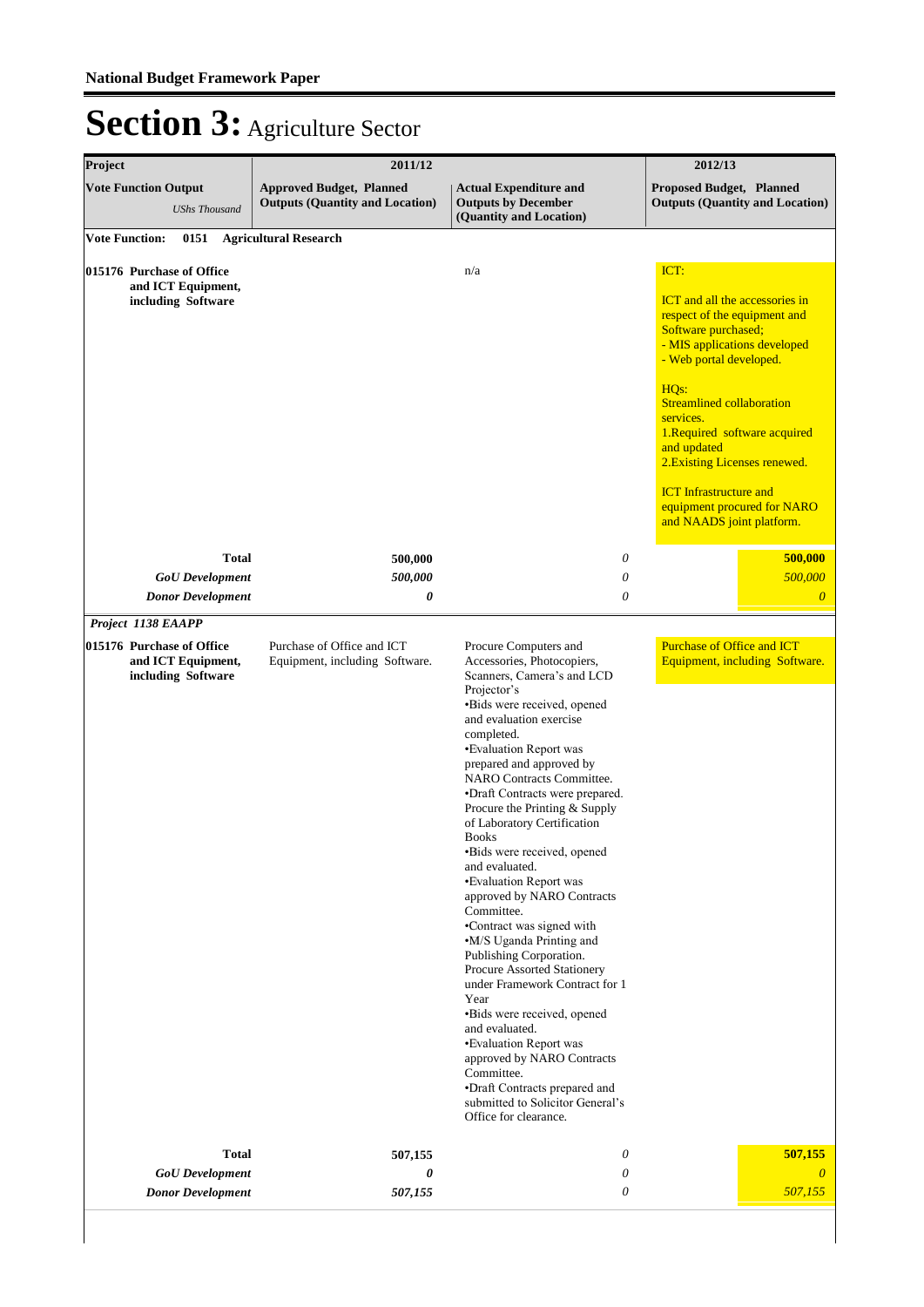| Project<br>2011/12                                                                   |                                                                                   | 2012/13                                                                                                                                                                                                                                                                                                                                                                                                                                                                                                                                                                                                                                                                                                                                                                                                                                                                                                                                                                                                                                                                                          |                                                                                                                                                                                                                                       |
|--------------------------------------------------------------------------------------|-----------------------------------------------------------------------------------|--------------------------------------------------------------------------------------------------------------------------------------------------------------------------------------------------------------------------------------------------------------------------------------------------------------------------------------------------------------------------------------------------------------------------------------------------------------------------------------------------------------------------------------------------------------------------------------------------------------------------------------------------------------------------------------------------------------------------------------------------------------------------------------------------------------------------------------------------------------------------------------------------------------------------------------------------------------------------------------------------------------------------------------------------------------------------------------------------|---------------------------------------------------------------------------------------------------------------------------------------------------------------------------------------------------------------------------------------|
| <b>Vote Function Output</b><br><b>UShs Thousand</b>                                  | <b>Approved Budget, Planned</b><br><b>Outputs (Quantity and Location)</b>         | <b>Proposed Budget, Planned</b><br><b>Outputs (Quantity and Location)</b>                                                                                                                                                                                                                                                                                                                                                                                                                                                                                                                                                                                                                                                                                                                                                                                                                                                                                                                                                                                                                        |                                                                                                                                                                                                                                       |
| <b>Vote Function:</b><br>0151                                                        | <b>Agricultural Research</b>                                                      |                                                                                                                                                                                                                                                                                                                                                                                                                                                                                                                                                                                                                                                                                                                                                                                                                                                                                                                                                                                                                                                                                                  |                                                                                                                                                                                                                                       |
| 015172 Government<br><b>Buildings and</b><br>Administrative<br><b>Infrastructure</b> | Rehabilitate buildings at the<br>centre of excellence and<br><b>NAGRIC&amp;DB</b> | Procure a Contractor to carry<br>out Civil works for the<br>refurbishment of infrastructure<br>facilities at the National<br><b>Agricultural Crops Research</b><br>Institute<br>•Awaits procurement of a<br>Consultant to prepare Bills of<br>Quantities and Drawings.<br>•(Short listing Report and<br>Request for Proposal approved<br>by NARO Contracts Committee<br>and submitted to World Bank<br>for a no objection).<br>Procure a Contractor to<br>Rehabilitate an Embryo<br>Transfer (ET) Laboratory at<br>Entebbe<br>Procure a Contractor to<br>Construct an Embryo Transfer<br>Area<br>•User Department submitted<br><b>Bills of Quantities and</b><br>Drawings with the NARO Civil<br>Engineers incorporations.<br>Procure Engineering Services<br>for preparation of Drawings,<br>BOQ's and Supervision of the<br>refurbishment of facilities at the<br>National Agricultural Crops<br>Research Institute in Wakiso<br>district:<br>• Short listing Report and<br>Request for Proposal approved<br>by NARO Contracts Committee<br>and submitted to World Bank<br>for a no objection. | <b>Expected Outputs</b><br>1. Physical infrastructure to<br>support research<br>improvedExpected Outputs<br>1. Physical infrastructure to<br>support research improved.<br>2. Capacity of NAGRC&DB<br>Embryo Transfer (ET) unit built |
| <b>Total</b><br>1,805,500                                                            |                                                                                   | $\theta$                                                                                                                                                                                                                                                                                                                                                                                                                                                                                                                                                                                                                                                                                                                                                                                                                                                                                                                                                                                                                                                                                         | 1,005,500                                                                                                                                                                                                                             |
| <b>GoU</b> Development                                                               | $\boldsymbol{\theta}$                                                             | 0                                                                                                                                                                                                                                                                                                                                                                                                                                                                                                                                                                                                                                                                                                                                                                                                                                                                                                                                                                                                                                                                                                | $\overline{0}$                                                                                                                                                                                                                        |
| <b>Donor Development</b>                                                             | 1,805,500                                                                         | $\theta$                                                                                                                                                                                                                                                                                                                                                                                                                                                                                                                                                                                                                                                                                                                                                                                                                                                                                                                                                                                                                                                                                         | 1,005,500                                                                                                                                                                                                                             |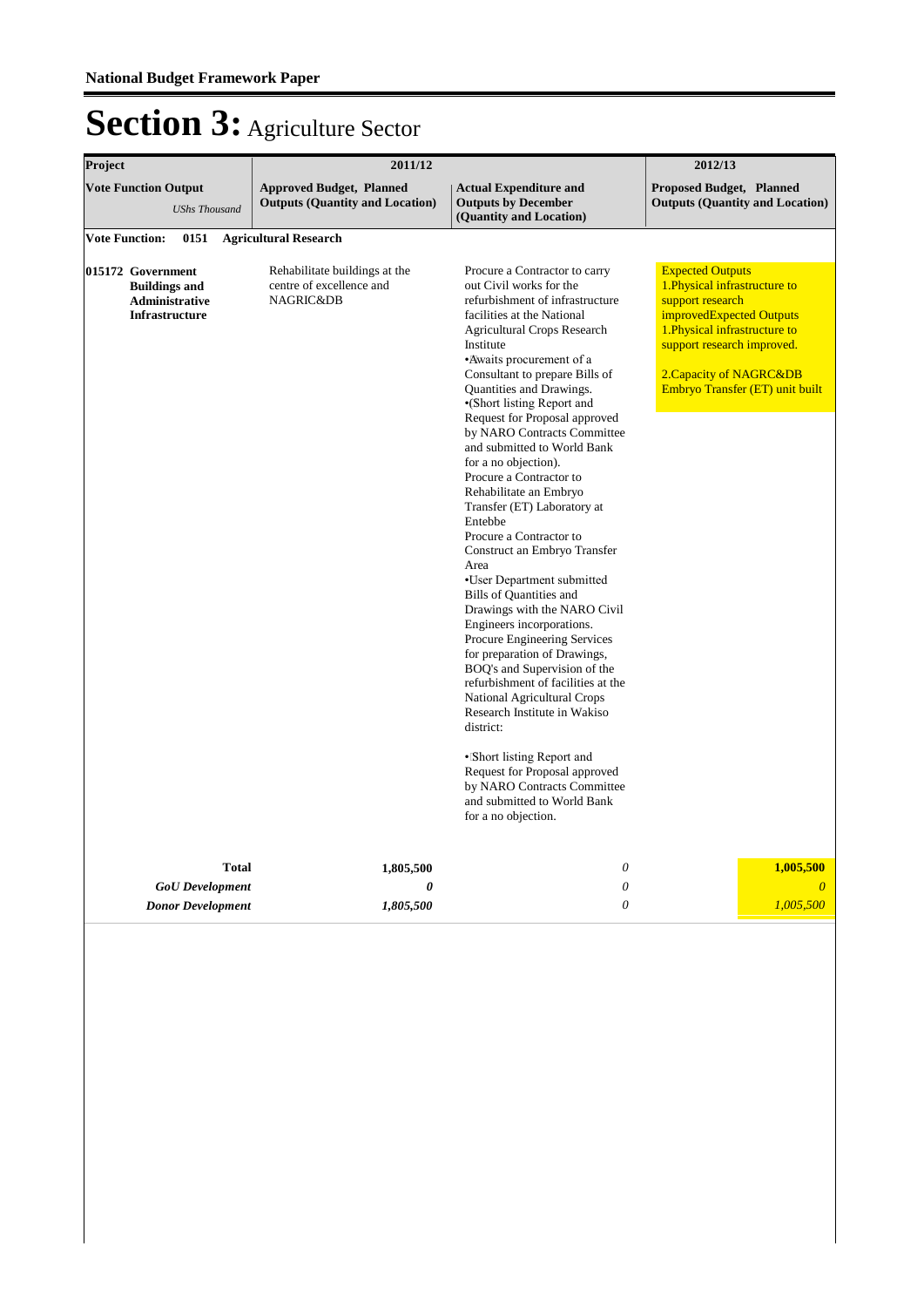| Project<br>2011/12                                                   |                                                                           | 2012/13                                                                                                                                                                                                                                                                                                                                                                                                                                                                                                                                                                                                                                                                                                                                                                                                                                                                                                                                                                                                                                                                                                                                                                                                                                                                                                                                                                                                                                                                                                                                                                                                                                                                                                                                                                                                            |                                                                                                            |  |
|----------------------------------------------------------------------|---------------------------------------------------------------------------|--------------------------------------------------------------------------------------------------------------------------------------------------------------------------------------------------------------------------------------------------------------------------------------------------------------------------------------------------------------------------------------------------------------------------------------------------------------------------------------------------------------------------------------------------------------------------------------------------------------------------------------------------------------------------------------------------------------------------------------------------------------------------------------------------------------------------------------------------------------------------------------------------------------------------------------------------------------------------------------------------------------------------------------------------------------------------------------------------------------------------------------------------------------------------------------------------------------------------------------------------------------------------------------------------------------------------------------------------------------------------------------------------------------------------------------------------------------------------------------------------------------------------------------------------------------------------------------------------------------------------------------------------------------------------------------------------------------------------------------------------------------------------------------------------------------------|------------------------------------------------------------------------------------------------------------|--|
| <b>Vote Function Output</b><br><b>UShs Thousand</b>                  | <b>Approved Budget, Planned</b><br><b>Outputs (Quantity and Location)</b> | <b>Actual Expenditure and</b><br><b>Outputs by December</b><br>(Quantity and Location)                                                                                                                                                                                                                                                                                                                                                                                                                                                                                                                                                                                                                                                                                                                                                                                                                                                                                                                                                                                                                                                                                                                                                                                                                                                                                                                                                                                                                                                                                                                                                                                                                                                                                                                             | <b>Proposed Budget, Planned</b><br><b>Outputs (Quantity and Location)</b>                                  |  |
| 0151<br><b>Vote Function:</b>                                        | <b>Agricultural Research</b>                                              |                                                                                                                                                                                                                                                                                                                                                                                                                                                                                                                                                                                                                                                                                                                                                                                                                                                                                                                                                                                                                                                                                                                                                                                                                                                                                                                                                                                                                                                                                                                                                                                                                                                                                                                                                                                                                    |                                                                                                            |  |
| 015177 Purchase of<br><b>Specialised</b><br>Machinery &<br>Equipment | One Agic. Agric Tractor & its<br>Accessories.                             | Procure Assorted Laboratory<br><b>Equipment and Supplies</b><br>•Solicitation Document was<br>approved by NARO Contracts<br>Committee and thereafter<br>submitted to World Bank for a<br>No Objection.<br>Procure Irrigation Equipment<br>•A Meeting to determine the<br>specifications of the adequate<br>irrigation equipment was held at<br>the Namalere together with the<br>User Department.<br>Procure Liquid Nitrogen Plant<br>•Bids were received, opened<br>and evaluated.<br>Farm Planting and Test materials<br>•Bids were received, opened<br>and evaluated.<br>•Contract awarded and Goods<br>Delivered.<br>Procure Cassava Processing<br>equipment - Lot 1- Cassava<br>processing equipment with<br>Accessories, Lot 2- Double<br>Extruder with accessories, Lot.3<br>Mixer, Lot.4 Vacuum Sealer<br>•Adverts placed both in the<br>National Newspapers and<br>UNDB online on the 27th<br>October 2011.<br>•Deadline for Bid Submission<br>was 16th December 2011.<br>Procure 3 Generators<br>•Bids were received, opened<br>and evaluated.<br>•Evaluation Report was<br>approved by NARO Contracts<br>Committee.<br>•Draft Contracts were prepared<br>and submitted to the Solicitor<br>General's Office for clearance.<br>Procure Cattle - Lot 1-Breeding<br>Heifers Lot 2- Bulls<br>•Bids were received, opened<br>and evaluated.<br>Procure Liquid Nitrogen and<br>Semen Distribution Equipment<br>(Pressurized Containers and<br>Tanks).<br>•Bids were received, opened<br>and evaluated.<br>Procure Semen<br>•Bids were received, opened<br>and evaluated.<br>•Evaluation Report prepared<br>and approved by the NARO<br>Contracts Committee.<br>•Draft Contracts prepared.<br>Procure Cattle Semen<br>processing Equipment and<br>Consumables<br>•Bids were received, opened<br>and evaluated. | 3.NAGRIC-DB Establish pilot<br>registries for monitoring of<br>dairy herd performance At<br><b>NAGRIC:</b> |  |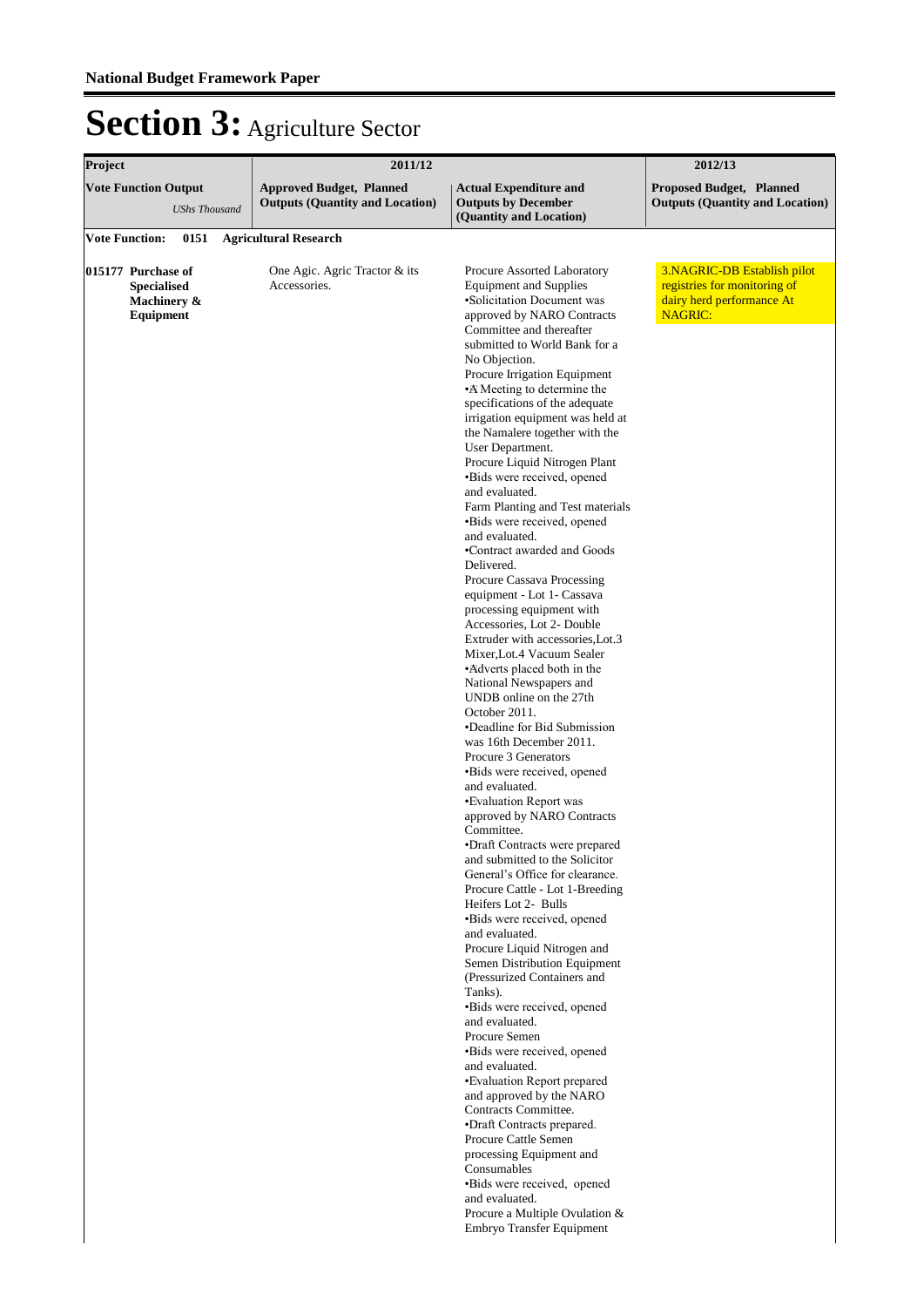| Project               |                                                                                         | 2011/12                                                                                                                                                                                                                                                                                                                                                                                                                                                                                                                                                                                                               | 2012/13                                                                                |                                                                                                                                                                                  |  |
|-----------------------|-----------------------------------------------------------------------------------------|-----------------------------------------------------------------------------------------------------------------------------------------------------------------------------------------------------------------------------------------------------------------------------------------------------------------------------------------------------------------------------------------------------------------------------------------------------------------------------------------------------------------------------------------------------------------------------------------------------------------------|----------------------------------------------------------------------------------------|----------------------------------------------------------------------------------------------------------------------------------------------------------------------------------|--|
|                       | <b>Vote Function Output</b><br><b>UShs Thousand</b>                                     | <b>Approved Budget, Planned</b><br><b>Outputs (Quantity and Location)</b>                                                                                                                                                                                                                                                                                                                                                                                                                                                                                                                                             | <b>Actual Expenditure and</b><br><b>Outputs by December</b><br>(Quantity and Location) | Proposed Budget, Planned<br><b>Outputs (Quantity and Location)</b>                                                                                                               |  |
|                       | 0151                                                                                    | <b>Agricultural Research</b>                                                                                                                                                                                                                                                                                                                                                                                                                                                                                                                                                                                          |                                                                                        |                                                                                                                                                                                  |  |
| <b>Vote Function:</b> |                                                                                         | and Consumables,<br>•Shortlisted firms were invited<br>to submit their bids.<br>•Only one firm submitted it's<br>bid.<br>•The Contract amount was way<br>far above the estimated cost and<br>therefore the Evaluation team<br>recommended re-tendering.<br>Procure Assorted Office<br>Furniture consisting of Office<br>Desks, Chairs; Cabinets , Book<br>Shelves & Carpets<br>•Bids were received, opened<br>and evaluated.<br>•Evaluation Report approved by<br>the NARO Contracts<br>Committee.<br>•Draft Contract prepared and<br>submitted to Solicitor General's<br>Office for clearance prior to<br>signature. |                                                                                        |                                                                                                                                                                                  |  |
|                       | <b>Total</b>                                                                            | 9,501,000                                                                                                                                                                                                                                                                                                                                                                                                                                                                                                                                                                                                             | 0                                                                                      | 852,000                                                                                                                                                                          |  |
|                       | <b>GoU</b> Development                                                                  | 6,649,000                                                                                                                                                                                                                                                                                                                                                                                                                                                                                                                                                                                                             | 0                                                                                      | $\theta$                                                                                                                                                                         |  |
|                       | <b>Donor Development</b>                                                                | 2,852,000                                                                                                                                                                                                                                                                                                                                                                                                                                                                                                                                                                                                             | $\theta$                                                                               | 852,000                                                                                                                                                                          |  |
|                       |                                                                                         | Project 1139 ATAAS (Grant) EU, WB and DANIDA Funded                                                                                                                                                                                                                                                                                                                                                                                                                                                                                                                                                                   |                                                                                        |                                                                                                                                                                                  |  |
|                       | 015178 Purchase of Office<br>and Residential<br><b>Furniture and</b><br><b>Fittings</b> | NaCRRI - Laboratory furniture<br>& fittings purchased.<br>Kachwekano ZARDI -<br>Conference/dinning room<br>furnished with 8 tables and 50<br>modern chairs; Resource center<br>furnished with shelves, lockers,<br>reading tables, chairs.                                                                                                                                                                                                                                                                                                                                                                            | Nil                                                                                    | <b>NAROSEC:</b><br>PR:<br>2 glass fitted book selves<br>procured                                                                                                                 |  |
|                       |                                                                                         | Ngetta ZARDI-Staff welfare                                                                                                                                                                                                                                                                                                                                                                                                                                                                                                                                                                                            |                                                                                        | <b>NaCRRI</b> - Laboratory furniture<br>& fittings purchased.                                                                                                                    |  |
|                       |                                                                                         | improved.                                                                                                                                                                                                                                                                                                                                                                                                                                                                                                                                                                                                             |                                                                                        | Kachwekano ZARDI -<br>Conference/dinning room<br>furnished with 8 tables and 50<br>modern chairs; Resource center<br>furnished with shelves, lockers,<br>reading tables, chairs. |  |
|                       |                                                                                         |                                                                                                                                                                                                                                                                                                                                                                                                                                                                                                                                                                                                                       |                                                                                        | <b>Ngetta ZARDI-Staff welfare</b><br>improved.                                                                                                                                   |  |
|                       | <b>Total</b>                                                                            | 585,039                                                                                                                                                                                                                                                                                                                                                                                                                                                                                                                                                                                                               | 0                                                                                      | 1,085,039                                                                                                                                                                        |  |
|                       | <b>GoU</b> Development<br><b>Donor Development</b>                                      | 0<br>585,039                                                                                                                                                                                                                                                                                                                                                                                                                                                                                                                                                                                                          | 0<br>0                                                                                 | $\theta$<br>1,085,039                                                                                                                                                            |  |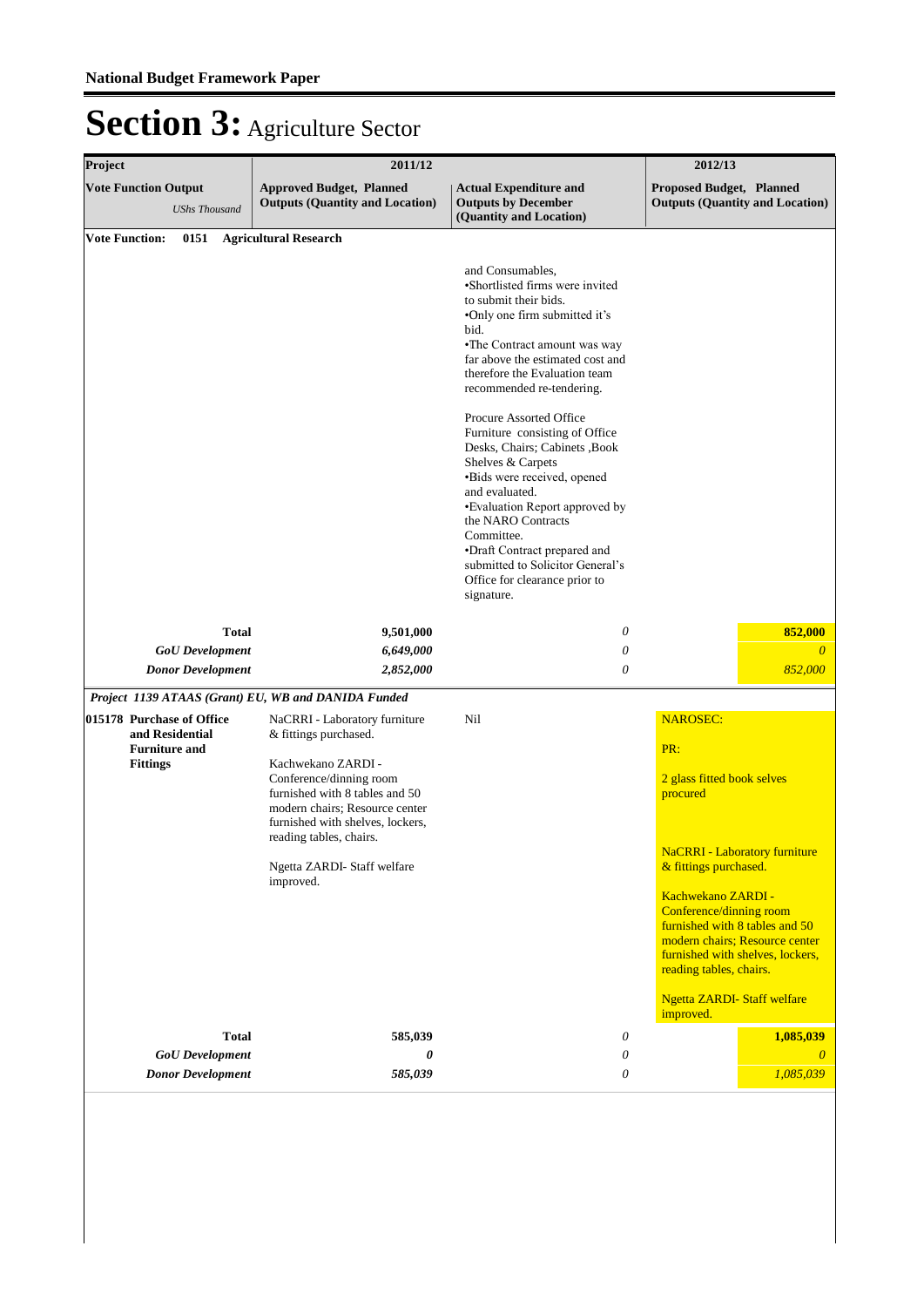| Project<br>2011/12<br><b>Vote Function Output</b><br><b>Approved Budget, Planned</b><br><b>Actual Expenditure and</b><br><b>Outputs (Quantity and Location)</b><br><b>Outputs by December</b><br><b>UShs Thousand</b><br>(Quantity and Location) |                                                                       |                                                                                                                                                                                                                                  | 2012/13 |                           |                                                                                                                                                                                                                                                                                                                                             |                                        |
|--------------------------------------------------------------------------------------------------------------------------------------------------------------------------------------------------------------------------------------------------|-----------------------------------------------------------------------|----------------------------------------------------------------------------------------------------------------------------------------------------------------------------------------------------------------------------------|---------|---------------------------|---------------------------------------------------------------------------------------------------------------------------------------------------------------------------------------------------------------------------------------------------------------------------------------------------------------------------------------------|----------------------------------------|
|                                                                                                                                                                                                                                                  |                                                                       |                                                                                                                                                                                                                                  |         |                           | <b>Proposed Budget, Planned</b><br><b>Outputs (Quantity and Location)</b>                                                                                                                                                                                                                                                                   |                                        |
| <b>Vote Function:</b>                                                                                                                                                                                                                            | 0151                                                                  | <b>Agricultural Research</b>                                                                                                                                                                                                     |         |                           |                                                                                                                                                                                                                                                                                                                                             |                                        |
|                                                                                                                                                                                                                                                  | 015176 Purchase of Office<br>and ICT Equipment,<br>including Software | Infrastructure and equipment<br>Mobile applications & user info<br>needs<br>Software requirements<br>- ICT infrastructure and<br>equipment procured;<br>- MIS applications developed;<br>- Joint MIS/ME Web portal<br>developed; | Ni1     |                           | Power requirements identified<br>Prerequisite training.<br><b>ICTspecialists identified and</b><br>recruited.<br>Infrastructure and equipment<br>procured.<br>needs and Software<br>requirements identified.<br>- ICT infrastructure and<br>equipment procured;<br>- MIS applications developed;<br>- Joint MIS/ME Web portal<br>developed; | Mobile applications, user info         |
|                                                                                                                                                                                                                                                  | <b>Total</b>                                                          | 1,000,000                                                                                                                                                                                                                        |         | $\boldsymbol{\mathit{0}}$ |                                                                                                                                                                                                                                                                                                                                             | 763,033                                |
|                                                                                                                                                                                                                                                  | <b>GoU</b> Development                                                | 0                                                                                                                                                                                                                                |         | $\boldsymbol{\mathit{0}}$ |                                                                                                                                                                                                                                                                                                                                             | $\theta$                               |
|                                                                                                                                                                                                                                                  | <b>Donor Development</b>                                              | 1,000,000                                                                                                                                                                                                                        |         | $\boldsymbol{\theta}$     |                                                                                                                                                                                                                                                                                                                                             | 763,033                                |
| 015175 Purchase of Motor<br><b>Vehicles and Other</b><br><b>Transport</b><br><b>Equipment</b>                                                                                                                                                    |                                                                       | Motor vehicles and Motorcycles<br>Purchased                                                                                                                                                                                      | Nil     |                           | Purchased<br><b>BUZARDI:</b><br>3 vehicle pickups procured                                                                                                                                                                                                                                                                                  | <b>Motor vehicles and Motorcycles</b>  |
|                                                                                                                                                                                                                                                  |                                                                       |                                                                                                                                                                                                                                  |         |                           | 4 motorcycles procured<br>2 generators procured                                                                                                                                                                                                                                                                                             | <b>1vehicle station Wagon procured</b> |
|                                                                                                                                                                                                                                                  | <b>Total</b>                                                          | 2,674,000                                                                                                                                                                                                                        |         | $\boldsymbol{\mathit{0}}$ |                                                                                                                                                                                                                                                                                                                                             | 300,000                                |
|                                                                                                                                                                                                                                                  | <b>GoU</b> Development                                                | 2,674,000                                                                                                                                                                                                                        |         | $\boldsymbol{\theta}$     |                                                                                                                                                                                                                                                                                                                                             | $\theta$                               |
|                                                                                                                                                                                                                                                  | <b>Donor Development</b>                                              | 0                                                                                                                                                                                                                                |         | $\boldsymbol{\theta}$     |                                                                                                                                                                                                                                                                                                                                             | 300,000                                |
|                                                                                                                                                                                                                                                  |                                                                       |                                                                                                                                                                                                                                  |         |                           |                                                                                                                                                                                                                                                                                                                                             |                                        |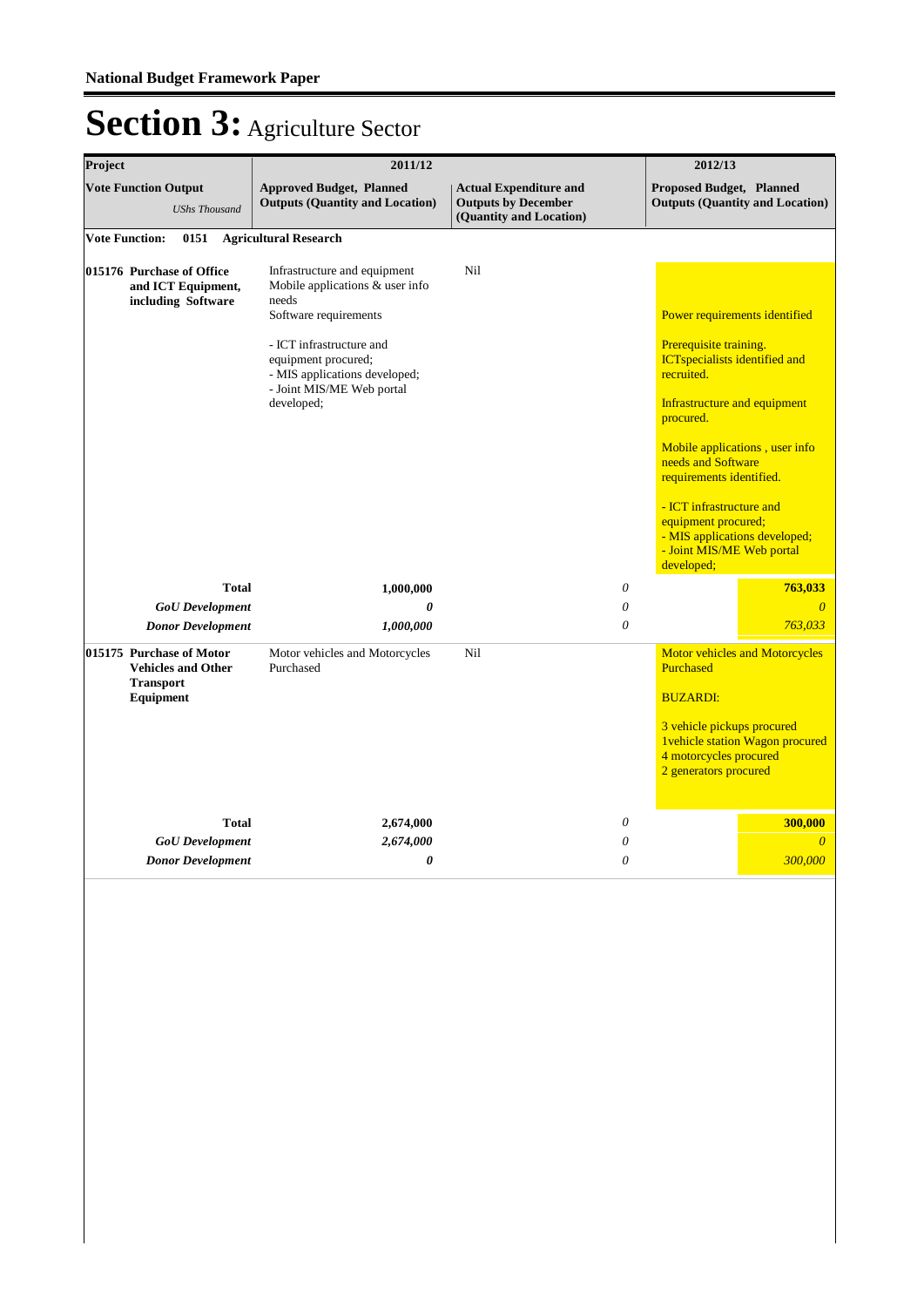| Project                                                                              | 2011/12                                                                                                                                                                                                                                                                                                                                                            | 2012/13                                                                                |                                                                                                                                                                                                                                                                                                                                                                                                                                                                                                                                                                                                                                                                                                                                                                                                                                                                                                                                                                                                                                                                                                                                                                                                                                                                                                                                                                                                                                                                                                                                                                                                                                                                                                                                                                                                                                                                                                                                                                                                       |  |  |
|--------------------------------------------------------------------------------------|--------------------------------------------------------------------------------------------------------------------------------------------------------------------------------------------------------------------------------------------------------------------------------------------------------------------------------------------------------------------|----------------------------------------------------------------------------------------|-------------------------------------------------------------------------------------------------------------------------------------------------------------------------------------------------------------------------------------------------------------------------------------------------------------------------------------------------------------------------------------------------------------------------------------------------------------------------------------------------------------------------------------------------------------------------------------------------------------------------------------------------------------------------------------------------------------------------------------------------------------------------------------------------------------------------------------------------------------------------------------------------------------------------------------------------------------------------------------------------------------------------------------------------------------------------------------------------------------------------------------------------------------------------------------------------------------------------------------------------------------------------------------------------------------------------------------------------------------------------------------------------------------------------------------------------------------------------------------------------------------------------------------------------------------------------------------------------------------------------------------------------------------------------------------------------------------------------------------------------------------------------------------------------------------------------------------------------------------------------------------------------------------------------------------------------------------------------------------------------------|--|--|
| <b>Vote Function Output</b><br><b>UShs Thousand</b>                                  | <b>Approved Budget, Planned</b><br><b>Outputs (Quantity and Location)</b>                                                                                                                                                                                                                                                                                          | <b>Actual Expenditure and</b><br><b>Outputs by December</b><br>(Quantity and Location) | <b>Proposed Budget, Planned</b><br><b>Outputs (Quantity and Location)</b>                                                                                                                                                                                                                                                                                                                                                                                                                                                                                                                                                                                                                                                                                                                                                                                                                                                                                                                                                                                                                                                                                                                                                                                                                                                                                                                                                                                                                                                                                                                                                                                                                                                                                                                                                                                                                                                                                                                             |  |  |
| <b>Vote Function:</b><br>0151                                                        | <b>Agricultural Research</b>                                                                                                                                                                                                                                                                                                                                       |                                                                                        |                                                                                                                                                                                                                                                                                                                                                                                                                                                                                                                                                                                                                                                                                                                                                                                                                                                                                                                                                                                                                                                                                                                                                                                                                                                                                                                                                                                                                                                                                                                                                                                                                                                                                                                                                                                                                                                                                                                                                                                                       |  |  |
| 015172 Government<br><b>Buildings and</b><br>Administrative<br><b>Infrastructure</b> | <b>NaCRRI</b><br>-Infrastructure for<br>biotechnology developed<br>NARL<br>-Infrastructure for research<br>enhanced<br>-ARIS library renovated and<br>interior office partitioned<br>Kachwekano ZARDI<br>-1 screen house constructed and<br>1 rehabilitated<br>-1 store constructed<br>-1 power generator procured<br>-3 sets of fire safety equipment<br>procured | Nil                                                                                    | <b>Drawings and Bills of Quantities</b><br>Better working environment for<br>scientists at NAFIRRI.<br><b>Improved living conditions in</b><br>residential house.<br>More room for storage created<br><b>Efficient disposal of waste</b><br>through sewerage system<br>Safe docking of ships<br><b>Better control of environment</b><br>for scientific research<br>Improved living conditions as<br>incentives to better work results.<br>Better working environment for<br>scientists at NARL.<br><b>Better control of environment</b><br>for scientific research<br><b>Improved living conditions in</b><br>residential house.<br><b>Access to cleaner and treated</b><br>water by NARL staff and<br>scientists.<br><b>Efficient disposal of waste</b><br>through sewerage system<br><b>Electricity supply in building</b><br>infrastructure<br><b>Better control of environment</b><br>for scientific research<br>Better working environment for<br>staff and scientists.<br>Better working environment for<br>scientists at NASARRI<br><b>Improved living conditions in</b><br>residential house.<br><b>Electricity supply in building</b><br>infrastructure<br>Better working environment for<br>staff and scientists.<br>Better working environment for<br>scientists at NALIRRI<br>Greater scientific developments<br>in research<br>Improved living conditions in<br>residential house.<br>Access to cleaner and treated<br>water by NALIRRI staff and<br>scientists.<br><b>Efficient disposal of waste</b><br>through sewerage system<br>Room created for study of<br>animals<br>Electricity supply in building<br>infrastructure<br>Better working environment for<br>staff and scientists.<br>Proper disposal of infected<br>wastes<br>Better working environment for<br>staff at BUGINYANYA<br>ZARDI.<br><b>Improved living conditions as</b><br>incentives to better work results.<br>Better working environment for<br>scientists at BUGINYANYA<br><b>Better control of environment</b> |  |  |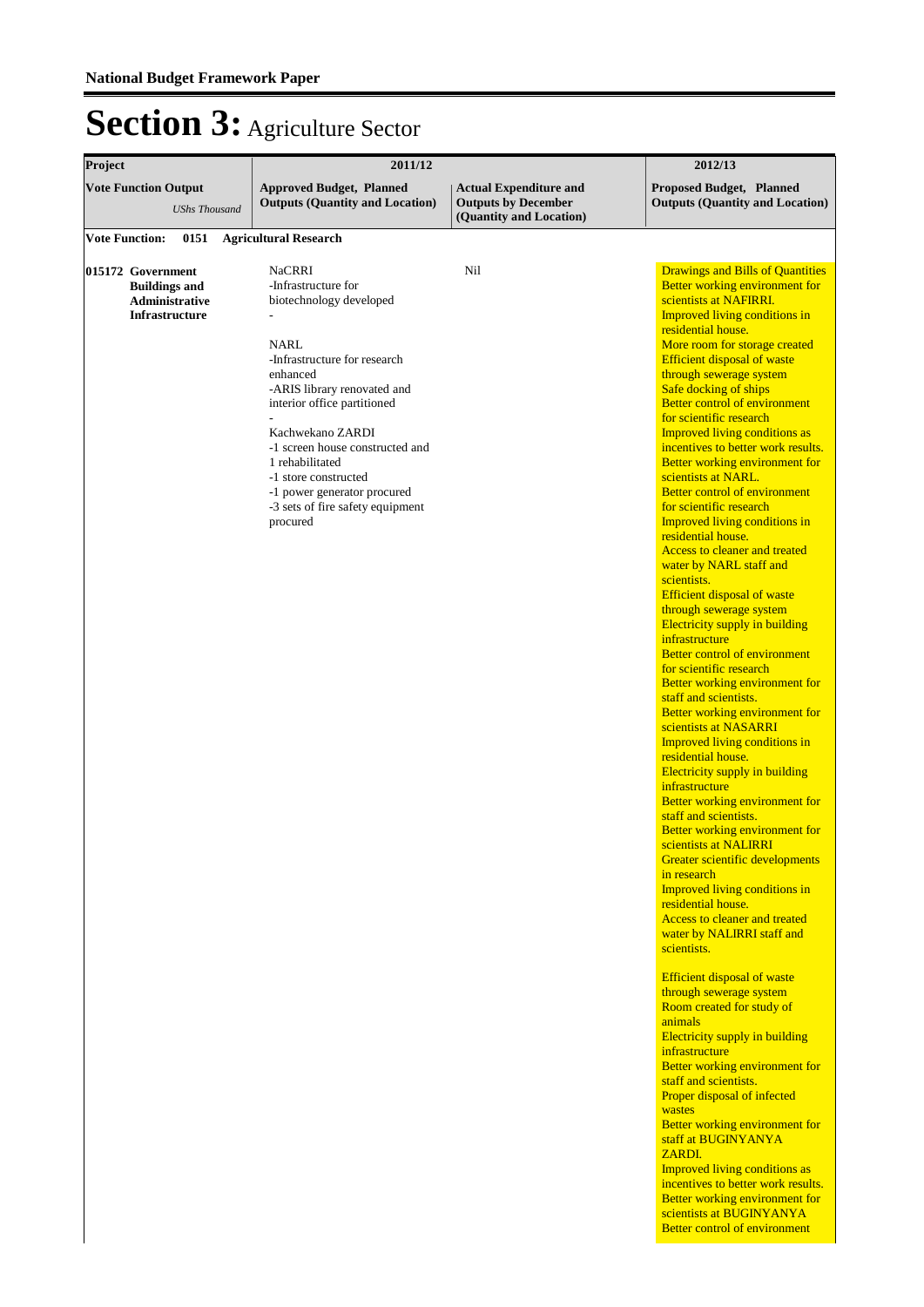| Project                                             |                                                                           |                                                             | 2012/13                                                                                                                                                                                                                                                                                                                                                                                                                                                                                                                                                                                                                   |  |  |
|-----------------------------------------------------|---------------------------------------------------------------------------|-------------------------------------------------------------|---------------------------------------------------------------------------------------------------------------------------------------------------------------------------------------------------------------------------------------------------------------------------------------------------------------------------------------------------------------------------------------------------------------------------------------------------------------------------------------------------------------------------------------------------------------------------------------------------------------------------|--|--|
| <b>Vote Function Output</b><br><b>UShs Thousand</b> | <b>Approved Budget, Planned</b><br><b>Outputs (Quantity and Location)</b> | <b>Actual Expenditure and</b><br><b>Outputs by December</b> | Proposed Budget, Planned<br><b>Outputs (Quantity and Location)</b>                                                                                                                                                                                                                                                                                                                                                                                                                                                                                                                                                        |  |  |
| <b>Vote Function:</b><br>0151                       | 2011/12<br><b>Agricultural Research</b>                                   | (Quantity and Location)                                     | for scientific research<br><b>Faster advances and</b><br>developments in scientific<br>research<br>Improved living conditions in<br>residential house.<br><b>Good aesthetics at Residential</b><br>House.<br>Access to cleaner and treated<br>water by BUGINYANYA staff<br>and scientists.<br>More room for storage created<br>Room created for study of<br>animals<br>Electricity supply in building<br>infrastructure<br>Better working environment for<br>staff at BULINDI ZARDI.<br><b>Better working environment for</b><br>scientists at BULINDI<br><b>Better control of environment</b><br>for scientific research |  |  |
|                                                     |                                                                           |                                                             | <b>Access to cleaner and treated</b><br>water by BULINDI staff and<br>scientists.<br>Room created for study of<br>animals<br>Better working environment for<br>staff and scientists.<br>Access to cleaner and treated<br>water by MBZARDI staff,<br>scientists and livestock.<br>More room for storage created<br><b>Electricity supply in building</b><br>infrastructure                                                                                                                                                                                                                                                 |  |  |
|                                                     |                                                                           |                                                             | Better working environment for<br>staff and scientists.<br>Better working environment for<br>staff at NABUIN ZARDI.<br><b>Good living conditions in Staff</b><br>houses.<br>Better working environment for<br>scientists at NABUIN<br>Access to cleaner and treated<br>water by NABUIN staff,                                                                                                                                                                                                                                                                                                                             |  |  |
|                                                     |                                                                           |                                                             | scientists and livestock.<br>More room for storage created<br>Room created for study of<br>animals<br>Electricity supply in building<br>infrastructure<br><b>Better control of environment</b><br>for scientific research<br>More room for storage created                                                                                                                                                                                                                                                                                                                                                                |  |  |
|                                                     |                                                                           |                                                             | Better working environment for<br>staff at NGETTA ZARDI.<br>Improved living conditions as<br>incentives to better work results.<br>Better working environment for<br>scientists at NGETTA ZARDI.<br><b>Better control of environment</b><br>for scientific research<br>Improved living conditions in<br>residential house.<br>More room for storage created<br>Room created for study of                                                                                                                                                                                                                                  |  |  |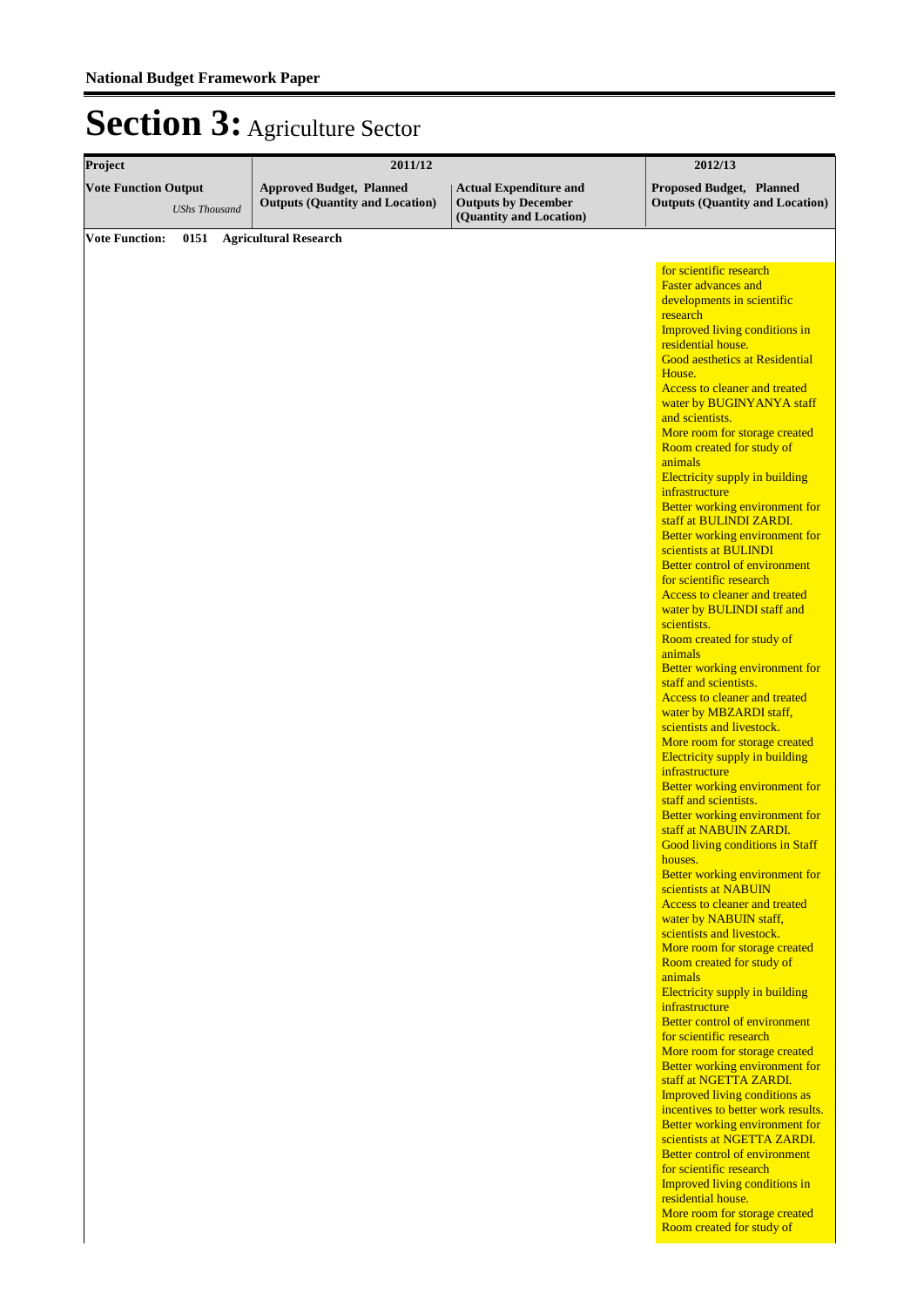| Project<br>2011/12                                  |                                                                           |                                                                                        | 2012/13                                                                                                                      |
|-----------------------------------------------------|---------------------------------------------------------------------------|----------------------------------------------------------------------------------------|------------------------------------------------------------------------------------------------------------------------------|
| <b>Vote Function Output</b><br><b>UShs Thousand</b> | <b>Approved Budget, Planned</b><br><b>Outputs (Quantity and Location)</b> | <b>Actual Expenditure and</b><br><b>Outputs by December</b><br>(Quantity and Location) | Proposed Budget, Planned<br><b>Outputs (Quantity and Location)</b>                                                           |
| 0151<br><b>Vote Function:</b>                       | <b>Agricultural Research</b>                                              |                                                                                        |                                                                                                                              |
|                                                     |                                                                           |                                                                                        | animals<br>Better working environment for<br>staff and scientists.<br>Better working environment for<br>scientists at MUKONO |
| <b>Total</b>                                        | 1,000,000                                                                 | $\boldsymbol{\mathit{0}}$                                                              | 500,000                                                                                                                      |
| <b>GoU</b> Development                              | $\pmb{\theta}$                                                            | $\boldsymbol{\mathit{0}}$                                                              | $\pmb{o}$                                                                                                                    |
| <b>Donor Development</b>                            | 1,000,000                                                                 | ${\cal O}$                                                                             | 500,000                                                                                                                      |
|                                                     |                                                                           |                                                                                        |                                                                                                                              |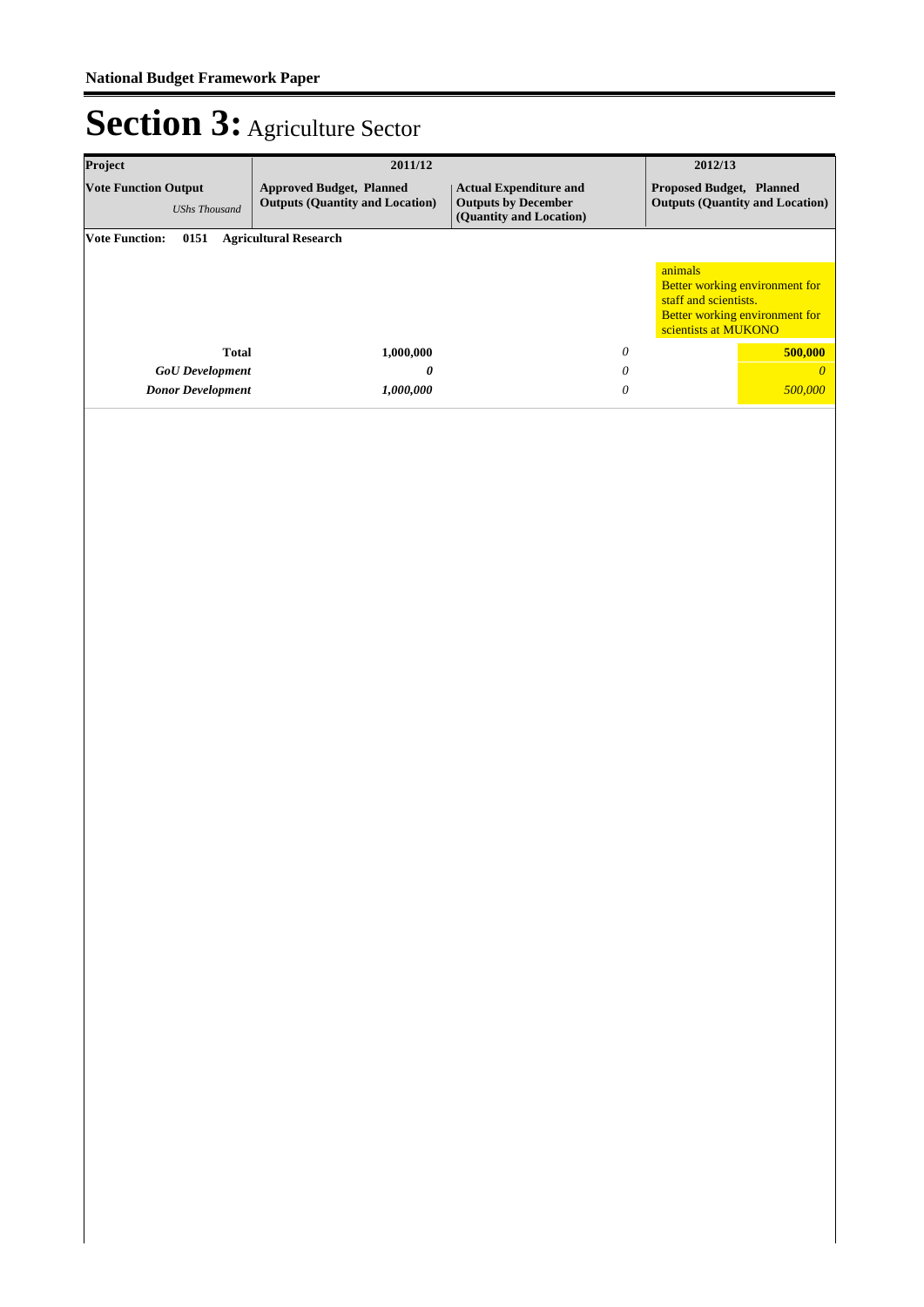| Project               |                                                                      |                          | 2011/12                                                                                                                                                                                                                                                                                                                                                                                                                                                                                                                                                                                                                                                                                                                                                                                                               |                                                                                        |                           | 2012/13                                                                                                                                                                                                                                                                                                                                                                                                                                                                                                                                                                                                                                                                                                                                                                                                                                                                                                                                                                                                                                                                                      |
|-----------------------|----------------------------------------------------------------------|--------------------------|-----------------------------------------------------------------------------------------------------------------------------------------------------------------------------------------------------------------------------------------------------------------------------------------------------------------------------------------------------------------------------------------------------------------------------------------------------------------------------------------------------------------------------------------------------------------------------------------------------------------------------------------------------------------------------------------------------------------------------------------------------------------------------------------------------------------------|----------------------------------------------------------------------------------------|---------------------------|----------------------------------------------------------------------------------------------------------------------------------------------------------------------------------------------------------------------------------------------------------------------------------------------------------------------------------------------------------------------------------------------------------------------------------------------------------------------------------------------------------------------------------------------------------------------------------------------------------------------------------------------------------------------------------------------------------------------------------------------------------------------------------------------------------------------------------------------------------------------------------------------------------------------------------------------------------------------------------------------------------------------------------------------------------------------------------------------|
|                       | <b>Vote Function Output</b>                                          | <b>UShs Thousand</b>     | <b>Approved Budget, Planned</b><br><b>Outputs (Quantity and Location)</b>                                                                                                                                                                                                                                                                                                                                                                                                                                                                                                                                                                                                                                                                                                                                             | <b>Actual Expenditure and</b><br><b>Outputs by December</b><br>(Quantity and Location) |                           | Proposed Budget, Planned<br><b>Outputs (Quantity and Location)</b>                                                                                                                                                                                                                                                                                                                                                                                                                                                                                                                                                                                                                                                                                                                                                                                                                                                                                                                                                                                                                           |
| <b>Vote Function:</b> |                                                                      | 0151                     | <b>Agricultural Research</b>                                                                                                                                                                                                                                                                                                                                                                                                                                                                                                                                                                                                                                                                                                                                                                                          |                                                                                        |                           |                                                                                                                                                                                                                                                                                                                                                                                                                                                                                                                                                                                                                                                                                                                                                                                                                                                                                                                                                                                                                                                                                              |
|                       | 015177 Purchase of<br><b>Specialised</b><br>Machinery &<br>Equipment | <b>Total</b>             | <b>NaCRRI</b><br>Laboratory equipment<br>purchased<br><b>NaFORRI</b><br>Specialized Machinery &<br>Equipment for research<br>activities acquired.<br>Kachwekano ZARDI<br>- 1 digital and 1 bench type PH<br>meter procured<br>- 4 Multi-channel pipettes and 2<br>Micronic channel pipettes<br>procured<br>- 1 Micro-organism culture<br>hood procured and installed<br>- 1 ELISA plate reader procured<br>and installed<br>- 1 Orbital shaker and 1 Growth<br>Incubator procured<br>- Procurement of 1 Multi-Lens 1<br>Microscopes, 1 Digital Colony<br>Counter and 1 Sample storage<br>Freezer conducted.<br>Kachwekano:<br>- 1 power generator procured;<br>- 3 sets of fire safety equipment<br>procured.<br>NGETTA ZARDI<br>- machinery and field<br>equipment for research<br>activities acquired.<br>5,312,033 | Nil                                                                                    | $\boldsymbol{\mathit{0}}$ | <b>NAROSEC:</b><br>PR:<br>Necessary equipments & tools<br>procured.<br><b>NaCRRI</b><br><b>Laboratory equipment</b><br>purchased<br><b>NaFORRI</b><br>Specialized Machinery &<br><b>Equipment for research</b><br>activities acquired.<br><b>Kachwekano ZARDI</b><br>- 1 digital and 1 bench type PH<br>meter procured<br>- 4 Multi-channel pipettes and 2<br><b>Micronic channel pipettes</b><br>procured<br>- 1 Micro-organism culture<br>hood procured and installed<br>- 1 ELISA plate reader procured<br>and installed<br>- 1 Orbital shaker and 1 Growth<br><b>Incubator procured</b><br>- Procurement of 1 Multi-Lens 1<br>Microscopes, 1 Digital Colony<br><b>Counter and 1 Sample storage</b><br>Freezer conducted.<br>Kachwekano;<br>- 1 power generator procured;<br>- 3 sets of fire safety equipment<br>procured.<br><b>NGETTA ZARDI</b><br>- machinery and field<br>equipment for research<br>activities acquired.<br><b>BUZARDI:</b><br><b>Laboratory and workshop</b><br>equipment purchased.<br><b>BuZARDI:</b><br>2 generators procured<br>1 tractor procured<br>2,500,000 |
|                       |                                                                      | <b>GoU</b> Development   | 2,674,000                                                                                                                                                                                                                                                                                                                                                                                                                                                                                                                                                                                                                                                                                                                                                                                                             |                                                                                        | 0                         | $\theta$                                                                                                                                                                                                                                                                                                                                                                                                                                                                                                                                                                                                                                                                                                                                                                                                                                                                                                                                                                                                                                                                                     |
|                       |                                                                      | <b>Donor Development</b> | 2,638,033                                                                                                                                                                                                                                                                                                                                                                                                                                                                                                                                                                                                                                                                                                                                                                                                             |                                                                                        | $\boldsymbol{\mathit{0}}$ | 2,500,000                                                                                                                                                                                                                                                                                                                                                                                                                                                                                                                                                                                                                                                                                                                                                                                                                                                                                                                                                                                                                                                                                    |
| Vote:                 | 152                                                                  | <b>NAADS</b> Secretariat |                                                                                                                                                                                                                                                                                                                                                                                                                                                                                                                                                                                                                                                                                                                                                                                                                       |                                                                                        |                           |                                                                                                                                                                                                                                                                                                                                                                                                                                                                                                                                                                                                                                                                                                                                                                                                                                                                                                                                                                                                                                                                                              |

**Vote Function: 0154 Agriculture Advisory Services**

*Project 0903 Government Purchases*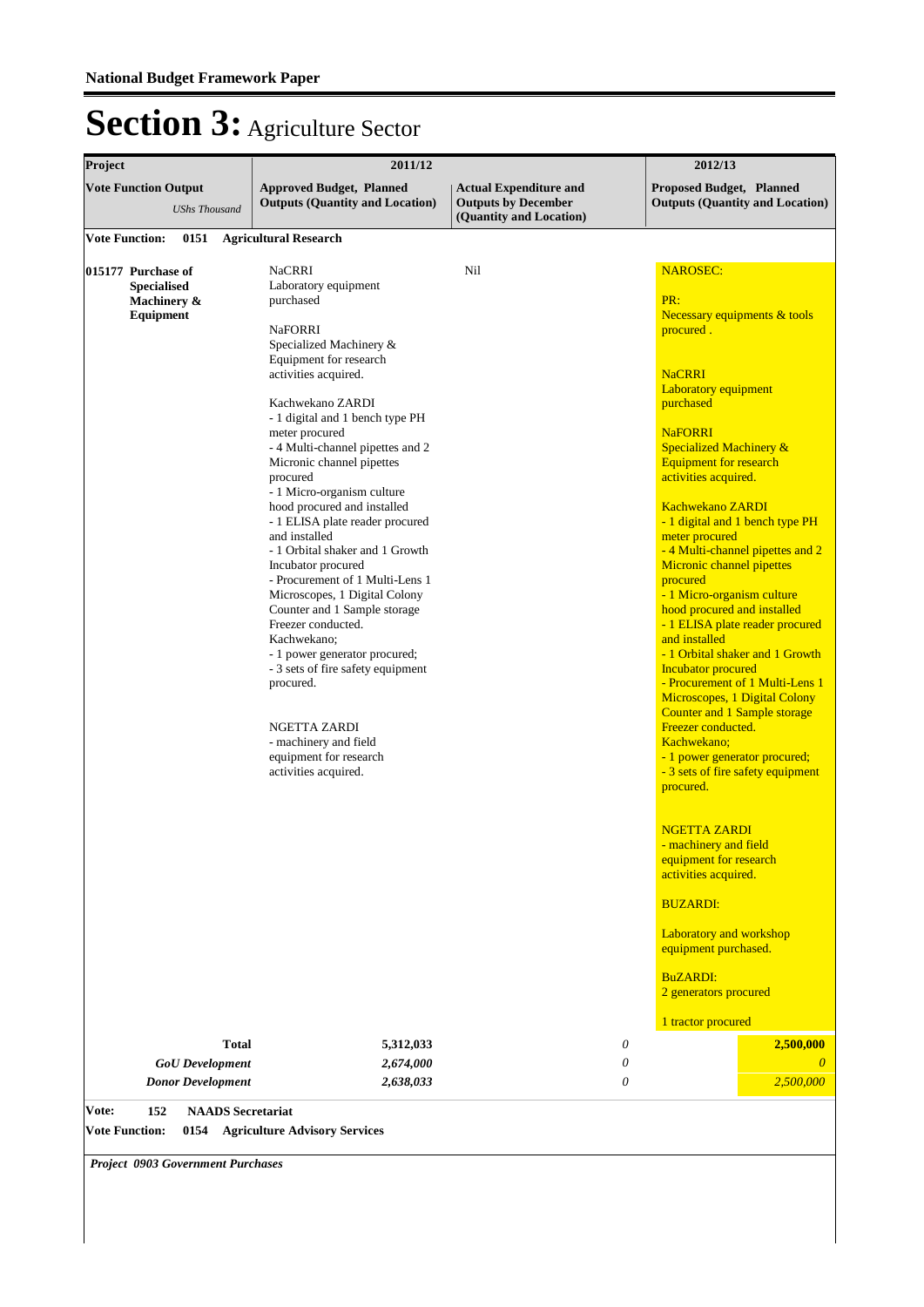| Project                                                                                 |                                                                                        | 2011/12                                                                                                                                                                                                                          | 2012/13                                                                                                                                                                                                                                                                                                           |                                                                                                                                                                                                                                         |
|-----------------------------------------------------------------------------------------|----------------------------------------------------------------------------------------|----------------------------------------------------------------------------------------------------------------------------------------------------------------------------------------------------------------------------------|-------------------------------------------------------------------------------------------------------------------------------------------------------------------------------------------------------------------------------------------------------------------------------------------------------------------|-----------------------------------------------------------------------------------------------------------------------------------------------------------------------------------------------------------------------------------------|
|                                                                                         | <b>Vote Function Output</b><br><b>UShs Thousand</b>                                    | <b>Approved Budget, Planned</b><br><b>Outputs (Quantity and Location)</b>                                                                                                                                                        | <b>Actual Expenditure and</b><br><b>Outputs by December</b><br>(Quantity and Location)                                                                                                                                                                                                                            | Proposed Budget, Planned<br><b>Outputs (Quantity and Location)</b>                                                                                                                                                                      |
|                                                                                         | <b>Vote Function:</b><br>0154                                                          | <b>Agriculture Advisory Services</b>                                                                                                                                                                                             |                                                                                                                                                                                                                                                                                                                   |                                                                                                                                                                                                                                         |
| 015478 Purchase of Office<br>and Residential<br><b>Furniture and</b><br><b>Fittings</b> |                                                                                        | Furniture & equipment acquired<br>for District & Sub county<br><b>NAADS Offices: Furniture</b><br>acquired for NAADS Secretariat                                                                                                 | Furniture acquired for District<br>and Sub county NAADS<br>Offices. District (69 Office)<br>Desk, 69 Filling Cabinet, 69,<br>Executive Chairs; Sub county<br>funiture(414 Stackable visitor<br>chairs with cushhion, 220<br>Office Desk, 220 Woden Filling<br>Cabinet, 220, Metallic chairs,<br>880 Vistor chair) | Furniture and equipment<br>acquired for District & Sub<br>county NAADS Offices;<br><b>Furniture acquired for NAADS</b><br>Secretariat                                                                                                   |
|                                                                                         | <b>Total</b>                                                                           | 699,739                                                                                                                                                                                                                          | $\theta$                                                                                                                                                                                                                                                                                                          | 1,000,000                                                                                                                                                                                                                               |
|                                                                                         | <b>GoU</b> Development                                                                 | 699,739                                                                                                                                                                                                                          | $\theta$                                                                                                                                                                                                                                                                                                          | 1,000,000                                                                                                                                                                                                                               |
|                                                                                         | <b>Donor Development</b>                                                               | 0                                                                                                                                                                                                                                | $\theta$                                                                                                                                                                                                                                                                                                          | $\boldsymbol{\theta}$                                                                                                                                                                                                                   |
|                                                                                         | 015475 Purchase of Motor<br><b>Vehicles and Other</b><br><b>Transport</b><br>Equipment | Thirty two (17) 4WD vehicles<br>replaced,<br>241 Motorcycles for procured<br>for sub counties. Aqcuisition of<br>28 motorcycles for new SC<br><b>NAADS</b> Coordinators.                                                         | twenty nine (29) Thirty two<br>4WD vehicles replaced,<br>241 Motorcycles for procured<br>for sub counties. Aqcuisition of<br>28 motorcycles for new SC<br>NAADS Coordinators.                                                                                                                                     | 4WD vehicles replaced for<br>districts and NAADS<br>Secretariat; Motorcycles for<br>procured for sub counties;                                                                                                                          |
|                                                                                         | <b>Total</b>                                                                           | 791,400                                                                                                                                                                                                                          | $\boldsymbol{\theta}$                                                                                                                                                                                                                                                                                             | $\bf{0}$                                                                                                                                                                                                                                |
|                                                                                         | <b>GoU</b> Development                                                                 | 791,400                                                                                                                                                                                                                          | $\theta$                                                                                                                                                                                                                                                                                                          | $\boldsymbol{0}$                                                                                                                                                                                                                        |
|                                                                                         | <b>Donor Development</b>                                                               | 0                                                                                                                                                                                                                                | $\theta$                                                                                                                                                                                                                                                                                                          | $\overline{0}$                                                                                                                                                                                                                          |
|                                                                                         | 015476 Purchase of Office<br>and ICT Equipment,<br>including Software                  | Computers, printers, and<br>accessories for local government<br>replaced,<br><b>ICTInfrastructure</b> and<br>equipment; Data center and<br>back-up infrastructure,<br>Computer Software, Mobile<br>equipment, computing software | 84 Computers and accessories<br>for local government replaced                                                                                                                                                                                                                                                     | Computers, printers, and<br>accessories for local government<br>replaced,<br><b>ICTInfrastructure and</b><br>equipment; Data center and<br>back-up infrastructure,<br><b>Computer Software, Mobile</b><br>equipment, computing software |
|                                                                                         | <b>Total</b>                                                                           | 2,030,000                                                                                                                                                                                                                        | $\theta$                                                                                                                                                                                                                                                                                                          | 4,000,000                                                                                                                                                                                                                               |
|                                                                                         | <b>GoU</b> Development                                                                 | 2,030,000                                                                                                                                                                                                                        | $\theta$                                                                                                                                                                                                                                                                                                          | 4,000,000                                                                                                                                                                                                                               |
|                                                                                         | <b>Donor Development</b>                                                               | 0                                                                                                                                                                                                                                | 0                                                                                                                                                                                                                                                                                                                 | $\overline{0}$                                                                                                                                                                                                                          |
|                                                                                         | 015477 Purchase of<br><b>Specialised</b><br>Machinery &<br>Equipment                   |                                                                                                                                                                                                                                  | N/A                                                                                                                                                                                                                                                                                                               | <b>Purchase of motorised</b><br>machinery and motorcycles                                                                                                                                                                               |
|                                                                                         | <b>Total</b>                                                                           | 4,585,400                                                                                                                                                                                                                        | $\theta$                                                                                                                                                                                                                                                                                                          | 5,000,000                                                                                                                                                                                                                               |
|                                                                                         | <b>GoU</b> Development                                                                 | 4,585,400                                                                                                                                                                                                                        | $\boldsymbol{\theta}$                                                                                                                                                                                                                                                                                             | 5,000,000                                                                                                                                                                                                                               |
|                                                                                         | <b>Donor Development</b>                                                               | 0                                                                                                                                                                                                                                | $\theta$                                                                                                                                                                                                                                                                                                          | $\boldsymbol{\theta}$                                                                                                                                                                                                                   |

### *S3 Proposed Budget Allocations for 2012/13 and the Medium Term*

*This section sets out the proposed sector budget allocations for 2012/13 and the medium term, including major areas of expenditures and any notable changes in allocations.* 

### **Table S3.1: Past Expenditure and Medium Term Projections by Vote Function**

|                                                       | 2010/11<br>Outturn | Appr.<br><b>Budget</b> | 2011/12<br>Spent by<br><b>End Dec</b> | <b>Medium Term Projections</b><br>2013/14<br>2012/13 |        | 2014/15 |
|-------------------------------------------------------|--------------------|------------------------|---------------------------------------|------------------------------------------------------|--------|---------|
| Vote: 010 Ministry of Agriculture, Animal & Fisheries |                    |                        |                                       |                                                      |        |         |
| 0101 Crops                                            | 10.459             | 65.726                 | 0.000                                 | 48.620                                               | 23.708 | 24.981  |
| 0102 Animal Resources                                 | 18.342             | 27.130                 | 0.000                                 | 18.884                                               | 23.533 | 22.212  |
| 0149 Policy, Planning and Support Services            | 13.028             | 31.156                 | 0.000                                 | 12.529                                               | 14.295 | 17.834  |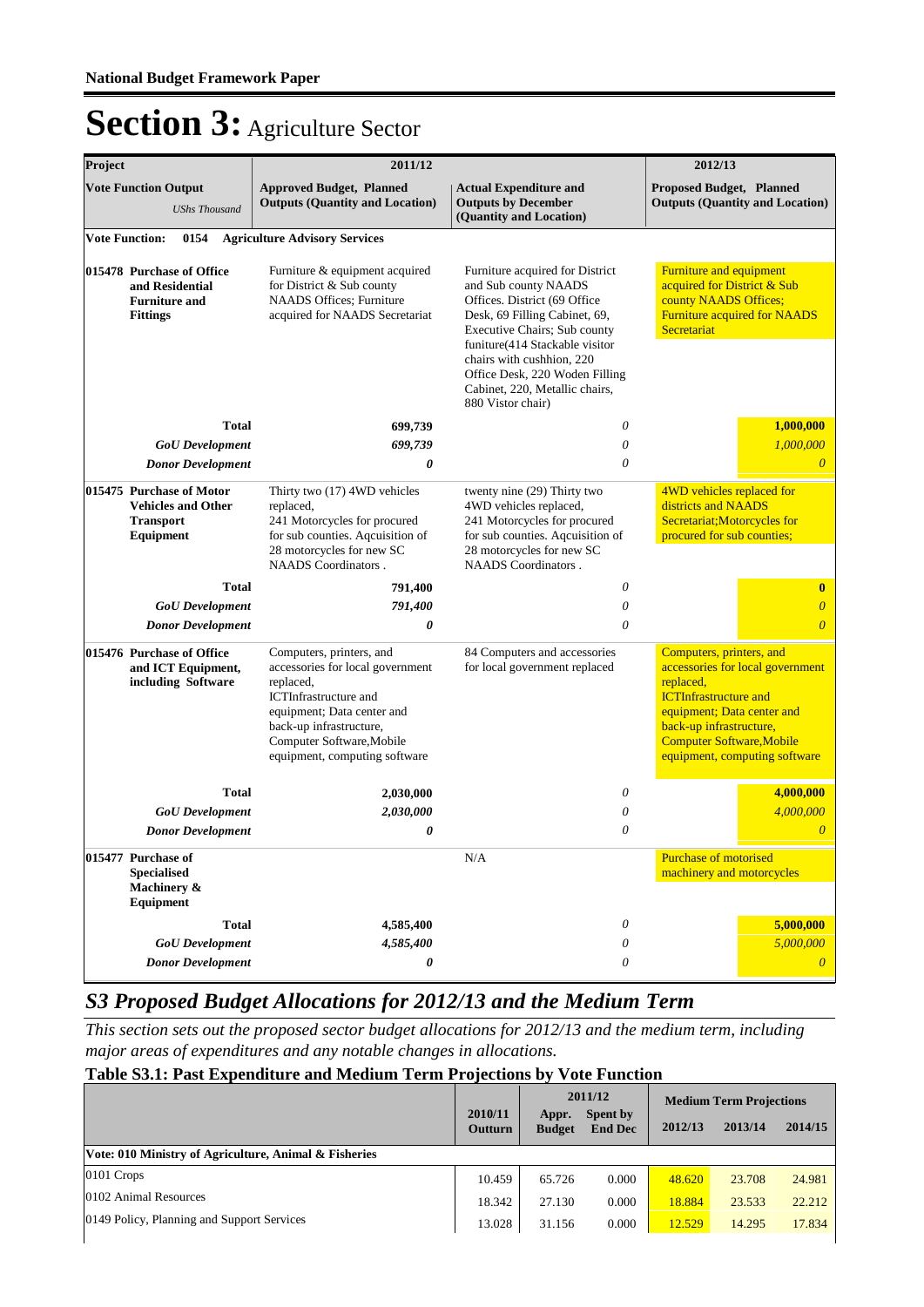|                                                       |                           |                        | 2011/12                    |         | <b>Medium Term Projections</b> |         |
|-------------------------------------------------------|---------------------------|------------------------|----------------------------|---------|--------------------------------|---------|
|                                                       | 2010/11<br><b>Outturn</b> | Appr.<br><b>Budget</b> | Spent by<br><b>End Dec</b> | 2012/13 | 2013/14                        | 2014/15 |
| <b>Total for Vote:</b>                                | 41.828                    | 124.012                | 0.000                      | 80.033  | 61.536                         | 65.027  |
| <b>Vote: 121 Dairy Development Authority</b>          |                           |                        |                            |         |                                |         |
| 0155 Dairy Development                                | 0.000                     | 4.260                  | 0.000                      | 4.260   | 4.882                          | 5.458   |
| <b>Total for Vote:</b>                                | 0.000                     | 4.260                  | 0.000                      | 4.260   | 4.882                          | 5.458   |
| Vote: 122 Kampala Capital City Authority              |                           |                        |                            |         |                                |         |
| 0105 Urban Commercial and Production Services         | 0.000                     | 1.361                  | 0.000                      | 1.361   | 1.368                          | 1.376   |
| <b>Total for Vote:</b>                                | 0.000                     | 1.361                  | 0.000                      | 1.361   | 1.368                          | 1.376   |
| Vote: 142 National Agricultural Research Organisation |                           |                        |                            |         |                                |         |
| 0151 Agricultural Research                            | 39.741                    | 102.671                | 0.000                      | 48.927  | 73.532                         | 89.536  |
| <b>Total for Vote:</b>                                | 39.741                    | 102.671                | 0.000                      | 48.927  | 73.532                         | 89.536  |
| <b>Vote: 152 NAADS Secretariat</b>                    |                           |                        |                            |         |                                |         |
| 0154 Agriculture Advisory Services                    | 51.559                    | 52.956                 | 0.000                      | 52.956  | 62.289                         | 68.984  |
| <b>Total for Vote:</b>                                | 51.559                    | 52.956                 | 0.000                      | 52.956  | 62.289                         | 68.984  |
| Vote: 155 Uganda Cotton Development Organisation      |                           |                        |                            |         |                                |         |
| 0152 Cotton Development                               | 5.700                     | 7.940                  | 0.000                      | 9.258   | 10.361                         | 11.282  |
| <b>Total for Vote:</b>                                | 5.700                     | 7.940                  | 0.000                      | 9.258   | 10.361                         | 11.282  |
| Vote: 160 Uganda Coffee Development Authority         |                           |                        |                            |         |                                |         |
| 0153 Coffee Development                               | 0.777                     | 9.292                  | 0.000                      | 9.293   | 1.314                          | 1.447   |
| <b>Total for Vote:</b>                                | 0.777                     | 9.292                  | 0.000                      | 9.293   | 1.314                          | 1.447   |
| Vote: 500 501-850 Local Governments                   |                           |                        |                            |         |                                |         |
| 0181 Agriculture Advisory Services                    | 132.442                   | 131.247                | 0.000                      | 131.247 | 166.470                        | 189.362 |
| 0182 District Production Services                     | 9.347                     | 13.426                 | 0.000                      | 14.158  | 4.641                          | 0.000   |
| <b>Total for Vote:</b>                                | 141.789                   | 144.673                | 0.000                      | 145.405 | 171.112                        | 189.362 |
| <b>Total for Sector:</b>                              | 281.394                   | 447.165                | 0.000                      | 351.493 | 386.395                        | 432.470 |

*\* Excluding Taxes and Arrears and including NTR*

#### **(i) The Total Budget over the Medium Term**

The sector intends to allocate UGX: 291.3 bn in 2012/13, UGX: 290.7 bn in 2013/14 and UGX: 110.3bn in 2014/15 as Capital investments in the medium term during the implementation of the National Development Plan (Agriculture Sector Development Strategy and Investment Plan). The sector will allocate most of these funds to constructing Water for Agriculture Production Infrastructure ( valley dams, valley tanks for both livestock and crops, aquaculture parks, small and medium scale irrigation schemes) in especially water stricken areas of the country. The sector will also undertake deliberate efforts to increase farm power through provision of tractors and other farm implements to targeted farmer groups through a commodity approach. This will be in form of Public Private Partnerships.

### **(ii) The major expenditure allocations in the sector**

### CROP:

In 2012/13, the sector will allocate 77.3bn to the Crop vote function. This will mainly be used to construct Water for Agriculture Production Infrastructure ( valley dams, valley tanks for both livestock and crops, aquaculture parks, small and medium scale irrigation schemes) in especially water stricken areas of the country. The sector will also undertake deliberate efforts to increase farm power through provision of tractors and other farm implements to targeted farmer groups through a commodity approach. In FY 2012/13 the Sector intends to purchase over 20 tractors and other assorted implements for provision to famer groups through a PPP that are engaged in the production of strategic commodities outlined in the DSIP such as maize, cassava, bananas, coffee, rice, fruits, tea, among others.

Over UGX: 22 bn will be used to promote oil palm growing and processing under the VODP II project that operates in the island of Kalangala and Buvuma; and promotion of oil seed production and processing in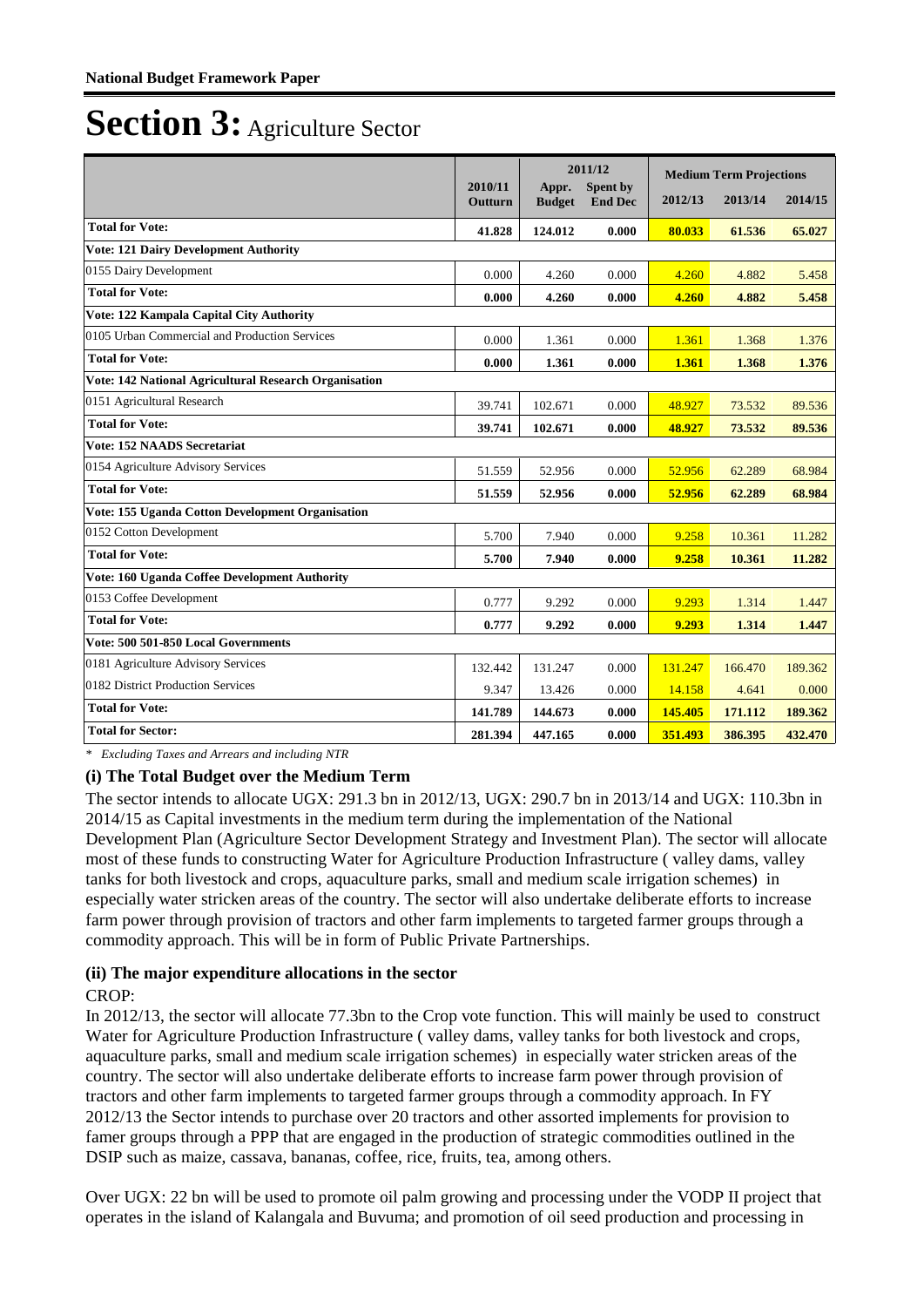the Teso and Lango sub regions.

The Sector will also allocate funds to control the major crop pests and diseases in the country; with specific emphasis to Banana Bacterial Wilt Disease and the Coffee Wilt Disease.

#### ANIMALS:

The sector will allocate 18.8 bn shs to the animal vote function in the FY 2012/13. The funds are mainly meant for the control of the major livestock diseases such as FMD, LSD, Rabi, Anthrax; control of tsestse flies; and others. Funds will also be allocated to improve the country animal genetics through importation of improved breeds, training of artificial inseminators, production of liquid nitrogen to maintain the cold chain; undertaking of deliberate measures to develop the export market for beef through PPPs.

MAAIF will also enhance its water body surveillance activities to control illegal fishing; and will in FY 2012/13 increase the Licensing of Fishers and register all Fishing vessels/ boats.

#### DIARY DEVELOPMENT:

MAAIF will undertake enforcement of Dairy regulations and standards and inspect 1213 Dairy premises, 130 milk tankers and analyse 940 milk and dairy product samples.

Train 1500 farmers in basic dairy husbandry practices, procure and distribute 07 chuff cutters and procure 700 milk handling equipments for distribution to selected farmers groups with in the six milk sheds.

Control post harvest losses through refurbishing 10 DDA milk collection centres; provide farmers with milk handling equipment such as milk coolers, portable milking machines, fabricated evening cooling technologies and other accessories

Promotion of milk consumption through public awareness, School milk programs,

Increase the availability of high yielding breeds through training and equipping A.I technicians;

Promote fair trade practices in milk and consumer safety by upgrading the main DDA Analytical laboratory at Lugogo show grounds for testing and analyzing additional parameters

Establish model farms in all the milk sheds which will be sites of demonstration, extension, education and training to a wider dairy farming community.

#### RESEARCH/ADVISORY INTERFACE:

The ATAAS project to promote research and advisory interface became effective in 2011/12 and will be fully operationalised in 2012/13.

Through NARO, MAAIF will undertake 60 research studies under the competitive grant scheme and generate 80 production technologies; and will release 33 new varieties/ prototypes.

MAAIF will continue to support food security farmers, Market oriented farmers, and commercialised farmers under the NAADS Programme.

Through NAADS, MAAIF will support 70000 functional farmer groups; Support 12 strategic enterprises at national level, Promote and support 19 Technology demonstrations at national, Support 12 agroprocessing / value addition units at a national, Support agro-enterprises at a national level at a value of Ush 6 Bn; Implement 4077 performance contracts by districts.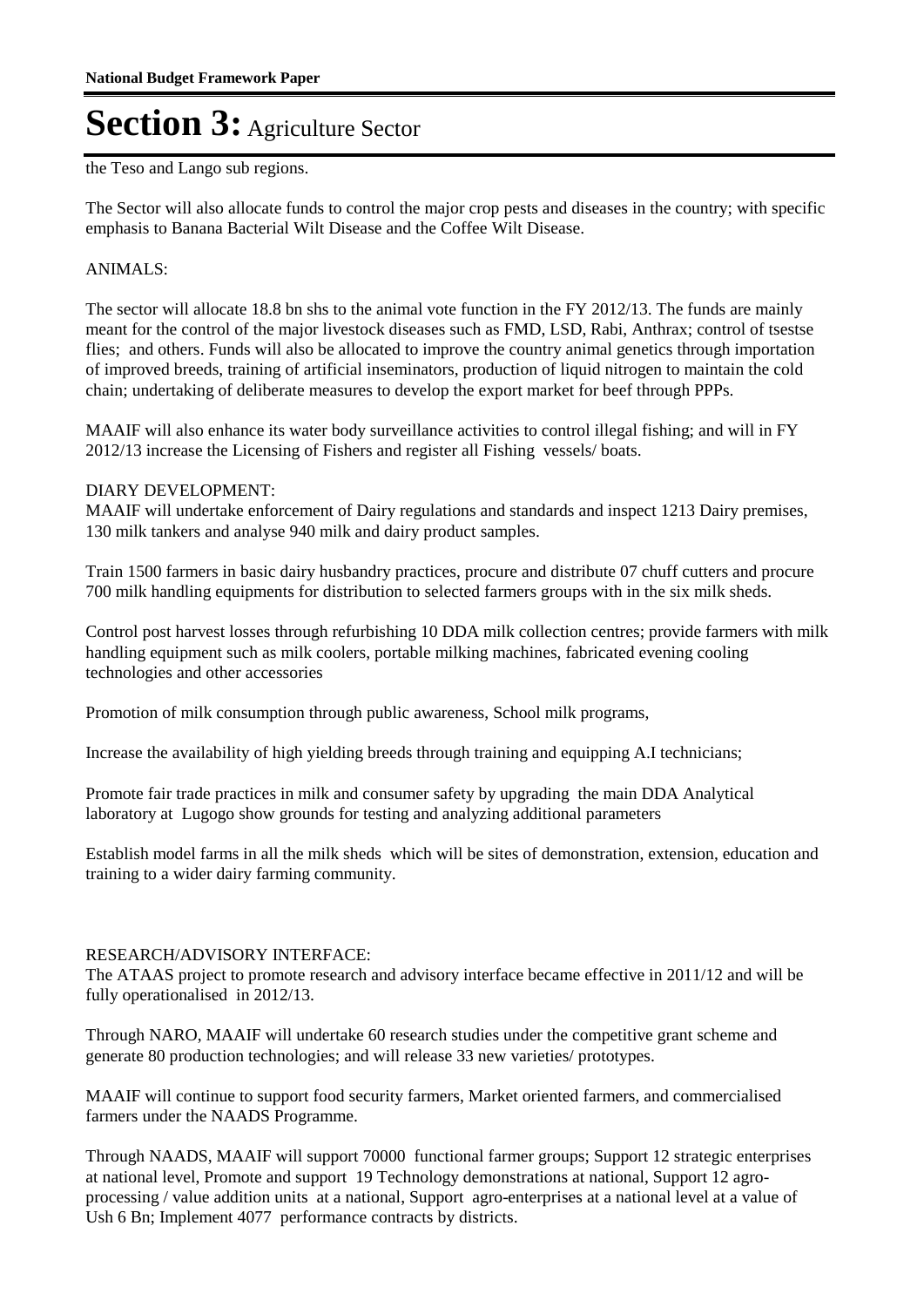The Operations and of the NAADS Secretariat and Programme in general will be refocused to address public concerns on its service delivery and efficiency.

### COTTON DEVELOPMENT:

MAAIF, through CDO intends to procure 5,000 Mt of fuzzy seed -Process fuzzy seed to produce about 4,000 Mt of delinted and graded seed for distribution to farmers; Establish 15,000 acres under seed multiplication and -Produce 4,800 Mt of certified seed; Mobilise establishment about 300,000 acres of cotton; -Produce 250,000 bales of lint; Establish 3,000 demonstration plots for training farmers; Organise and coordinate recruitment of 300 Field cotton Extension Workers, and procure and distribute 1,000 oxploughs to cotton farmers,

### COFFEE DEVELOPMENT

14 million coffee seedlings of Robusta,16 million of Arabica and 6 million seedlings of shade tree to be raised under the Community Based Nurseries (CBNs). 2 million CWD-R raised through tissue culture by the private sector;

3.2 million 60-kg bags of coffee valued at US\$ 461 million to be inspected and approved for export during the coffee year of 2012/13 . 40 coffee exporters, 260 primary processing factories. Uganda shall be effectively represented in International Fora: International Coffee Organization (ICO), Inter Africa Coffee Organization (IACO) and at the International Speciality Coffee Organizations. Local and International trade fairs, attend workshops.

16 sensitization and mobilization workshops for farmers and civic leaders shall be undertaken. 3 million coffee seedlings raised 3 million shade tree seedlings raised,20 TDS established 1 per subcounty, 1 hulling facility, 2M seedlings planted thru CBNs (Coffee Development in Northern Uganda).

### **(iii) The major planned changes in resource allocations within the sector** NA

### **Table S3.2: Major Changes in Sector Resource Allocation**

*\* Excluding Taxes and Arrears*

### *S4: Unfunded Outputs for 2012/13 and the Medium Term*

*This section sets out the highest priotrity outputs in 2012/13 and the medium term which the sector has been unable to fund in its spending plans.*

The MTEF (allocation) to the agriculture sector in the 2012/13 is shs. 413.19 out of the National MTEF of 11.06 trillion, representing only 3.7 % allocation to the Agriculture. This is contrary to the CAADP declaration (target) of at least a 10% allocation of the National Budget to the Agriculture sector.

It should also be noted that during the signing of the CAADP Compact, MFPED made a commitment of a 10% annual increment of the Agriculture Sector MTEF. This has not yet been fulfilled as the approved sector budget for 2011/12 is UGX: 433.97 bn and the sector MTEF for 2012/13 (as per 30th November 2011 BCC) is UGX: 413.09; which is a reduction from 2011/12 approved budget.

There is need to revamp the seed industry if Government is to enhance production and productivity; requiring over shs. 50 billion in the medium term. This is a total funding gap for the sector as seed production has in the past been a purely private sector responsibility. Enforcement of the Plant and Seeds Act of 2006 will be given priority under the Non – wage recurrent budget of MAAIF for 2012/13.

Uganda has outstanding arrears to LVFO and FAO totaling to over USD 3 million. This is a funding gap that needs to be addressed; for Uganda to maintain its membership in the above organizations.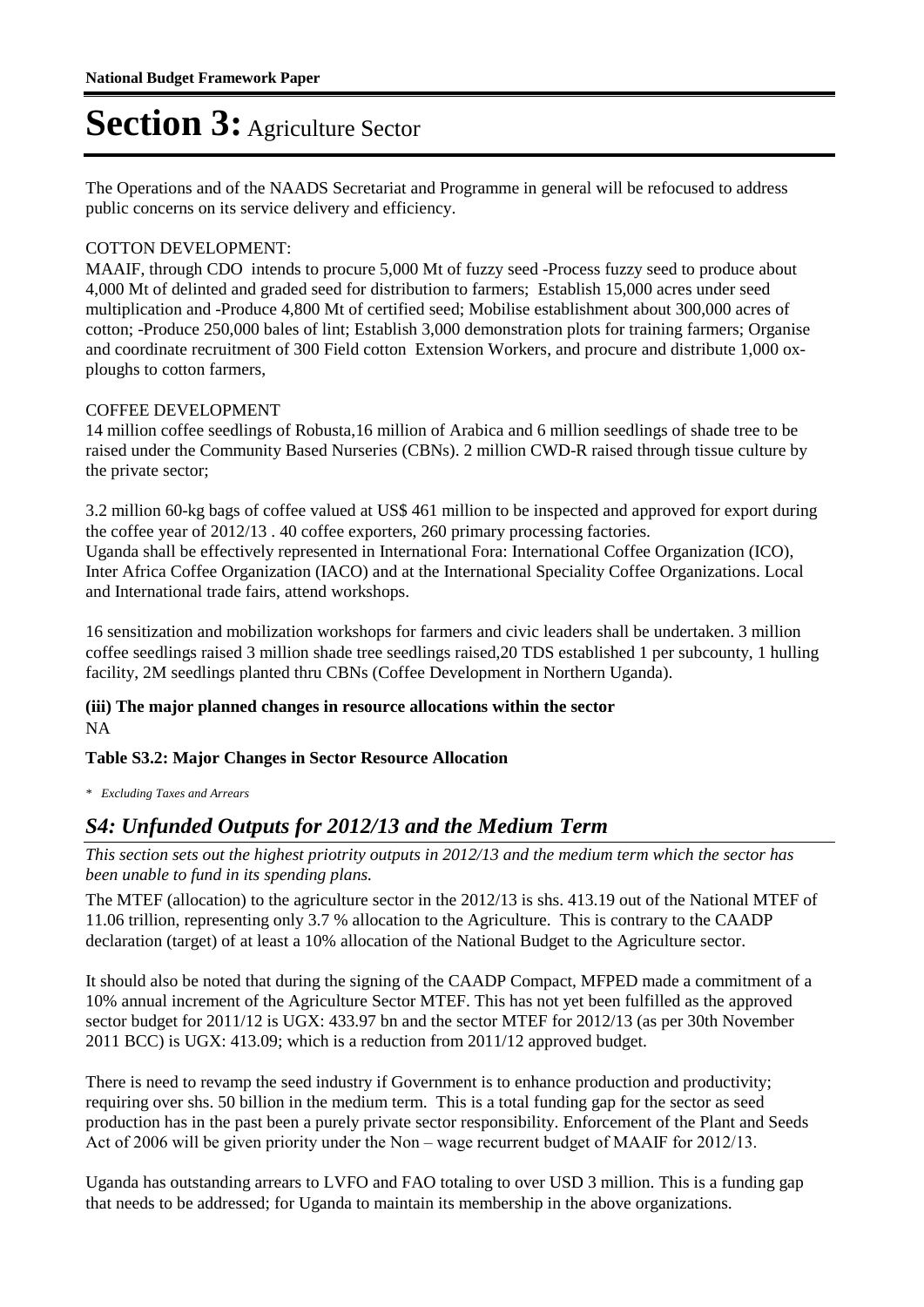Support the establishment of Kabale Tea, Factory, Luwero Fruit Factory and Soroti fruit factory requiring over 6 billion shillings. Improvement of Markets and Value addition through increased regulation and enforcement of safety standards; and increased participation in private sector is one of the key MAAIF strategies under the DSIP.

A number of Presidential pledges/directives and Cabinet decisions in the sector require financial resources to be implemented; such as the setting up of animal handling grounds at boarder posts, the repair and restocking of the Aswa ranch, provision of a diary cow to certain categories of households; provision of water for agriculture production facilities in various parts of the country; among others.

Since 2006/ 2007, the Permanent Secretary and the Ministers for the Ministry of Agriculture Animal Industry and Fisheries, have requested for the creation of independent Votes for the Semi - Autonomous Bodies of NAGRC&DB and DDA. However, in the year 2011/ 2012 it was only DDA which was awarded the independent vote, leaving NAGRC&DB operating under the Vote 010 of the Ministry (MAAIF), implying that NAGRIC&DB planned activities must be within the ceiling of the Ministry, which in many instances faces severe under funding for its broad activities. Therefore, for the proper functioning and selfactualization of the Organization, there is need to create an independent vote of NAGRC&DB.

In 2009/10 MAAIF reviewed its functions and Macro structure. In the same period MAAIF in collaboration with MoPS, MoLG, PSC and MFPED also reviewed the structure and functions of Production and Marketing Departments of Local Governments. The approved structure of the Production and Marketing Departments in LGs was disseminated to district local governments by MoLG for adoption by district councils and implementation.

The sub county production structure; to link MAAIF/NAADS, District Local Governments and Subcounties to the farmers was agreed upon by the relevant ministries but also awaited a cabinet approval. However the following challenges prevail:

• There is an acute shortage of staff/SMS in all DLGs.

• Reports from DLGs indicated that the approved structure for Production and Marketing Departments had not been operationalised due to insufficient funds (wage bill); thus need for intervention by MoPS and MFPED.

Continuous funding for technology development under NARO has never been addressed by MFPED. This affects the generation of technologies and continuing research under NARO.

Cabinet took a decision to increase the number of model farmers per parish from 8 to 100. However NAADS Program did not receive an increment in its budget to fully implement this decision.

DDA only receives recurrent budget but has a number of issues under Dairy Development Strategy; which call for a development budget.

H.E the President abolished cess on milk produce in 2007 and directed that DDA be compensated but to date DDA has not got its compensation despite numerous follow ups and reminders to MFPED.

DDA had requested MoFPED to retain the NTR for the development of the Dairy sector as per the Dairy Industry Act 1998; instead of remitting it to the consolidated fund. In order to achieve this request, DDA is requesting MoFPED for authority to establish a Dairy Development Fund for the purpose.

**Table S4.1: Additional Output Funding Requests**

| <b>Outputs in 2012/13</b> | <b>Additional Requirements for Funding and</b> |  | <b>Justification of Requirement for Additional Outputs and Funding</b> |
|---------------------------|------------------------------------------------|--|------------------------------------------------------------------------|
|                           | Vote Function:0103 Crops                       |  |                                                                        |
| $\Omega$ utnut $\cdot$    | 0101.03 Crop production technology promotion   |  |                                                                        |

01 03 Crop production technology promotion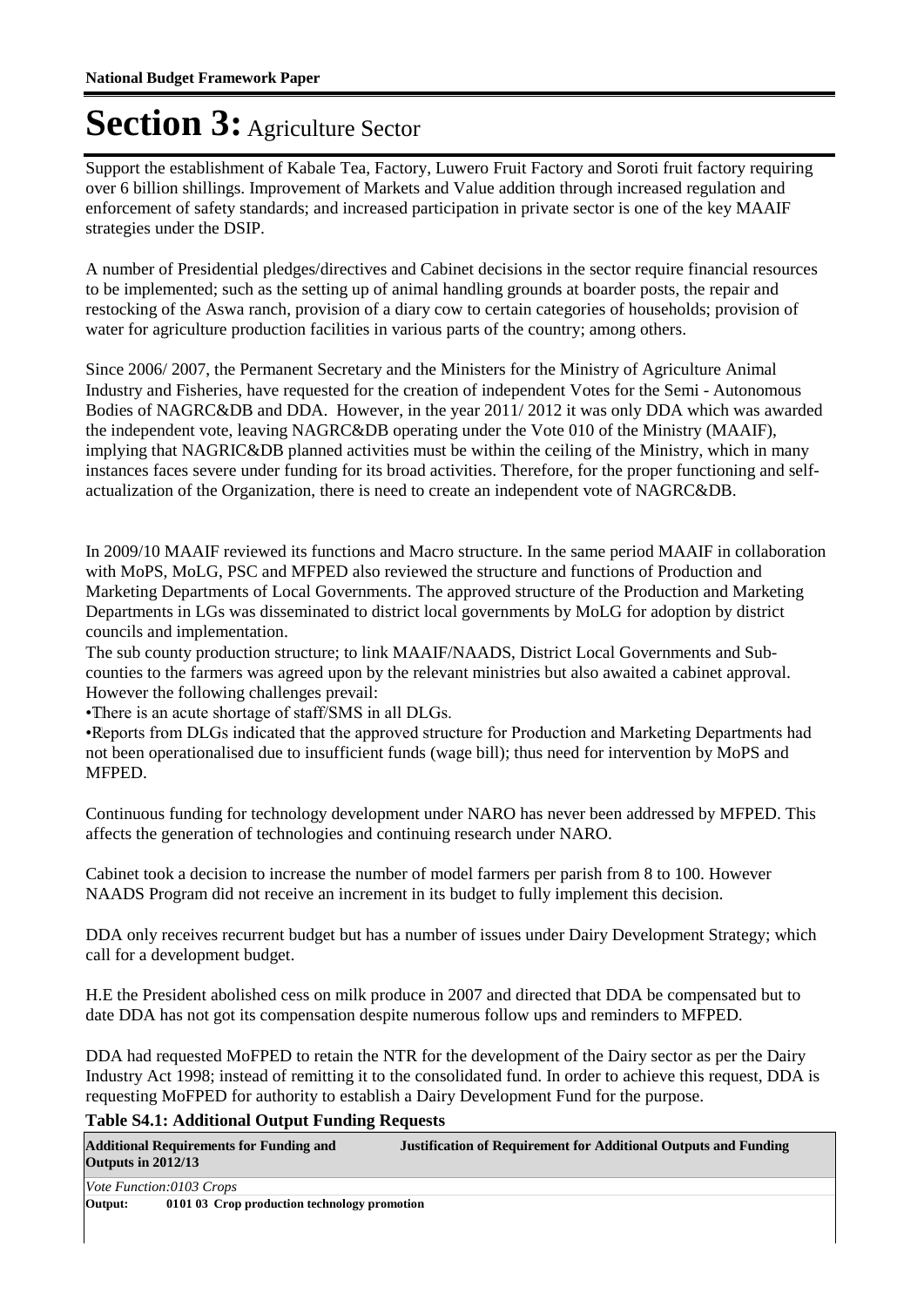| <b>Justification of Requirement for Additional Outputs and Funding</b>                                                                                                                                                                                                                                                                                                                                                                                                                                                                                                                                                                                                                                              |  |  |  |  |  |
|---------------------------------------------------------------------------------------------------------------------------------------------------------------------------------------------------------------------------------------------------------------------------------------------------------------------------------------------------------------------------------------------------------------------------------------------------------------------------------------------------------------------------------------------------------------------------------------------------------------------------------------------------------------------------------------------------------------------|--|--|--|--|--|
| 4.297 Increased access to high quality inputs and planting material will increase<br>production and productivity in the Sector                                                                                                                                                                                                                                                                                                                                                                                                                                                                                                                                                                                      |  |  |  |  |  |
| 0101 04 Crop pest and disease control measures                                                                                                                                                                                                                                                                                                                                                                                                                                                                                                                                                                                                                                                                      |  |  |  |  |  |
| The staff in the District Production Department are very instrumental in<br>the pest and disease control in their respective localities. With the<br>conversion of this staff to to NAADS the capacity of the Ministry to control<br>and manage pest and diseases country wide will be dramatically<br>constrained. The ministry has therefore develop a strategy to mitigate the<br>envisaged adverse effects and will involve recruitment of personnel and<br>retooling them including training.                                                                                                                                                                                                                  |  |  |  |  |  |
|                                                                                                                                                                                                                                                                                                                                                                                                                                                                                                                                                                                                                                                                                                                     |  |  |  |  |  |
| <b>1.600</b> MAAIF needs to strenghten its capacity to provide economic, finanial<br>and business advice and analysis on policy issues. PMA Secretariat is<br>placed to support the ministry in formulation and operationalisation of<br>Government policies- NAP, DSIP and NDP. It also reviews Projects in<br>compliance to PFA and DSIP and undertakes strategic studies for<br>planning and policy formulation.                                                                                                                                                                                                                                                                                                 |  |  |  |  |  |
| 0101 71 Acquisition of Land by Government<br>Output:                                                                                                                                                                                                                                                                                                                                                                                                                                                                                                                                                                                                                                                                |  |  |  |  |  |
| 2.000 Government made commitment to the investors to provide the needed land<br>for oil palm production through the Vegatable Oil Development Project.<br>This is precondition to flow of funds for the implementation of the project<br>activities                                                                                                                                                                                                                                                                                                                                                                                                                                                                 |  |  |  |  |  |
| 0101 82 Construction of irrigation schemes                                                                                                                                                                                                                                                                                                                                                                                                                                                                                                                                                                                                                                                                          |  |  |  |  |  |
| Currently less than 5% of irrigable land is under irrigation and another<br>50,000 ha of land is under informal rice irrigation in Eastern Uganda.<br>This clearly demonstrates that irrigation potential is not being utilised and<br>the reported yields on theschemes are low. The country is also<br>experiencing adverse climatic changes as evidenced by the recent floods in<br>Eastern and Northern regions that have constrained production and<br>productivity of crops. Investment in irrigation would increase and<br>gaurantee regular supply of water for crop production.                                                                                                                            |  |  |  |  |  |
|                                                                                                                                                                                                                                                                                                                                                                                                                                                                                                                                                                                                                                                                                                                     |  |  |  |  |  |
|                                                                                                                                                                                                                                                                                                                                                                                                                                                                                                                                                                                                                                                                                                                     |  |  |  |  |  |
| The estimated fish production is 430,000 tones against potential of over<br>800,000 tones. The fish exports that peaked in 2005 at 39,201 tones<br>drastically declined to 23,000 tones in 2008. This reveals declining<br>catches, falling stocks and overfishing. To curtail this undesirable<br>situation, the ministry needs to strenthen its capacity in aquaculture,<br>control and regulatory functions.                                                                                                                                                                                                                                                                                                     |  |  |  |  |  |
| 0102 05 Vector and disease control measures                                                                                                                                                                                                                                                                                                                                                                                                                                                                                                                                                                                                                                                                         |  |  |  |  |  |
| <b>15.000</b> The staff in the District Production Department are very instrumental in<br>the livestock vector and disease control in their respective localities. With<br>the conversion of this staff to to NAADS the capacity of the Ministry to<br>control and manage livestock vector and diseases country wide will be<br>dramatically constrained. The ministry has therefore develop a strategy to<br>mitigate the envisaged adverse effects and will involve recruitment of<br>personnel and retooling them including training.                                                                                                                                                                            |  |  |  |  |  |
| 0102 52 Animal breeding and genetic development (NAGRIC)                                                                                                                                                                                                                                                                                                                                                                                                                                                                                                                                                                                                                                                            |  |  |  |  |  |
| <b>20.500</b> The National Animal Genetic Resource Centre and Data<br>Bank(NAGRIC&DB) is a boby corporate responsible for animal breeding.<br>The structure forNAGRIC&DB has not been fully operationalise as<br>approved by Ministry of Public service. The man power available is less<br>thal 30% of the establishment. This has constrained its capacity in the<br>delivery of animal breeding services. The summary of the activities<br>are:Operationalisation of the NAGR&DB organostructure; stocking of<br>genetic materials; efficient liquid nitron production for sustainable AI<br>services and freeze branding; one unit of earth moving equipment.<br>0102 53 Dairy Development and Regulation (DDA) |  |  |  |  |  |
|                                                                                                                                                                                                                                                                                                                                                                                                                                                                                                                                                                                                                                                                                                                     |  |  |  |  |  |